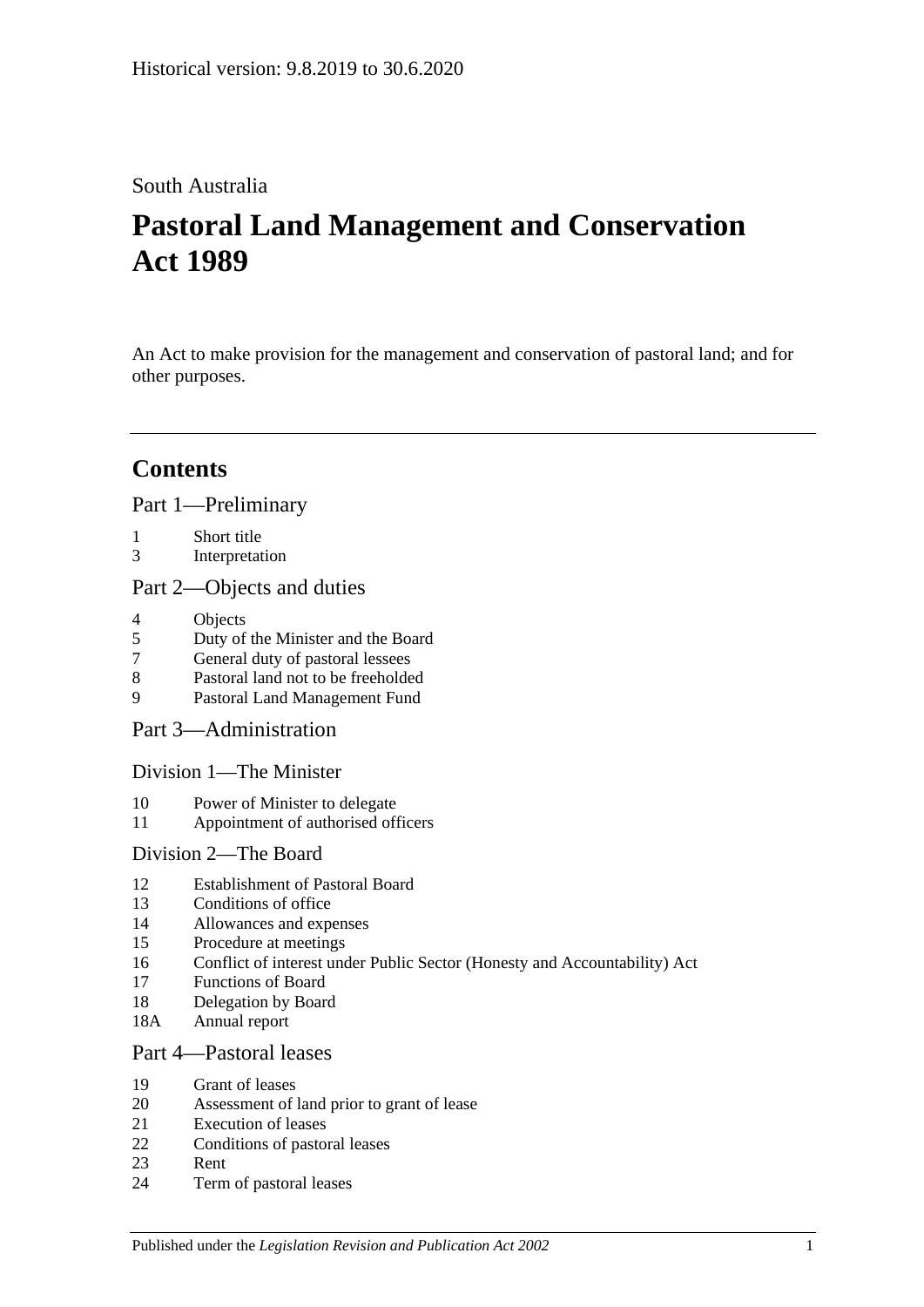- 25 [Assessment of land](#page-15-0)
- 25A [Establishment of pool of persons for the purposes of section](#page-15-1) 25B
- 25B [Assistance to lessee](#page-16-0)
- 26 [Extension of term of pastoral leases and variation of conditions](#page-17-0)
- 27 [Exemption from stamp duty](#page-17-1)
- 28 [Dealing with pastoral leases](#page-18-0)
- 29 [Agreements to deal with a lease](#page-18-1)
- 30 [Consent to certain share transfers in pastoral company](#page-18-2)<br>31 Alteration of boundaries
- [Alteration of boundaries](#page-19-0)
- 31A [Variation of land subject to lease](#page-19-1)
- 32 [Resumption of land](#page-20-0)
- 33 [Abandonment of land](#page-20-1)
- 34 [Vacation of land](#page-20-2)
- 35 [Penalties for late payment of rent](#page-21-0)
- 36 [Waiver](#page-21-1)
- 37 [Cancellation of lease or imposition of fine on breach of conditions](#page-21-2)
- 38 [Cancellation of pastoral lease obtained by false statement](#page-21-3)
- 39 [Compensation](#page-22-0)
- 40 [Notice of adverse action to be given to holders of registered interests or caveats](#page-22-1)

#### [Part 5—Land management and protection](#page-22-2)

- 41 [Property plans](#page-22-3)
- 42 [Verification of stock levels](#page-23-0)
- 43 [Notices to destock or take other action](#page-24-0)
- 44 [Reference areas](#page-25-0)

#### [Part 6—Access to pastoral land](#page-25-1)

#### [Division 1—Public access routes and stock routes](#page-25-2)

- 45 [Establishment of public access routes and stock routes](#page-25-3)
- [Division 2—Travelling stock](#page-27-0)
- 46 [Travelling with stock](#page-27-1)

#### [Division 2A—Indigenous land use agreements](#page-27-2)

- 46A [Indigenous land use agreement binding on lessees](#page-27-3)
- 46B [Immunity from liability](#page-28-0)
- 46C [ILUA to be endorsed on lease](#page-28-1)

#### [Division 3—Public access](#page-29-0)

- 47 [Rights of Aboriginal persons](#page-29-1)
- 48 [Right to travel across and camp on pastoral land](#page-29-2)
- 48A [Public register](#page-30-0)
- 48B [Trespassers on pastoral land the subject of an ILUA](#page-31-0)
- 49 [Public access not to be obstructed](#page-32-0)

#### Division [4—Wind farms](#page-32-1)

- 49A [Interpretation](#page-32-2)
- 49B [Minister may grant licences](#page-33-0)
- 49C [Applicant for licence to enter access agreement](#page-33-1)
- 49D [Interaction between Division and licence](#page-34-0)
- 49E [Rights under licence](#page-34-1)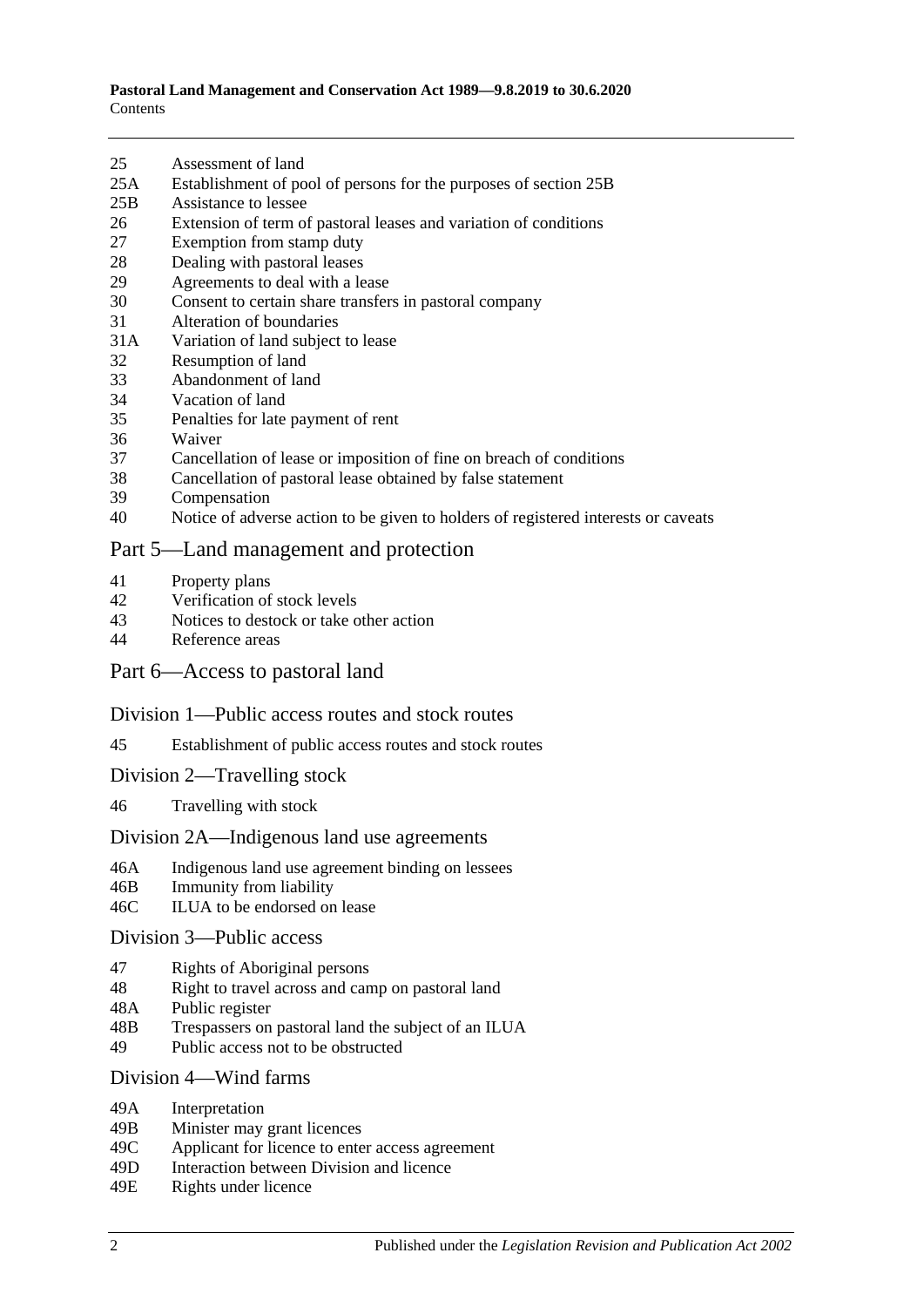- 49F [Minister to fix terms and conditions](#page-34-2)
- 49G [Waiver of conditions etc](#page-35-0)
- 49H [Dealing with licence](#page-35-1)
- 49I [Cancellation of licences](#page-36-0)
- 49J [Access to pastoral land prior to grant of licence](#page-36-1)
- 49K [Payments](#page-37-0)
- 49L [Appeals to ERD Court](#page-37-1)
- 49M [Exemption from stamp duty](#page-39-0)
- 49N [Special provisions relating to Murray-Darling Basin and River](#page-39-1) Murray Protection Areas
- 49O Application of *[Crown Land Management Act](#page-39-2) 2009*
- 49P [Rights under wind farm licence to prevail](#page-39-3)

[Part 7—Reviews](#page-39-4)

#### Division [1—Reviews by Tribunal](#page-39-5)

- 50 [Jurisdiction of Tribunal](#page-39-6)
- 51 [Operation of certain decisions pending review](#page-40-0)
- 52 [Related provisions](#page-40-1)

#### Division [2—Review of valuation and review by Tribunal](#page-41-0)

53 [Valuations—right of review](#page-41-1)

#### [Part 8—Miscellaneous](#page-41-2)

- 57 [Misuse of pastoral land](#page-41-3)
- 58 [Notice to be given of cattle muster](#page-42-0)
- 59 [Right to take water](#page-42-1)
- 60 [Policing powers](#page-42-2)
- 61 [Powers of entry etc](#page-43-0)
- 62 [Act does not derogate from Mining Act, Opal Mining Act or Petroleum Act](#page-43-1)
- 63 [Offence of hindering or obstructing person exercising powers under this Act](#page-43-2)
- 65 [Duty of Registrar-General](#page-44-0)
- 66 [Certain debts are charges over leases](#page-44-1)
- 67 [Service of notices](#page-44-2)<br>68 Evidentiary provis
- [Evidentiary provision](#page-44-3)
- 69 [General defence](#page-45-0)
- 70 [Regulations](#page-45-1)

[Schedule—Transitional provisions](#page-45-2)

## [Legislative history](#page-47-0)

## <span id="page-2-0"></span>**The Parliament of South Australia enacts as follows:**

# **Part 1—Preliminary**

## <span id="page-2-1"></span>**1—Short title**

This Act may be cited as the *Pastoral Land Management and Conservation Act 1989*.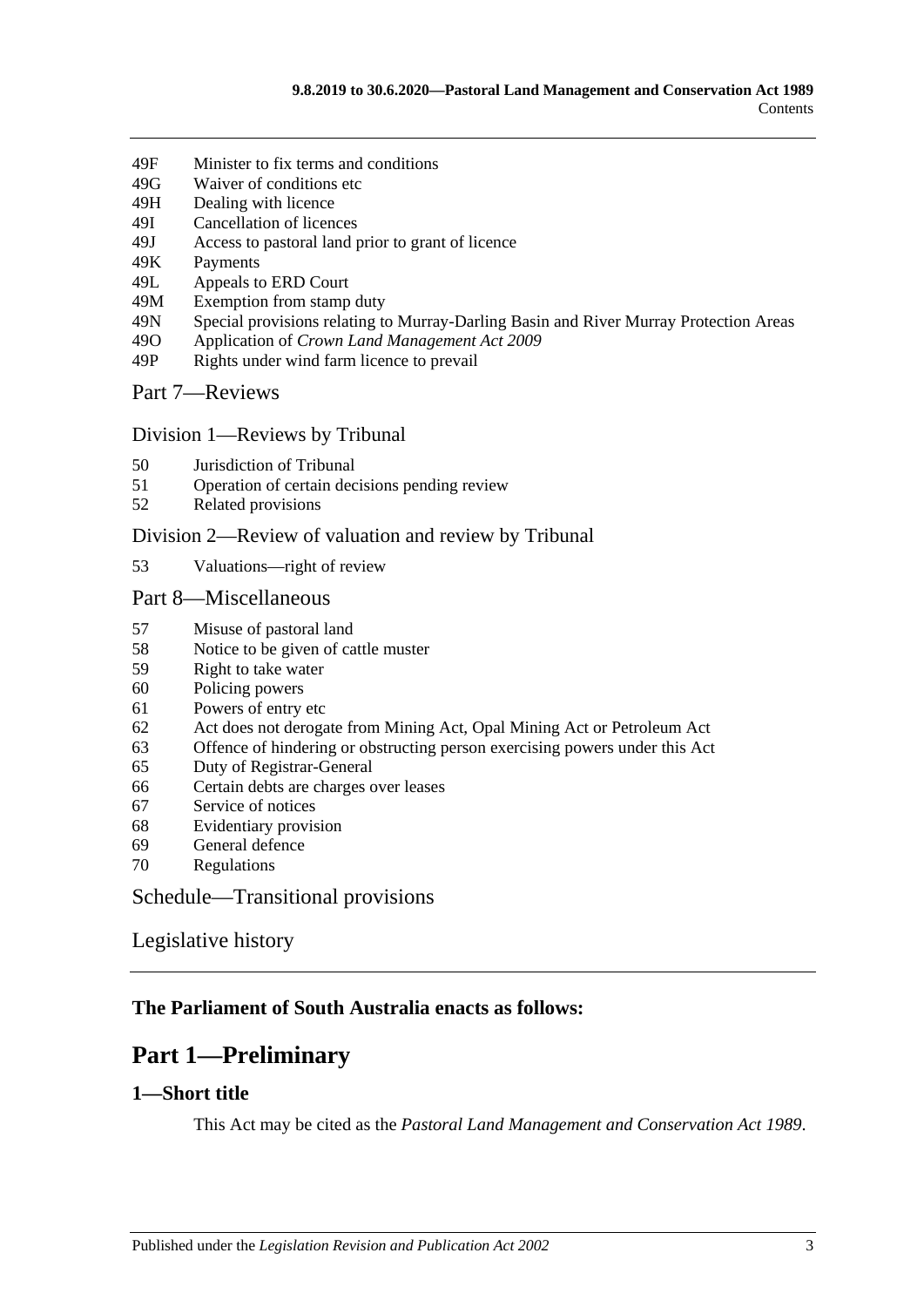## <span id="page-3-2"></span><span id="page-3-0"></span>**3—Interpretation**

(1) In this Act, unless the contrary intention appears—

*Aboriginal people* means the people who inhabited Australia before European colonisation;

*Aboriginal person* means a descendant of the Aboriginal people who is accepted as a member by a group in the community who claim descent from the Aboriginal people;

*authorised officer* means—

- (a) a police officer; or
- (b) a person appointed by the Minister as an authorised officer for the purposes of this Act;

*the Board* means the Pastoral Board established under this Act;

*Crown land* means land held by the Crown that has not been alienated in fee simple and is not part of a reserve under the *[National Parks and Wildlife Act](http://www.legislation.sa.gov.au/index.aspx?action=legref&type=act&legtitle=National%20Parks%20and%20Wildlife%20Act%201972) 1972* or subject to any lease (other than a mining lease), agreement to purchase or dedication;

*degradation* of land means a decline in the quality of the natural resources of the land resulting from human activities on the land, and *degraded* has a corresponding meaning;

*ILUA* means an indigenous land use agreement registered under Part 2 Division 3 of the *Native Title Act 1993* of the Commonwealth, the parties to which must include, but are not limited to, the Crown, a lessee of pastoral land and a native title group;

*motor vehicle* means any vehicle capable of being driven or ridden that is propelled by means of an engine;

*native title group* means—

- (a) in the case where the ILUA is an ILUA (body corporate agreement) under Part 2 Division 3 Subdivision B of the *Native Title Act 1993* of the Commonwealth—the persons referred to in section 24BD(1) of that Act; and
- (b) in the case where the ILUA is an ILUA (area agreement) under Part 2 Division 3 Subdivision C of the *Native Title Act 1993* of the Commonwealth—the persons referred to in section 24CD(2) or (3) (as the case requires) of that Act; and
- <span id="page-3-1"></span>(c) in any case—
	- (i) a person who is, pursuant to section 24EA of the *Native Title Act 1993* of the Commonwealth, bound by a particular ILUA; and
	- (ii) a person—
		- (A) who holds native title; or
		- (B) who is a member of a native title claim group (within the meaning of the *Native Title Act 1993* of the Commonwealth),

in relation to the land or waters subject to a particular ILUA; and

(iii) any other person identified in the regulations as being included within the ambit of this definition.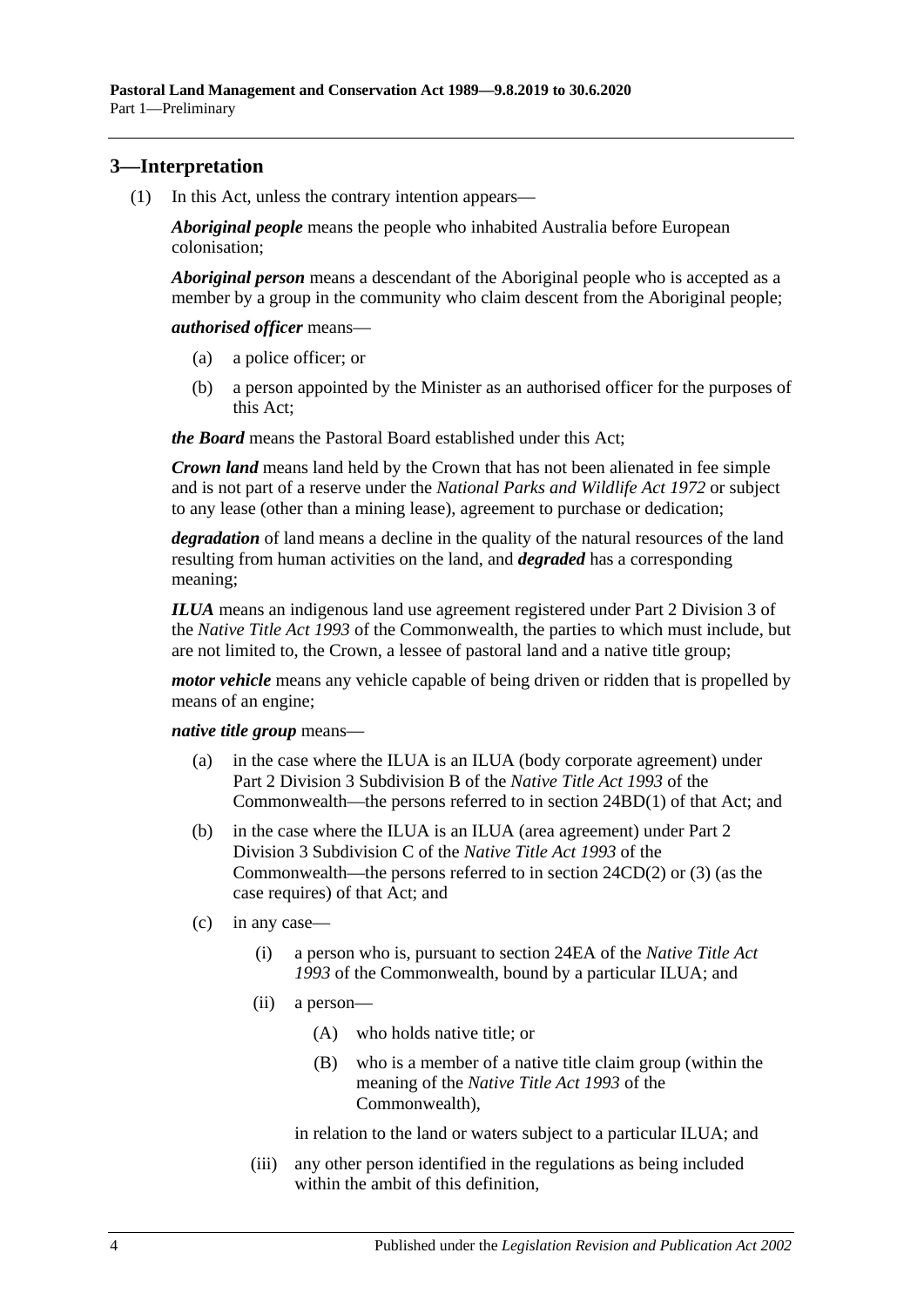but does not include a person identified in the regulations as being excluded from the ambit of this definition;

*pastoral land* means land comprised in a pastoral lease;

*pastoral lease* means a lease granted under this Act over Crown land for pastoral purposes;

*pastoral purposes* means the pasturing of stock and other ancillary purposes;

*rehabilitation* of degraded land means to bring the land back to at least the condition it was in before its degradation, having particular regard to its capacity to carry stock and its level of soil stability;

*the repealed Act* means the *[Pastoral Act](http://www.legislation.sa.gov.au/index.aspx?action=legref&type=act&legtitle=Pastoral%20Act%201936) 1936* repealed by this Act;

*solar energy facility* means a facility for the harnessing of energy from the sun;

*stock* means any species of animal permitted by the terms of a pastoral lease to be pastured by the lessee on the land as part of the commercial enterprise under the lease;

*Tribunal* means the South Australian Civil and Administrative Tribunal established under the *[South Australian Civil and Administrative Tribunal Act](http://www.legislation.sa.gov.au/index.aspx?action=legref&type=act&legtitle=South%20Australian%20Civil%20and%20Administrative%20Tribunal%20Act%202013) 2013*;

*unimproved value*, in relation to land, means unimproved value as defined in the *[Valuation of Land Act](http://www.legislation.sa.gov.au/index.aspx?action=legref&type=act&legtitle=Valuation%20of%20Land%20Act%201971) 1971*;

*variation* of conditions includes an addition, deletion or substitution, and *to vary* has a corresponding meaning;

*wind farm* means a facility for the harnessing of energy from the wind;

*wind farm licence* means a licence under [Part 6 Division](#page-32-1) 4 authorising the operation of a wind farm (or specified aspects of a wind farm) on pastoral land, including the construction of access roads and infrastructure associated with the wind farm.

(2) For the purposes of the definition of *ILUA*, a *native title group* does not include a person who would not, but for the operation of [paragraph](#page-3-1) (c) of the definition of *native title group*, be included in the definition of *native title group*.

# <span id="page-4-0"></span>**Part 2—Objects and duties**

## <span id="page-4-1"></span>**4—Objects**

The objects of this Act are as follows:

- (a) to ensure that all pastoral land in the State is well managed and utilised prudently so that its renewable resources are maintained and its yield sustained; and
- (b) to provide for—
	- (i) the effective monitoring of the condition of pastoral land; and
	- (ii) the prevention of degradation of the land and its indigenous plant and animal life; and
	- (iii) the rehabilitation of the land in cases of damage; and
- (c) to provide a form of tenure of Crown land for pastoral purposes that is conducive to the economic viability of the pastoral industry; and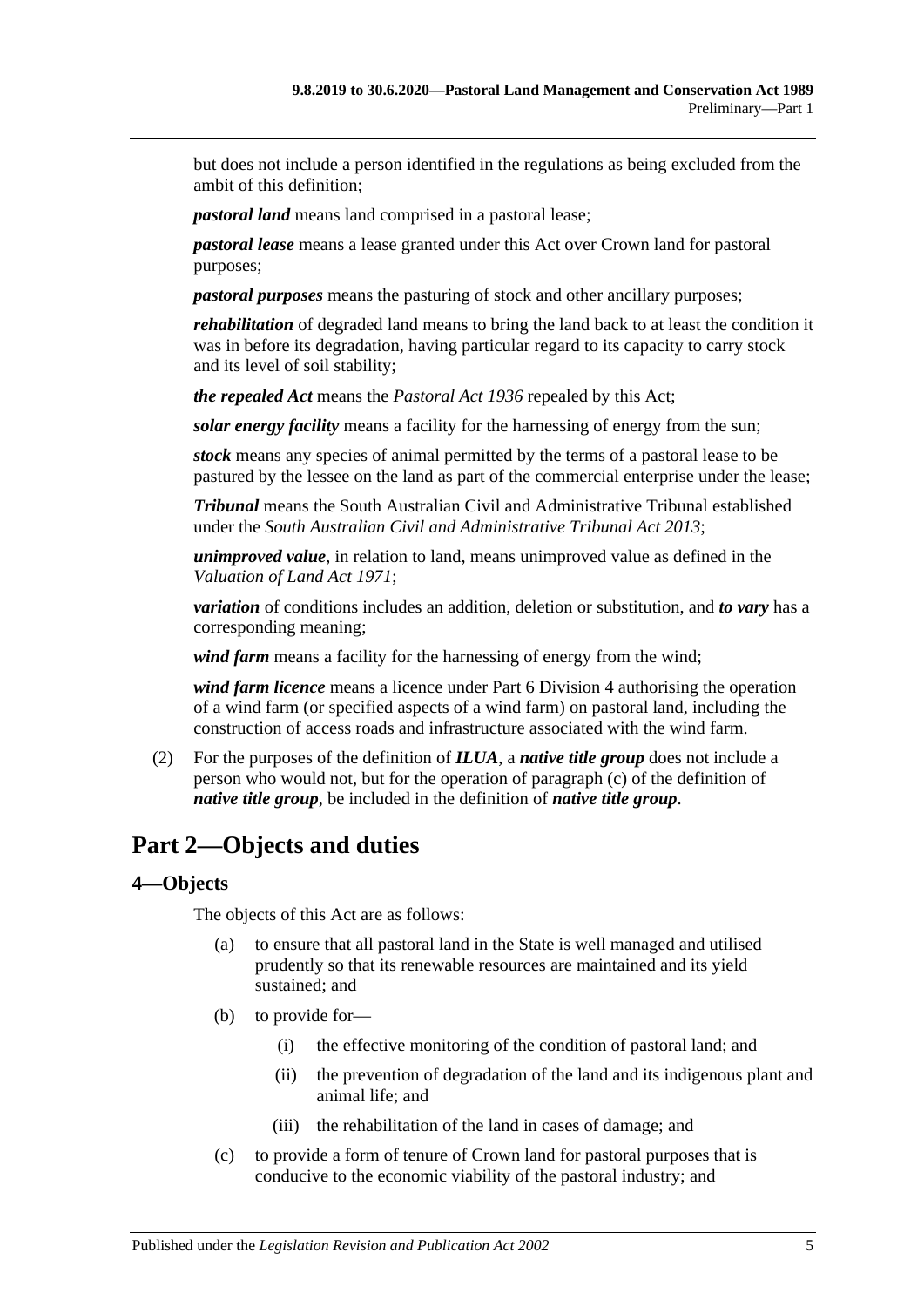- (d) to recognise the right of Aboriginal persons to follow traditional pursuits on pastoral land; and
- (e) to provide the community with a system of access to and through pastoral land that finds a proper balance between the interests of the pastoral industry and the interests of the community in enjoying the unique environment of the land; and
- (f) to provide for the operation of wind farms on pastoral land, concurrently with the land being used for pastoral purposes.

#### <span id="page-5-0"></span>**5—Duty of the Minister and the Board**

The Minister and the Board, in administering this Act and in exercising any other power or discharging any other function in relation to pastoral leases—

- (a) must act consistently with and seek to further the objects of this Act; and
- (b) must have regard to plans or guidelines established by Government agencies, regional NRM boards and planning authorities that are applicable to pastoral land; and
- (c) must have regard to the relevant terms of any ILUA.

#### <span id="page-5-1"></span>**7—General duty of pastoral lessees**

It is the duty of a lessee throughout the term of a pastoral lease—

- (a) to carry out the enterprise under the lease in accordance with good land management practices; and
- (b) to prevent degradation of the land; and
- (c) to endeavour, within the limits of financial resources, to improve the condition of the land.

#### <span id="page-5-2"></span>**8—Pastoral land not to be freeholded**

Despite any Act or law to the contrary—

- (a) the Minister cannot enter into any agreement or arrangement for transferring an estate in fee simple in pastoral land to the lessee of that land, except pastoral land that the Governor has determined is to be used for some purpose other than pastoral purposes;
- (b) a pastoral lease is the only form of tenure that can be granted over Crown land that is to be used wholly or principally for pastoral purposes.

## <span id="page-5-3"></span>**9—Pastoral Land Management Fund**

- (1) The Minister must establish a fund to be entitled the *Pastoral Land Management Fund* (in this section referred to as the *Fund*).
- <span id="page-5-4"></span>(2) The Fund will consist of—
	- (a) if the amount received in a particular year by way of rent paid under pastoral leases exceeds the administrative costs attributable to administering those leases for that year—a prescribed percentage (being not less than 5 per cent or more than 15 per cent) of the excess; and
	- (ab) 95% of—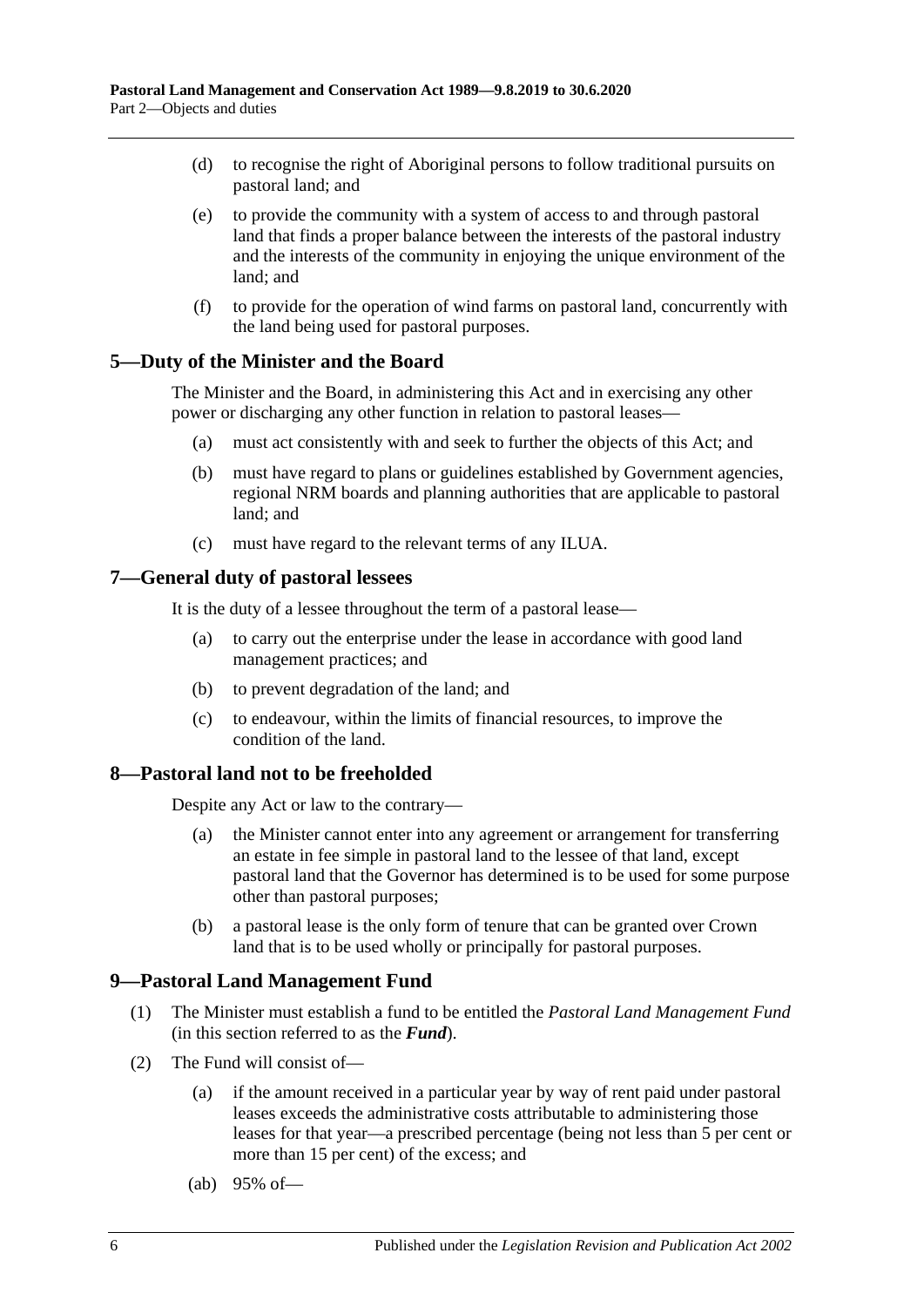- (i) any fee paid for an approval under [Part 6 Division](#page-32-1) 4 to enter and occupy pastoral land; and
- (ii) any licence fees payable under a wind farm licence granted under [Part 6 Division](#page-32-1) 4; and
- (b) any money provided by Parliament for the purposes of the Fund; and
- (c) any money paid into the Fund pursuant to any other Act; and
- (d) any accretions arising out of investment of the money of the Fund.
- (3) The amount to be paid into the Fund in respect of a particular year pursuant to [subsection](#page-5-4) (2)(a) must be paid into the Fund no later than 30 June of the next ensuing year.
- (4) The money in the Fund may be invested in such manner as the Minister thinks fit.
- (5) Subject to [subsection](#page-6-3) (6), the Fund must be applied in such manner as the Minister, on the recommendation of the Board, thinks fit for the following purposes and in the following order of priority:
	- (a) research into techniques for pastoral land management, for prevention or minimisation of pastoral land degradation and for rehabilitation of degraded pastoral land;
	- (b) the publication of research findings and dissemination of information relating to those techniques;
	- (e) experimentation with and practical development of those techniques;
	- (d) such other projects relating to the management and conservation of pastoral land as the Minister thinks fit.
- <span id="page-6-3"></span>(6) The Fund may be applied for the purpose of making a payment under [section](#page-37-0) 49K.

# <span id="page-6-0"></span>**Part 3—Administration**

## <span id="page-6-1"></span>**Division 1—The Minister**

## <span id="page-6-2"></span>**10—Power of Minister to delegate**

- (1) The Minister may delegate any of the Minister's powers or functions under this Act (except for this Part)—
	- (a) to the Board; or
	- (b) to any particular person or body; or
	- (c) to the person for the time being occupying a particular office or position.
- (2) A delegation under this section—
	- (a) must be by instrument in writing; and
	- (b) may be absolute or conditional; and
	- (c) does not derogate from the power of the Minister to act in any matter; and
	- (d) is revocable at will by the Minister.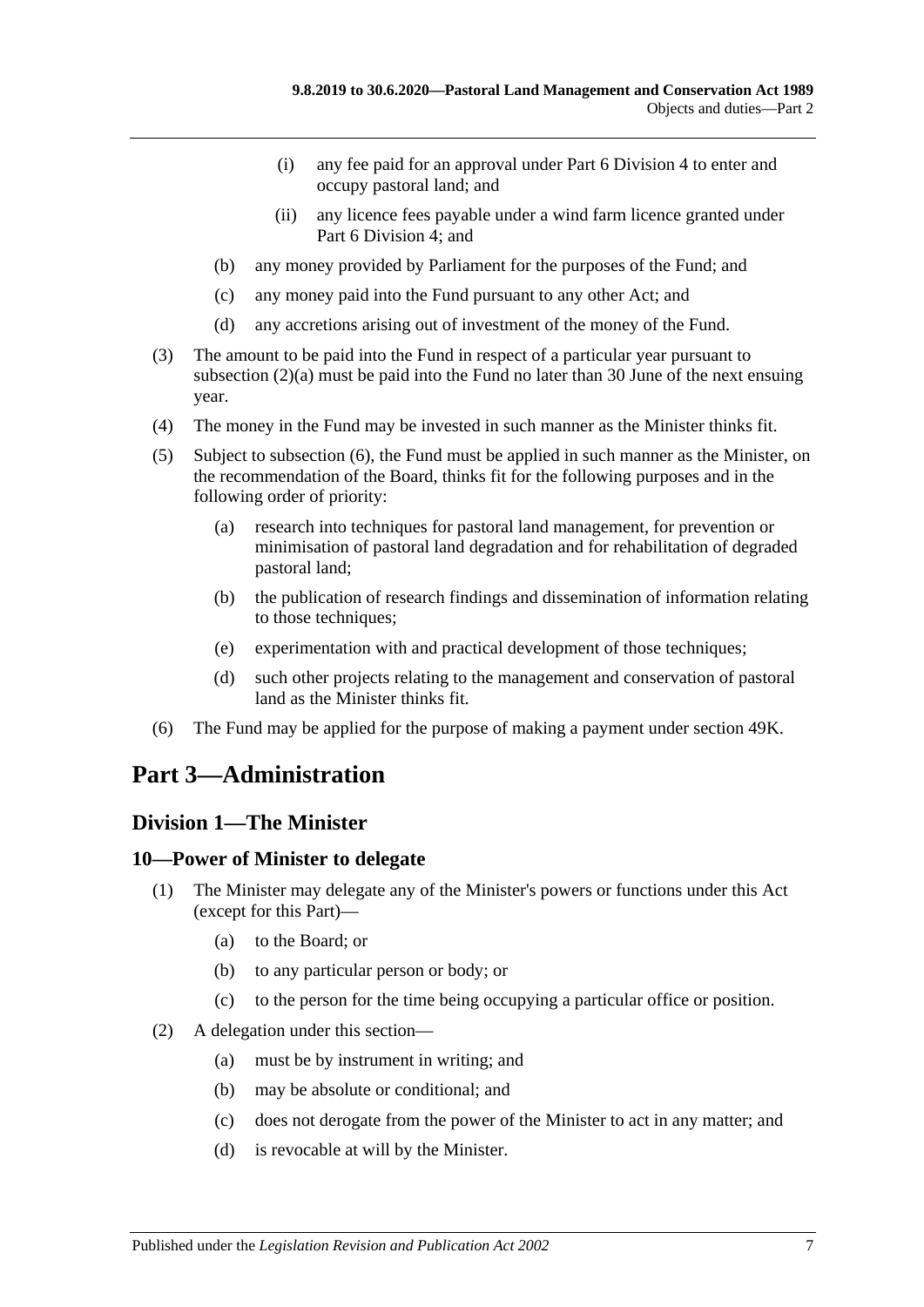## <span id="page-7-0"></span>**11—Appointment of authorised officers**

- (1) The Minister may appoint such persons to be authorised officers for the purposes of this Act as the Minister thinks fit.
- (2) An appointment under this section—
	- (a) will be for a period stated in the instrument of appointment; and
	- (b) may be made subject to conditions limiting the area within which, or the purposes for which, the appointee may exercise the powers of an authorised officer.
- (3) A person appointed as an authorised officer must be issued with an identity card in a form approved by the Minister.

# <span id="page-7-1"></span>**Division 2—The Board**

## <span id="page-7-2"></span>**12—Establishment of Pastoral Board**

- (1) The *Pastoral Board* is established.
- (2) The Board consists of 6 members appointed by the Minister, of whom—
	- (a) one, being a person who has, in the opinion of the Minister, wide experience in administration of pastoral leases; and
	- (b) one, being a person who has, in the opinion of the Minister for Environment and Heritage, a wide knowledge of the ecology, and experience in the management, of the pastoral land of this State, will be appointed on the nomination of that Minister; and
	- (c) one, being a person who, in the opinion of the Minister for Primary Industries, Natural Resources and Regional Development, has had wide experience in the field of land and soil conservation of pastoral land, will be appointed on the nomination of that Minister; and
	- (d) one will be selected by the Minister from a list of 3 persons who produce beef cattle on pastoral land outside the dog fence, submitted by Livestock SA Incorporated; and
	- (e) one will be selected by the Minister from a list of 3 persons who produce sheep on pastoral land inside the dog fence, submitted by the South Australian Farmers Federation; and
	- (f) one will be selected by the Minister from a list of 3 persons submitted by the Conservation Council of South Australia Inc.
- <span id="page-7-5"></span><span id="page-7-4"></span><span id="page-7-3"></span>(3) At least one member must be a woman and one a man.
- (4) The Minister will appoint a member of the Board to preside at meetings of the Board.
- (5) The Minister must appoint a deputy to each member of the Board.
- (6) A person who is to be the deputy of a member appointed under [subsection](#page-7-3)  $(2)(d)$ , [\(e\)](#page-7-4) or [\(f\)](#page-7-5) must be appointed in the same manner as the member was appointed to the Board.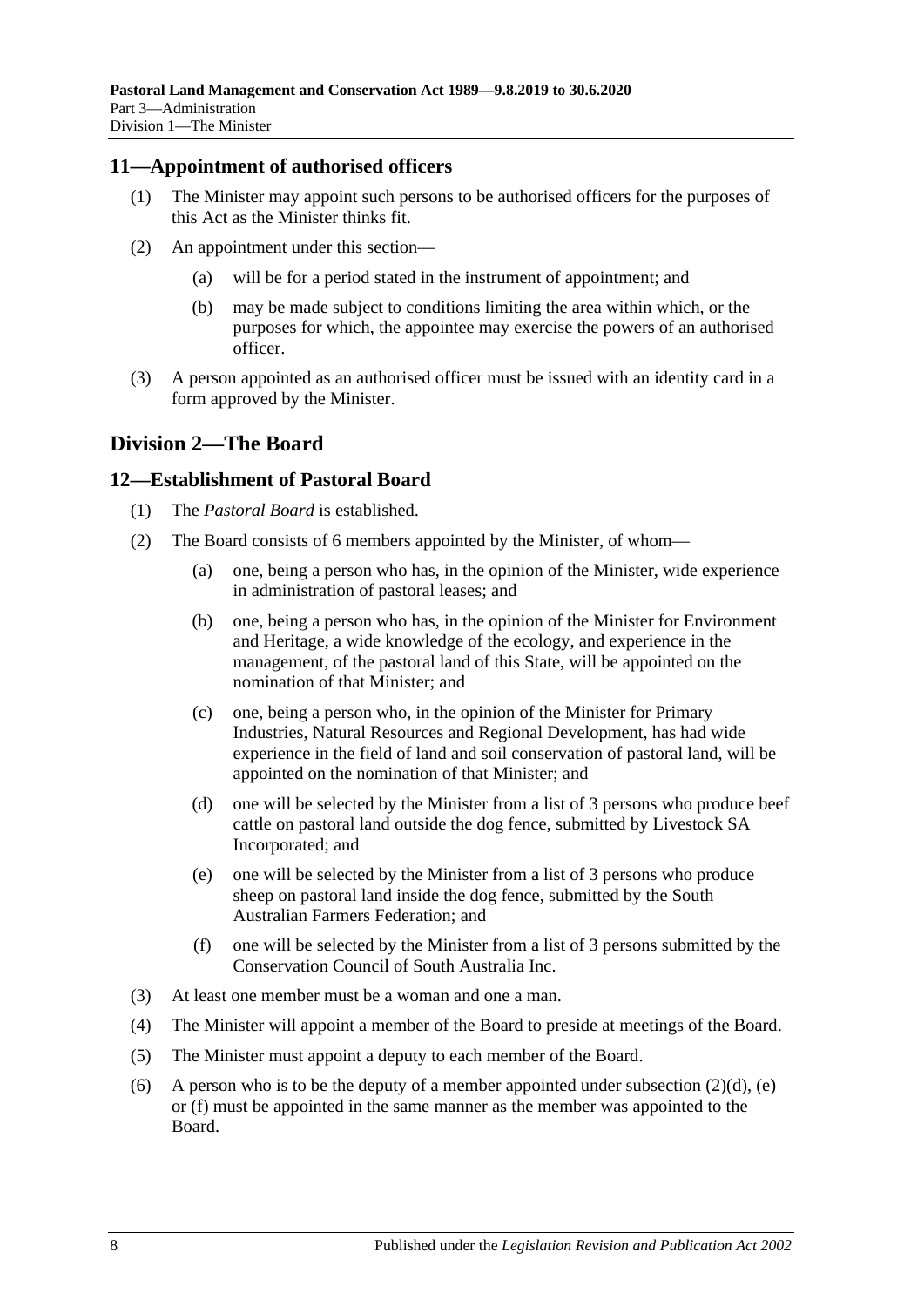- (7) Where the appointments of a member under [subsection](#page-7-3)  $(2)(d)$ , [\(e\)](#page-7-4) or [\(f\)](#page-7-5) and of that member's deputy are being made at the same time, both must be selected from the one panel of names.
- (8) A deputy may, in the absence of the member, act as a member of the Board.

# <span id="page-8-0"></span>**13—Conditions of office**

- (1) A member of the Board will be appointed for a term not exceeding three years and will, on the expiration of a term of office, be eligible for reappointment.
- <span id="page-8-3"></span>(2) The Minister may remove a member of the Board from office—
	- (a) for misconduct; or
	- (b) for neglect of duty; or
	- (c) for incompetence; or
	- (d) for mental or physical incapacity to carry out the duties of office satisfactorily.
- (3) The office of a member becomes vacant if the member—
	- (a) dies; or
	- (b) completes a term of office and is not reappointed; or
	- (c) resigns by written notice addressed to the Minister; or
	- (d) is removed from office by the Minister under [subsection](#page-8-3) (2).
- (4) Upon the office of a member becoming vacant, a person must be appointed in accordance with this Act to the vacant office.

## <span id="page-8-1"></span>**14—Allowances and expenses**

A member of the Board is entitled to such allowances and expenses as the Minister may determine.

## <span id="page-8-2"></span>**15—Procedure at meetings**

- (1) A meeting of the Board will be chaired by the member appointed to preside at meetings or, in the absence of that person, by a member chosen by the members present from amongst their own number.
- (2) Subject to [subsection](#page-8-4) (3), the Board may act despite there being vacancies in its membership.
- <span id="page-8-4"></span>(3) Four members constitute a quorum of the Board and no business may be transacted at a meeting of the Board unless a quorum is present.
- (4) Each member present at a meeting of the Board has one vote on any question arising for decision and, if the votes are equal, the member presiding at the meeting may exercise a casting vote.
- (5) A decision carried by a majority of the votes cast by the members present at a meeting is a decision of the Board.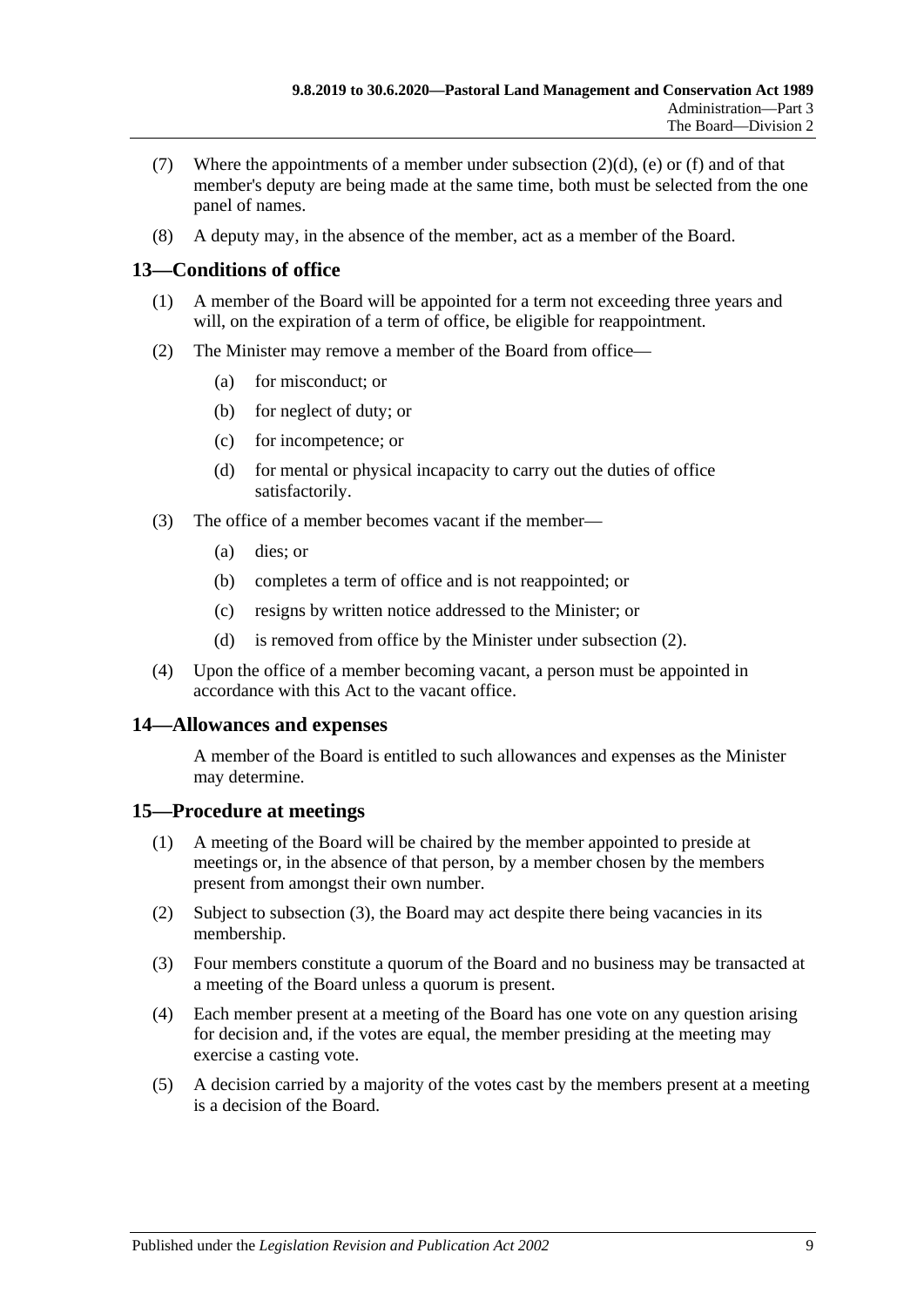- (5a) A conference by telephone or other electronic means between members of the Board will, for the purposes of this section, be taken to be a meeting of the Board at which the participating members are present if—
	- (a) notice of the conference is given to all members in the manner determined by the Board for that purpose; and
	- (b) each participating member is capable of communicating with every other participating member during the conference.
- (5b) A proposed resolution of the Board becomes a valid decision of the Board despite the fact that it is not voted on at a meeting of the Board if—
	- (a) a notice of the proposed resolution is given to all members in accordance with procedures determined by the Board; and
	- (b) a majority of the members expresses concurrence in the proposed resolution by letter, telex, facsimile transmission or other written communication setting out the terms of the proposed resolution.
- (5c) The Board must cause accurate minutes of its meetings to be kept.
- (6) Subject to this Act, the proceedings of the Board may be conducted as it thinks fit.

## <span id="page-9-0"></span>**16—Conflict of interest under Public Sector (Honesty and Accountability) Act**

A member of the Board will not be taken to have a direct or indirect interest in a matter for the purposes of the *[Public Sector \(Honesty and Accountability\) Act](http://www.legislation.sa.gov.au/index.aspx?action=legref&type=act&legtitle=Public%20Sector%20(Honesty%20and%20Accountability)%20Act%201995) 1995* by reason only of the fact that the member has an interest in a matter that is shared in common with pastoralists generally, or a substantial section of pastoralists.

#### <span id="page-9-1"></span>**17—Functions of Board**

- (1) The Board is responsible to the Minister for the administration of this Act and, in carrying out that function, is subject to the control and direction of the Minister.
- (2) The other functions of the Board are as follows:
	- (a) to advise the Minister on the policies that should govern the administration of pastoral land;
	- (b) to advise the Minister on any other matter referred to the Board by the Minister;
	- (c) to perform the other functions assigned to the Board by or under this Act or another Act or by the Minister.

## <span id="page-9-2"></span>**18—Delegation by Board**

- (1) The Board may, with the consent of the Minister, delegate any of its powers or functions (other than the function of advising the Minister on the policies that should govern the administration of pastoral land)—
	- (a) to a member of the Board; or
	- (b) to any particular person or body; or
	- (c) to the person for the time being occupying a particular office or position.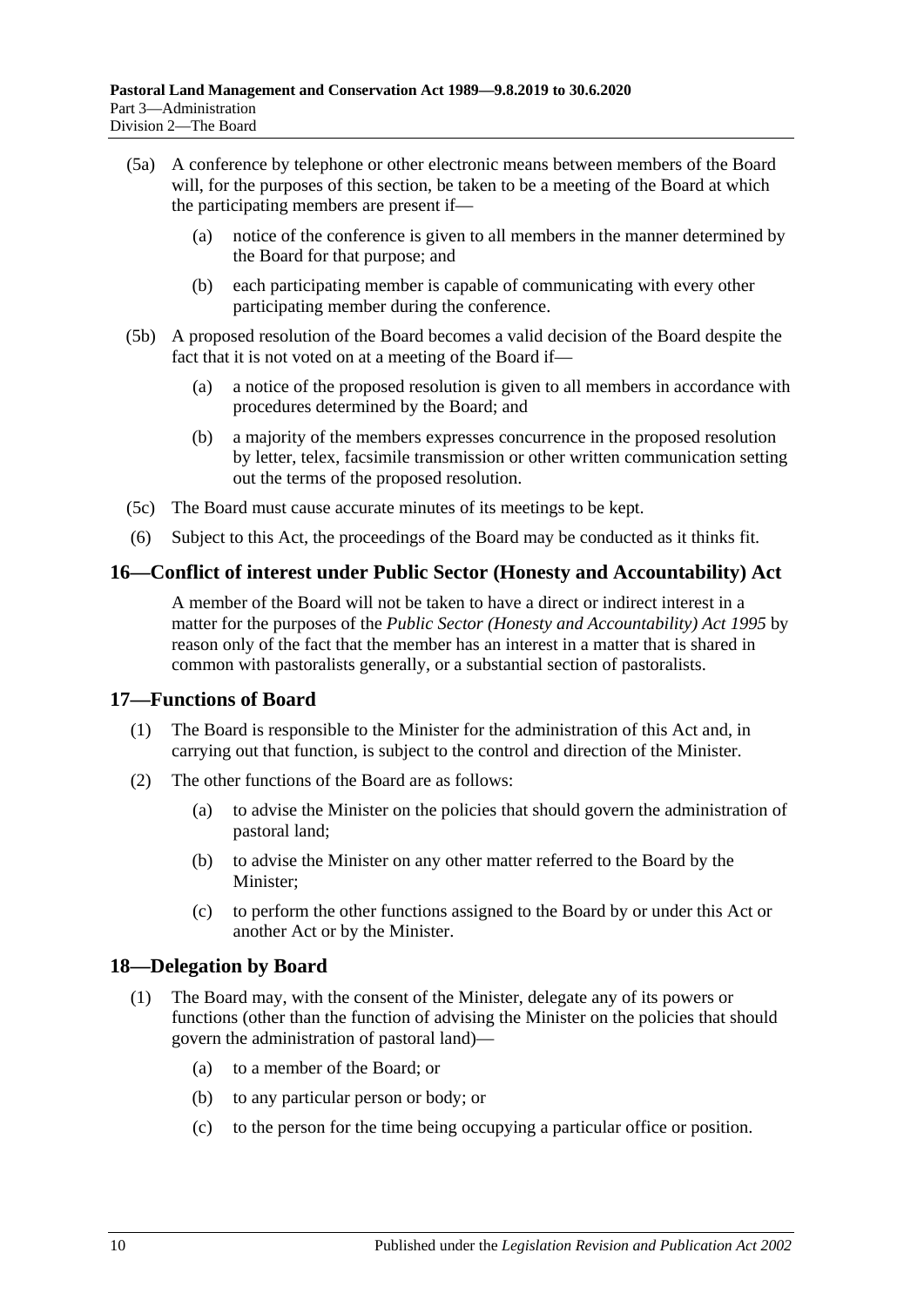- (2) A delegation under this section—
	- (a) must be by instrument in writing; and
	- (b) may be absolute or conditional; and
	- (c) does not derogate from the power of the Board to act in any matter; and
	- (d) is revocable at will by the Board.

#### <span id="page-10-0"></span>**18A—Annual report**

- (1) The Board must, no later than 30 September in each year, furnish the Minister with a report of its operations during the preceding financial year.
- (2) The Minister must, within 12 sitting days of receiving a report, have copies of it laid before both Houses of Parliament.

# <span id="page-10-1"></span>**Part 4—Pastoral leases**

#### <span id="page-10-2"></span>**19—Grant of leases**

- (1) Subject to this Act, the Minister may grant pastoral leases over Crown land.
- <span id="page-10-4"></span>(2) Where the Minister proposes to make Crown land available for lease for pastoral purposes, the process for taking a lease must be an open competitive process.
- (3) [Subsection](#page-10-4) (2) does not apply—
	- (a) if the Minister is satisfied that special circumstances exist justifying the addition of the land to the holding of an existing lease; or
	- (b) if the land was subject to a pastoral lease that was surrendered upon condition that a further such lease be granted to the same lessee or a nominee of the lessee; or
	- (c) if the Minister is satisfied, on the recommendation of the Board, that for any other good and proper reason it would be just and equitable to offer the land to a particular person.

#### <span id="page-10-3"></span>**20—Assessment of land prior to grant of lease**

- (1) The Minister cannot grant a pastoral lease over Crown land—
	- (a) if the Governor has determined that the land should be set aside or used for some other more appropriate purpose; or
	- (b) unless—
		- (i) the Board is satisfied that the land is suitable for pastoral purposes; and
		- (ii) an assessment has been made of the condition of the land.
- <span id="page-10-5"></span>(2) However, the Minister may grant a pastoral lease over Crown land without an assessment having been made under [subsection](#page-10-5) (1)(b)(ii) if an assessment has been made within the previous 14 years.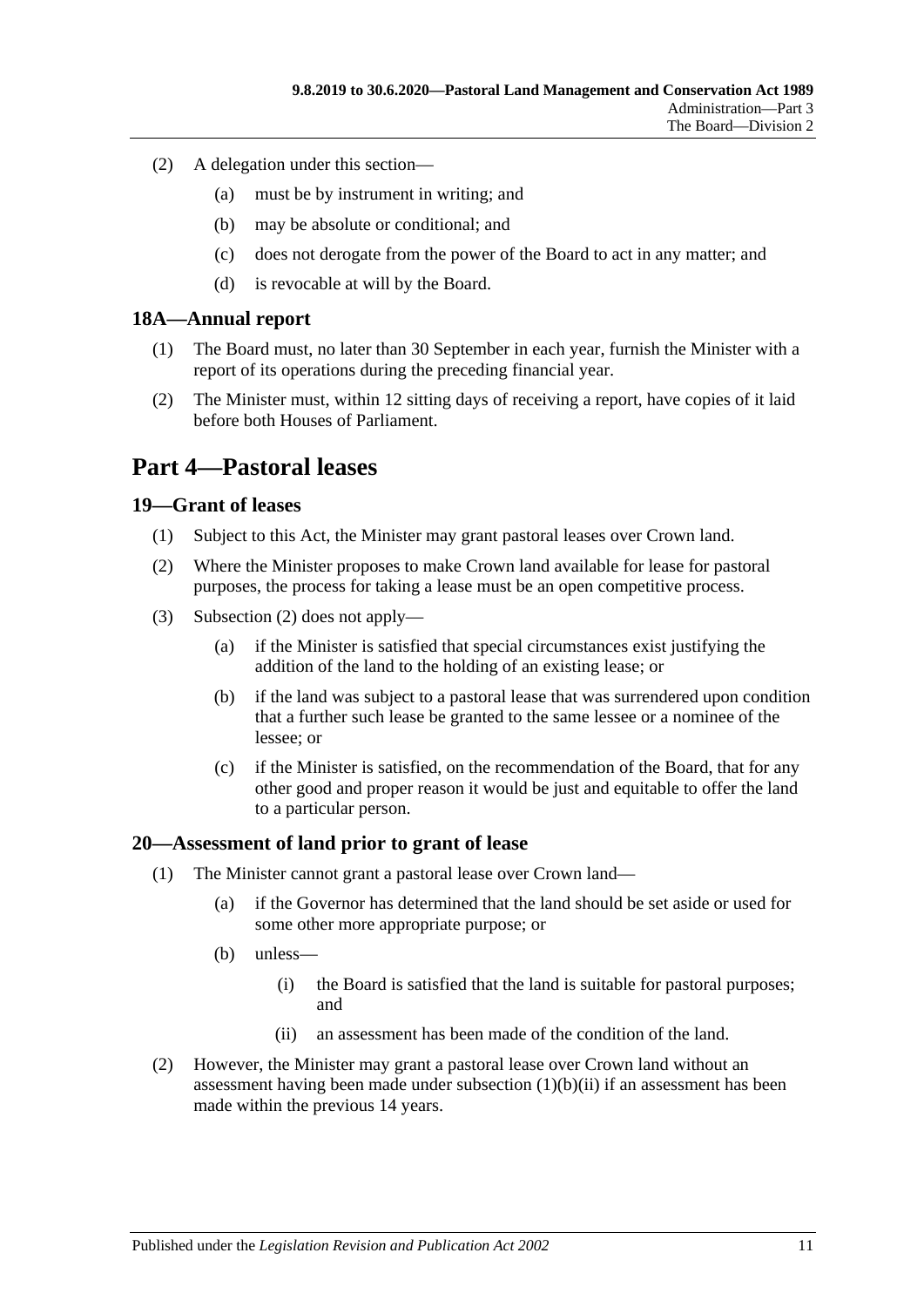#### <span id="page-11-0"></span>**21—Execution of leases**

Where—

- (a) a document intended to constitute a pastoral lease is sent to the prospective lessee for execution; and
- (b) the document is not returned duly executed, together with such fees or other amounts as may be required, within a period (which must be at least 30 days) specified in an accompanying notice,

the Minister may decline to enter into the lease and forfeit any deposit or other money paid in connection with it.

#### <span id="page-11-1"></span>**22—Conditions of pastoral leases**

- <span id="page-11-4"></span><span id="page-11-3"></span><span id="page-11-2"></span>(1) A pastoral lease will be granted subject to conditions and reservations providing for the following matters (but no others):
	- (a) general conditions providing for—
		- (iii) the payment of rent annually in arrears;
		- (iv) the lessee's obligation to pay in the due manner all rates, taxes and other government charges in relation to the land;
		- (v) the lessee's obligation to comply with the following Acts and any regulations under those Acts to the extent that they apply in relation to the land:
			- (A) the *[Natural Resources Management Act](http://www.legislation.sa.gov.au/index.aspx?action=legref&type=act&legtitle=Natural%20Resources%20Management%20Act%202004) 2004*; and
			- (B) the *[Dog Fence Act](http://www.legislation.sa.gov.au/index.aspx?action=legref&type=act&legtitle=Dog%20Fence%20Act%201946) 1946*; and
			- (C) the *[Mining Act](http://www.legislation.sa.gov.au/index.aspx?action=legref&type=act&legtitle=Mining%20Act%201971) 1971*; and
			- (D) the *[Petroleum Act](http://www.legislation.sa.gov.au/index.aspx?action=legref&type=act&legtitle=Petroleum%20Act%202000) 2000*; and
			- (G) any other prescribed Act;
		- (vi) the lessee's obligation not to hinder or obstruct any person who is exercising, or attempting to exercise, a right of access to the land pursuant to this Act or any other Act;
		- (vii) the lessee's obligation not to hinder, obstruct or interfere with the holder of a wind farm licence under [Part 6 Division](#page-32-1) 4 who is exercising, or attempting to exercise, a right under the licence;
	- (b) land management conditions providing for—
		- (i) the lessee's obligation not to pasture (as part of the commercial enterprise under the lease) any species of animal on the land other than the species specified in the lease, except with the prior approval of the Board;
		- (ii) the lessee's obligation to ensure that numbers of stock on the land or a particular part of the land do not exceed the maximum levels specified in the lease, except with the prior approval of the Board;
		- (iii) the lessee's obligation not to use the land for any purpose other than pastoral purposes, except with the prior approval of the Board;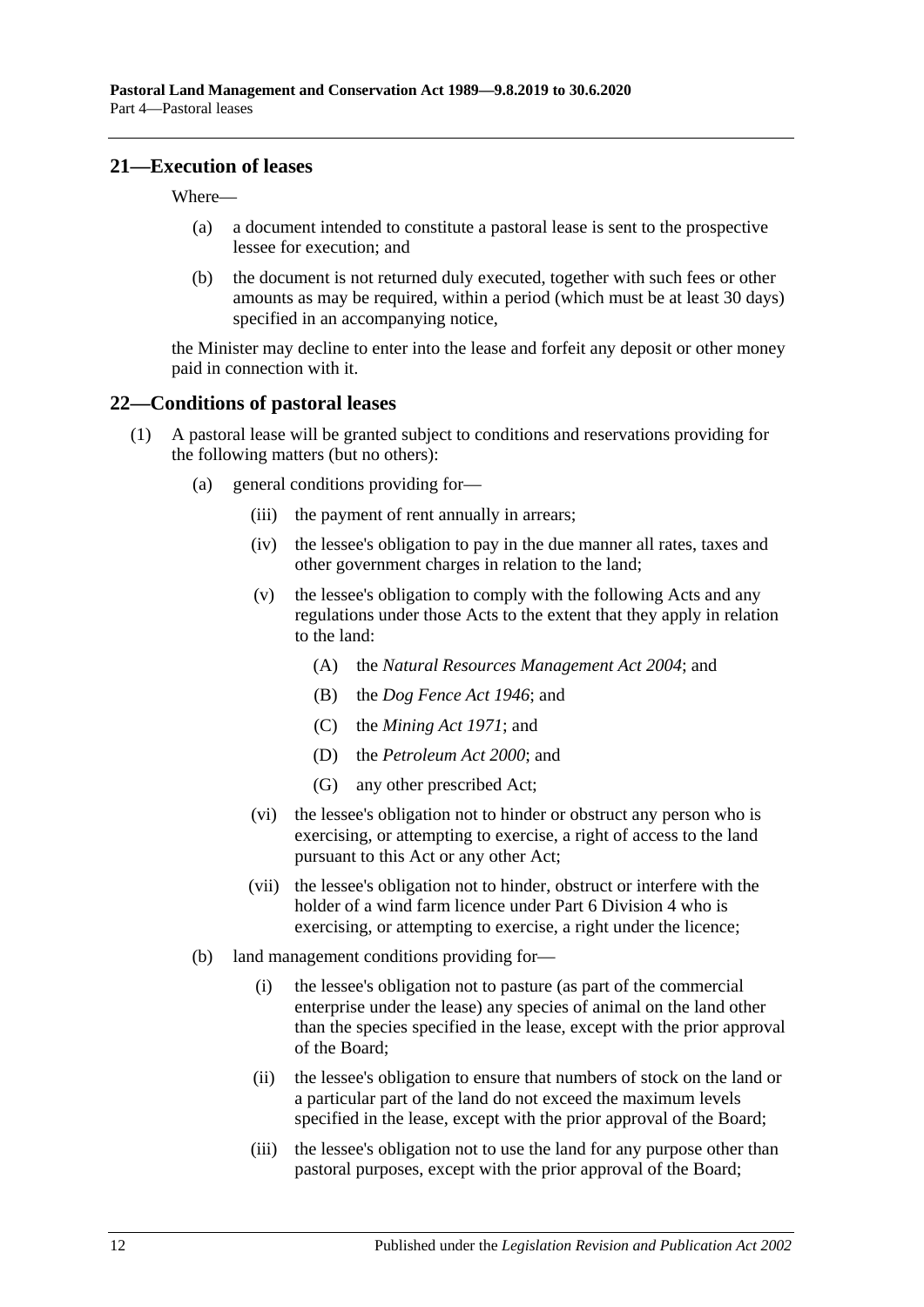- (iv) the lessee's obligation to maintain existing fencing in a stockproof condition;
- (v) the lessee's obligation to maintain existing constructed stock watering points in proper working order;
- (vi) the lessee's obligation to close off specified areas on the land, or to close or move specified access points on the land, for the purposes of rehabilitation of degraded land;
- (vii) in the case of a pastoral lease relating to land in the Arkaroola Protection Area under the *[Arkaroola Protection Act](http://www.legislation.sa.gov.au/index.aspx?action=legref&type=act&legtitle=Arkaroola%20Protection%20Act%202012) 2012*—the lessee's obligation to use the land in accordance with the management plan under that Act;
- <span id="page-12-0"></span>(c) reservations providing for—
	- (i) the property in minerals, petroleum, underground waters and live or dead standing timber on or under the land to be vested in the Crown;
	- (ii) the right of the Commissioner of Highways to establish public roads across the land;
	- (iii) the right of the Minister to grant a wind farm licence under [Part 6](#page-32-1)  [Division](#page-32-1) 4.
- (1a) A condition referred to in [subsection](#page-11-2)  $(1)(a)$  or  $(1)(b)$ , and a reservation referred to in [subsection](#page-12-0) (1)(c), will be taken to be a condition or reservation (as the case requires) of all pastoral leases (whether granted before or after the commencement of this subsection).
- (2) The form of a pastoral lease and any matters (such as maximum stock levels) to be specified in the conditions of a lease will be determined by the Board.
- (3) The only conditions of a pastoral lease that can be varied by the Board pursuant to this Act are the land management conditions.
- (4) Nothing in this Act prevents a lessee and the Board from entering into an agreement for the variation of a condition of the lease.
- (5) A condition of a pastoral lease is, to the extent that it relates to the minimum stocking rate of pastoral land, void and of no effect.
- <span id="page-12-1"></span>(6) The Board may, at the request or with the consent of the lessee—
	- (a) approve the pasturing (as part of the commercial enterprise under the lease) of a species of animal other than a species specified in the lease; and
	- (b) approve a level of stock on the land, or on a particular part of the land, in excess of the maximum levels specified in the lease; and
	- (c) approve the use of land subject to a pastoral lease for a purpose other than pastoral purposes; and
	- $(d)$
- (i) set aside from use for pastoral purposes land, or a part of the land, subject to a pastoral lease; and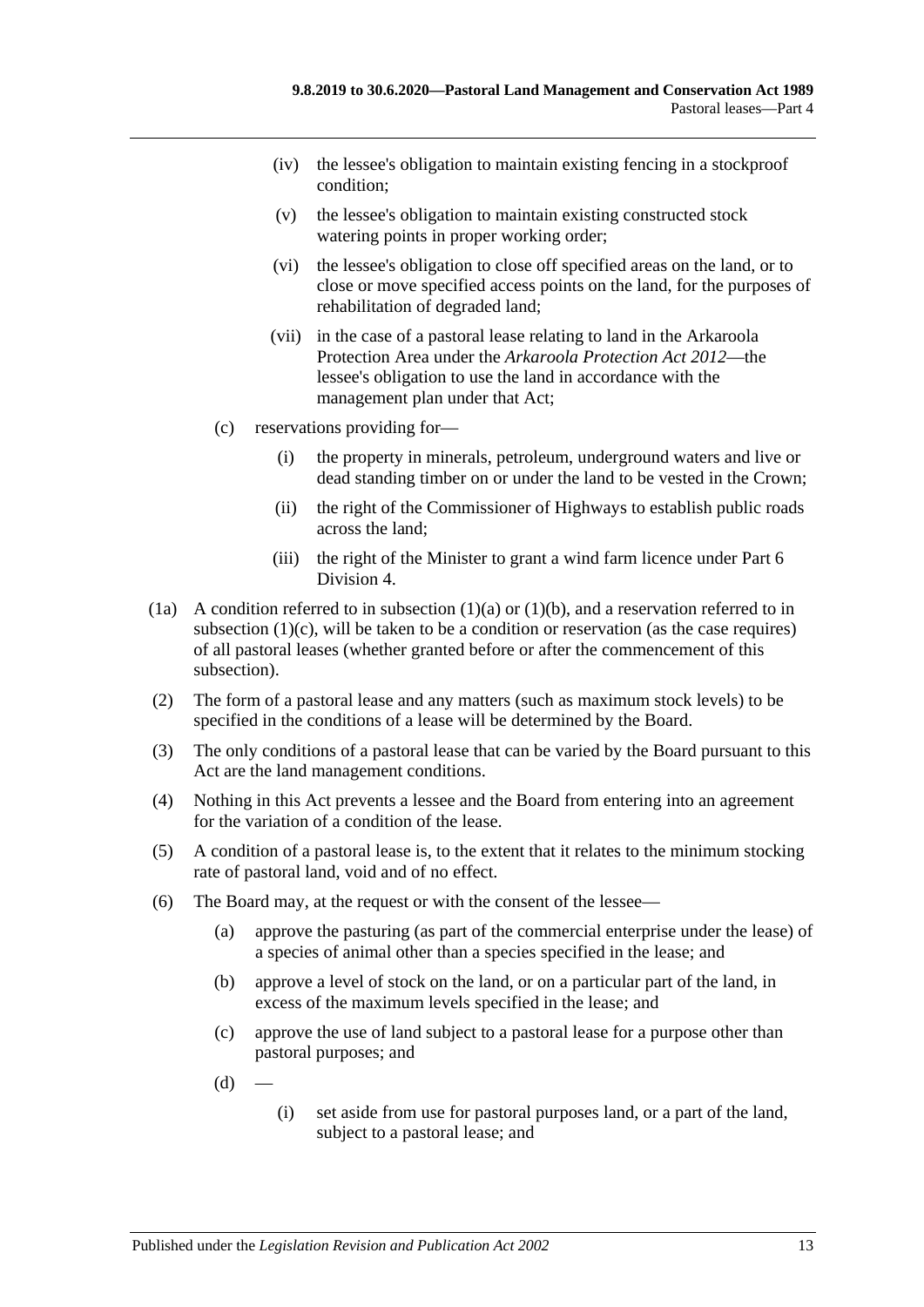- (ii) approve the use of the pastoral land set aside for the primary purpose of traditional Aboriginal pursuits, conservation purposes or other purposes as specified by the Board.
- (7) An approval of the Board under [subsection](#page-12-1) (6) must be in writing and may be subject to conditions.
- (8) Despite the preceding provisions of this section, the Minister may, from time to time, issue directions to a lessee for the purposes of the condition referred to in [subsection](#page-11-4)  $(1)(a)(vii)$  (and such directions will have effect as if they were conditions of the lease).

**Note—**

Directions might, for example, specify areas in which trees are not to be planted so as not to interfere with the operation of a wind farm.

#### <span id="page-13-0"></span>**23—Rent**

- (1) The rent payable to the Crown under a pastoral lease—
	- (a) is the amount from time to time determined under this section to be the annual rent for the lease; and
	- (b) is payable annually in arrears.
- <span id="page-13-1"></span>(2) The annual rent for a pastoral lease is to be determined as follows:
	- (a) the Valuer-General will from time to time determine the unimproved value of the land in accordance with the *[Valuation of Land Act](http://www.legislation.sa.gov.au/index.aspx?action=legref&type=act&legtitle=Valuation%20of%20Land%20Act%201971) 1971*, taking into account, in addition to any other matters taken into account under that Act, the following matters:
		- (i) the purposes, whether authorised under the lease or by the Board, for which the land is used and the inherent capacity of the land to be used for those purposes; and
		- (ii) any prevailing climatic conditions currently affecting the productivity of the land; and
		- (iii) the proximity and accessibility of markets and other facilities to the extent that they affect the profitability of the lessee's enterprise; and
		- (iv) any views as to land condition factors expressed by the regional NRM board within whose region the land is situated (and the Valuer-General must seek those views before making the determination); and
		- (v) the views of any consultative committee established by the Minister for the purpose of assisting in the determination of pastoral lease rents;
	- (b) the Valuer-General will, on making a determination under [paragraph](#page-13-1) (a), fix the annual rent for the lease as a percentage of the unimproved value of the land, being a percentage—
		- (i) that represents, in the Valuer-General's opinion, the appropriate rate of return for the land, taking into account the purposes for which the land is being used; and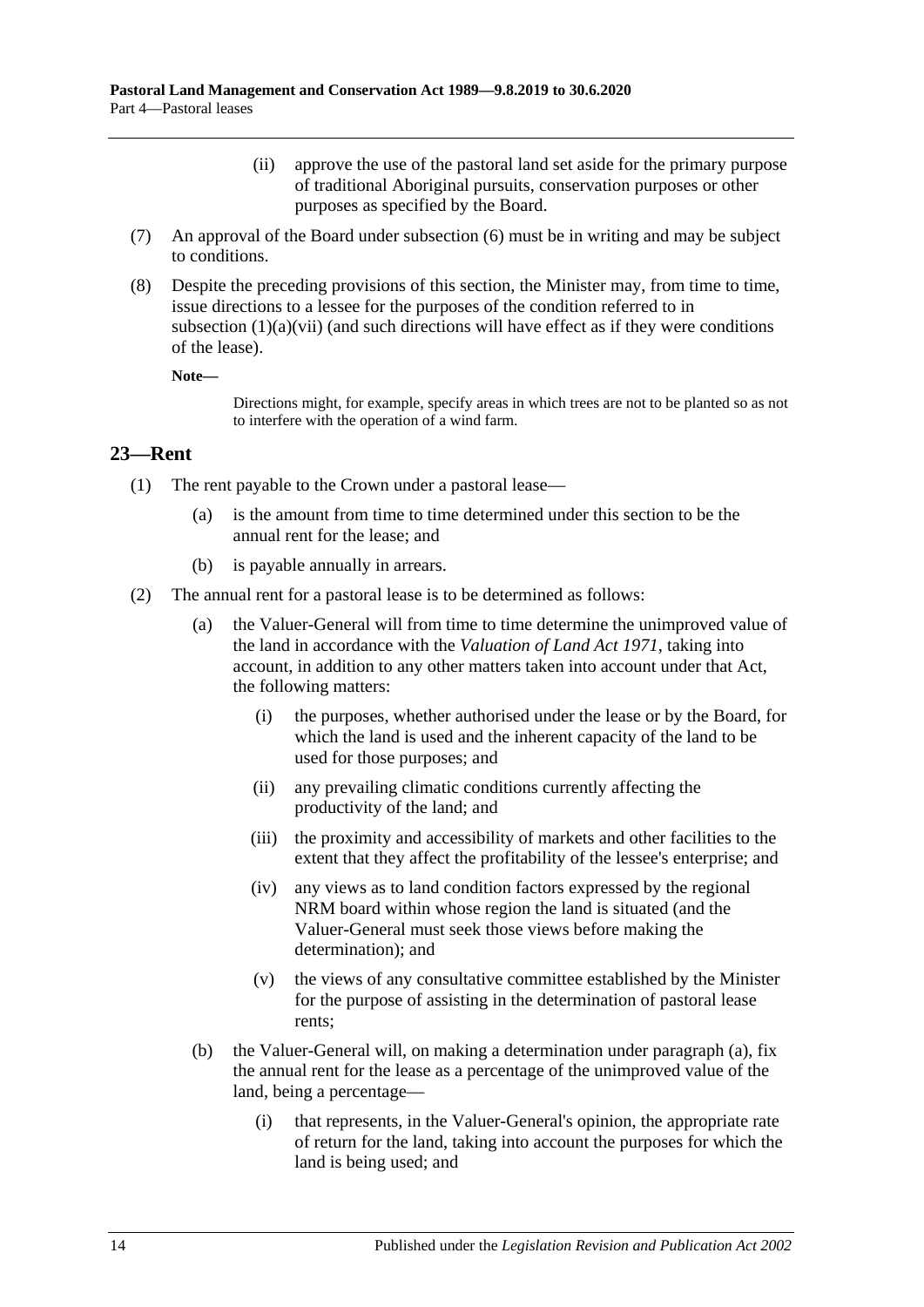- (ii) that may vary from lease to lease according to the various purposes for which land is being used.
- (3) The Valuer-General must make a determination of the rents for all pastoral leases at the same time.
- (4) The Valuer-General—
	- (a) may make such a determination at any time; and
	- (b) must do so on direction by the Minister,

but, in any event, must make such a determination at least every 5 years.

- (5) On completing a determination of the annual rent for a pastoral lease, the Valuer-General must give to the Board a notice of the determination that includes a statement of the unimproved value of the land and the percentage on which the rent is based.
- (6) The Minister may, on the recommendation of the Board, and if the Minister is satisfied—
	- (a) that some factor exists affecting the profitability of the enterprise under a pastoral lease that has arisen since the Valuer-General last determined the annual rent for the lease; or
	- (b) that the lessee has, under an agreement with the Minister, carried out work on the land on behalf of the Minister for which the lessee has not been recompensed; or
	- (c) that the lessee has, on his or her own initiative, undertaken special measures to remedy or prevent degradation of the land,

reduce by an appropriate amount the rent that would otherwise be payable under the lease in respect of any particular year.

- (7) The Board is responsible for issuing and sending to lessees annual rent accounts.
- (8) The Board may, for the purposes of administrative efficiency, fix a common day by which the rent under all pastoral leases must be paid in each year and, for that purpose, rent accounts for a period greater or less than a year may be sent to lessees.
- (9) A rent account must be accompanied by or include—
	- (a) a copy of the Valuer-General's notice of determination if a new determination has been made since the last rent account sent to the lessee; and
	- (b) an explanation of any debits or credits shown on the account; and
	- (c) a statement of the reasons for any reduction, waiver or deferment of rent pursuant to this section.
- (10) The Minister may, on the recommendation of the Board, and if the Minister is satisfied that a case of hardship exists, waive or defer payment of any amount of the rent due and payable under a pastoral lease, subject to such conditions (if any) as the Board recommends.

## <span id="page-14-0"></span>**24—Term of pastoral leases**

(1) Subject to [subsection](#page-15-2) (2), a pastoral lease will be granted for a term of 42 years.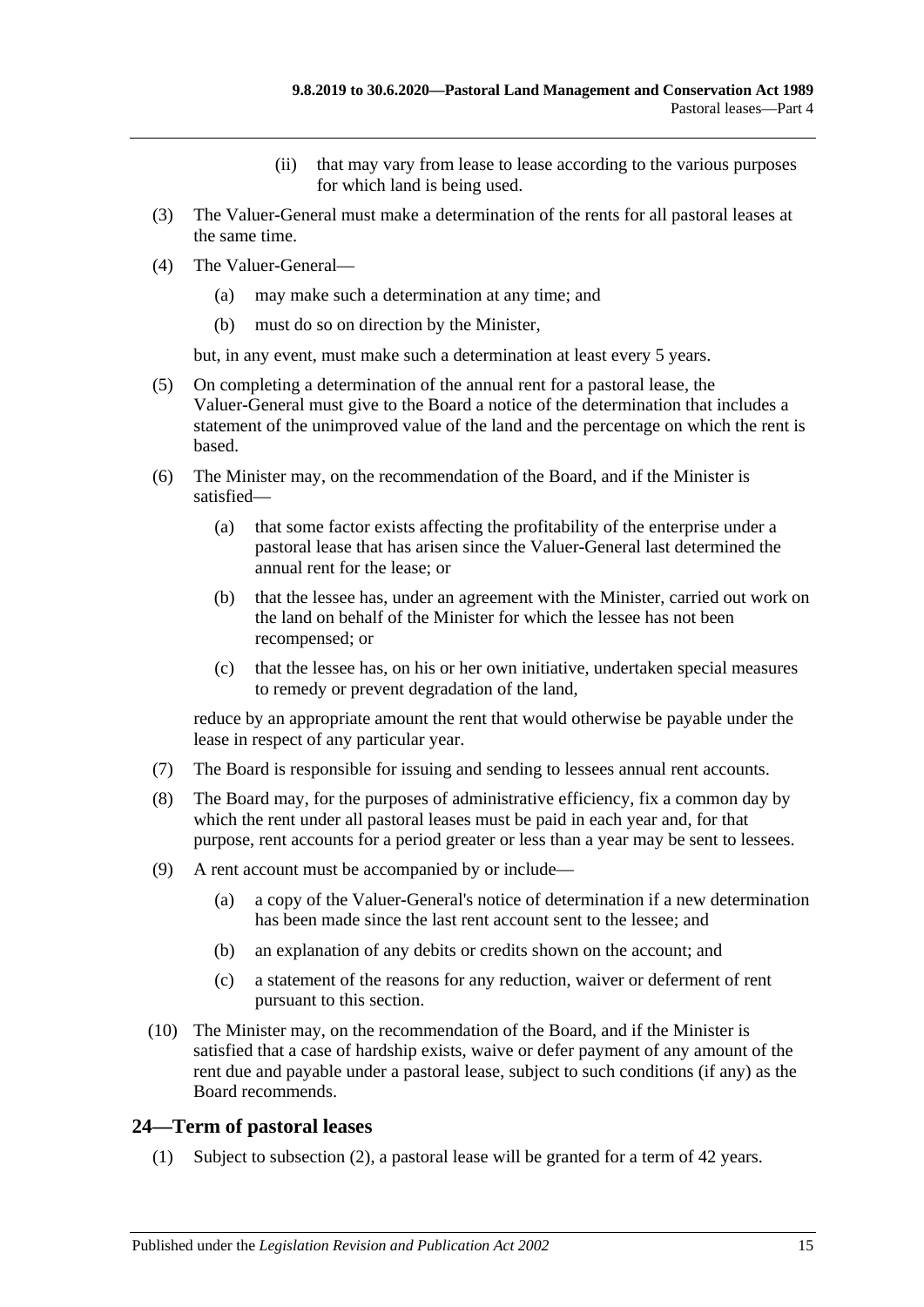<span id="page-15-2"></span>(2) Where a lessee surrenders two or more pastoral leases for the purposes of merger of the leases, the term of the lease to be granted to the lessee will be such term as the Board, having regard to the terms of the surrendered leases, thinks appropriate.

#### <span id="page-15-0"></span>**25—Assessment of land**

- (1) The Board must cause an assessment of the condition of the land comprised in each pastoral lease to be completed at intervals of not more than 14 years.
- (2) An assessment of the condition of land pursuant to this Act—
	- (a) must be thorough; and
	- (b) must include an assessment of the capacity of the land to carry stock; and
	- (c) must be conducted in accordance with recognised scientific principles; and
	- (d) must be carried out by persons who are qualified and experienced in land assessment techniques; and
	- (e) must take into account any matter prescribed by the regulations.
- (3) The Board must, by notice in writing, advise a lessee of a proposed assessment not less than 28 days before the assessment is due to commence.
- <span id="page-15-4"></span>(4) On completing an assessment of the condition of land, the Board must forward—
	- (a) a copy of the assessment; and
	- (b) a written report of any action the Board proposes taking as a consequence of the assessment,

to the lessee.

(5) The Board cannot take any action under this Act as a consequence of an assessment until after the end of the period during which an application for assistance may be lodged under [section](#page-16-0) 25B.

## <span id="page-15-1"></span>**25A—Establishment of pool of persons for the purposes of [section](#page-16-0) 25B**

- (1) The Minister must establish a pool of persons for the purposes of [section](#page-16-0) 25B.
- <span id="page-15-3"></span>(2) The pool will consist of such number of persons (being not less than 2 and not more than 6) as the Minister thinks fit, appointed by the Minister after consultation with Livestock SA Incorporated and the Conservation Council of South Australia Inc.
- (3) A member of the public service is not eligible for appointment as a member of the pool.
- (4) A member of the pool will be appointed on terms and conditions determined by the Minister.
- (5) Each person appointed under [subsection](#page-15-3) (2) must have qualifications or experience in pastoral land management.
- (6) The Minister must maintain a public register containing the name and contact details of each member of the pool.
- (7) The public register is to be available for inspection, without fee, during ordinary office hours—
	- (a) at a public office, or public offices, determined by the Minister; and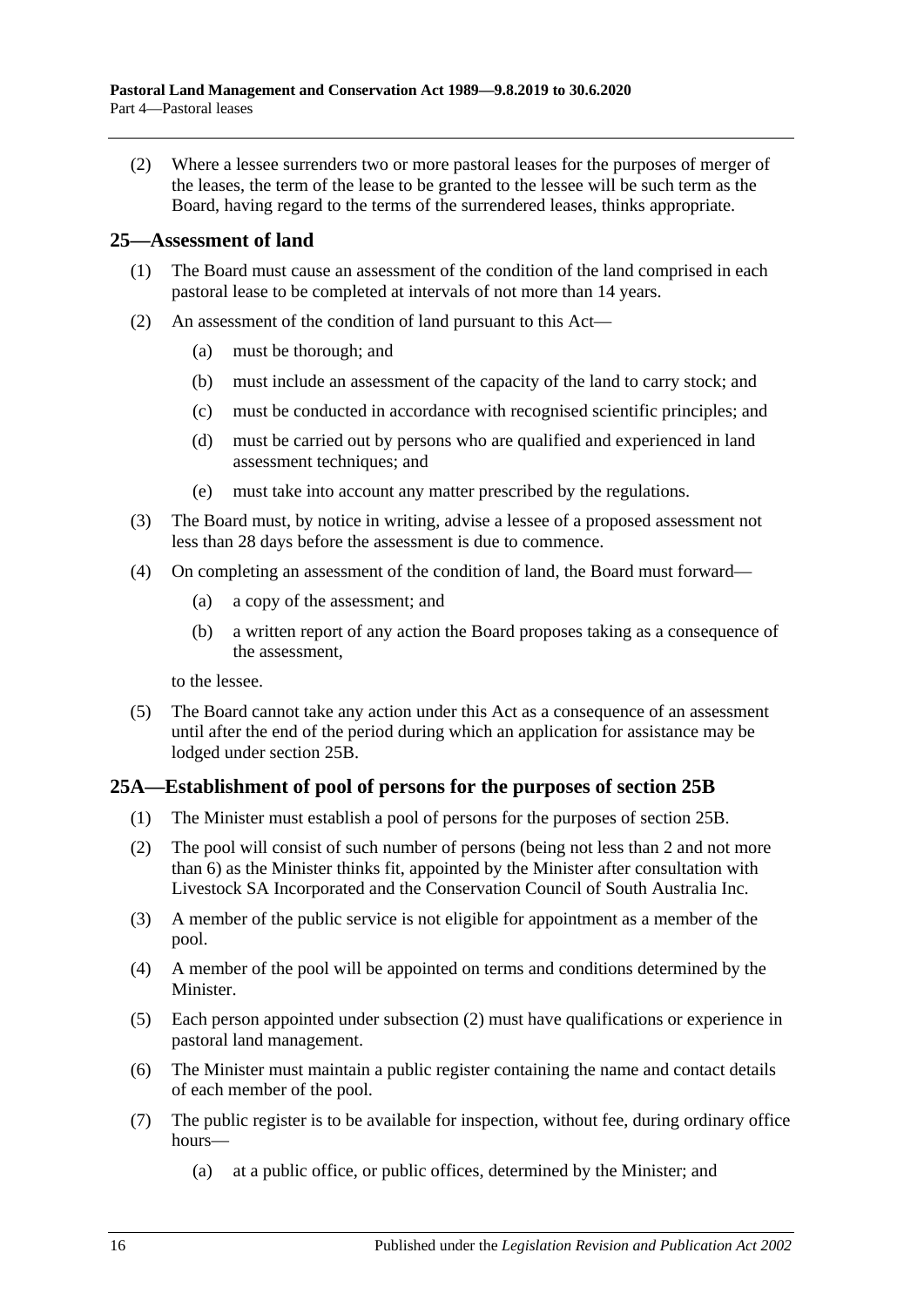- (b) at a website determined by the Minister.
- <span id="page-16-2"></span>(8) The Minister may, by notice in the Gazette, publish guidelines in relation to the provision of assistance under [section](#page-16-0) 25B.

#### <span id="page-16-1"></span><span id="page-16-0"></span>**25B—Assistance to lessee**

- (1) A lessee who has received under [section](#page-15-4) 25(4)—
	- (a) a copy of an assessment; or
	- (b) a written report of proposed action,

may, within 60 days after the copy of the assessment or the report is forwarded to the lessee under that section, apply to the Minister for assistance in relation to the lessee's dealings with the Board, or any other person or body, as a consequence of the assessment or in relation to the proposed action.

- (2) An application under [subsection](#page-16-1) (1)—
	- (a) may request that the assistance be provided by a particular member of the pool of persons established under [section](#page-15-1) 25A; and
	- (b) must identify—
		- (i) the nature of the assistance sought by the lessee; and
		- (ii) if the lessee seeks assistance to dispute any part of the assessment, or oppose any proposed action—the grounds for the dispute or opposition; and
	- (c) must be made in a manner and form determined by the Minister and will not be conditional on the payment of any fee.
- (3) If an application is made under [subsection](#page-16-1) (1), the Minister must, unless satisfied that the application is frivolous or vexatious, appoint a member of the pool to provide assistance to the lessee in accordance with any guidelines published in accordance with [section](#page-16-2) 25A(8) (and if the application requests that the assistance be provided by a particular member of the pool, the Minister must appoint that member unless the Minister is of the opinion that it would be inappropriate for any reason for that member to do so).
- <span id="page-16-3"></span>(4) A member of the pool must—
	- (a) inform the Minister in writing of any direct or indirect interest that the person has or acquires that conflicts, or may conflict, with the provision of any assistance that the member is appointed to provide; and
	- (b) comply with any directions given by the Minister regarding the resolution of the conflict, or potential conflict.

Maximum penalty: \$20 000.

- (5) [Subsection](#page-16-3) (4) does not apply in relation to an interest that the member has or acquires while the member remains unaware that he or she has an interest in the matter, but in any proceedings against the member the burden will lie on the member to prove that he or she was not, at the material time, aware of his or her interest.
- (6) No civil liability attaches to a member of the pool for an act or omission in good faith in the exercise or purported exercise of a function under this section.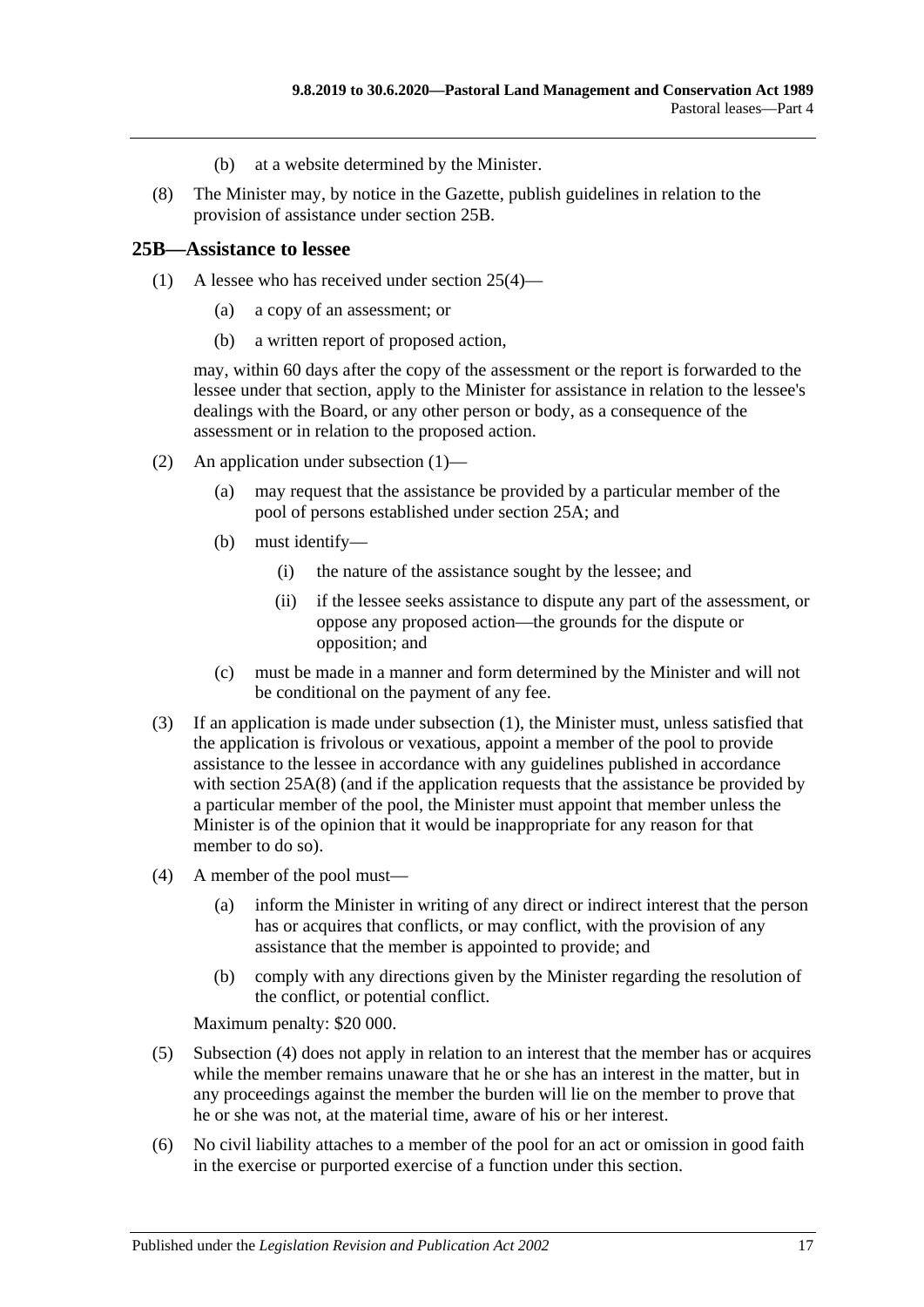(7) The Pastoral Board must give consideration to any comments made to the Board by the lessee relating to the assessment, or the written report of proposed action, referred to in [subsection](#page-16-1) (1).

#### <span id="page-17-0"></span>**26—Extension of term of pastoral leases and variation of conditions**

- (1) The Board may, by notice in writing given to the lessee, vary the land management conditions of a pastoral lease to take effect on the date or dates specified in the notice (and, if a property plan has been approved in respect of the pastoral lease, the variation must accord with the terms of the plan).
- (2) However, the Board cannot vary the land management conditions of a pastoral lease unless the lease conditions as varied by the Board are accepted by the lessee.
- <span id="page-17-5"></span>(3) Subject to [subsection](#page-17-2) (5), the Board must, by notice in writing given to the lessee within 12 months after the completion of the most recent assessment under [section](#page-15-0) 25—
	- (a) if the land management conditions of a pastoral lease are not to be varied by the notice under this subsection—extend the term of a pastoral lease; or
	- (b) if the land management conditions of a pastoral lease are to be varied by the notice under this subsection—offer to extend the term of a pastoral lease,

<span id="page-17-3"></span>by such period as will bring the term to 42 years (measured from the date the most recent assessment was completed).

- <span id="page-17-4"></span>(4) An offer to extend the term of a pastoral lease under [subsection](#page-17-3)  $(3)(b)$  is subject to the condition that the lessee accepts the lease conditions as varied within 12 months after receiving the offer (and if the lessee does not accept the lease conditions as varied within that period the offer is, by force of this section, withdrawn).
- <span id="page-17-2"></span>(5) The Board may refuse to extend the term of a pastoral lease if satisfied—
	- (a) there has been a wilful breach of a condition of the lease resulting in, or likely to result in, degradation of the land; or
	- (b) the lessee has, without reasonable excuse, failed to discharge a duty imposed by [section](#page-5-1) 7.
- $(6)$  If—
	- (a) an offer to extend a pastoral lease has been withdrawn under [subsection](#page-17-4) (4); or
	- (b) the Board has refused to extend the term of a pastoral lease under [subsection](#page-17-2) (5),

the Board may (either on an application by the lessee or of its own motion), if satisfied that the grounds for the revocation or refusal no longer exist, extend the term of a pastoral lease by such period as will bring the balance of the term to 42 years (measured from the date the most recent assessment was completed).

(7) For the purposes of this section, an assessment is taken to have been completed on the day that the Board resolves to issue a notice under [subsection](#page-17-5) (3).

## <span id="page-17-1"></span>**27—Exemption from stamp duty**

The grant of a pastoral lease or extension of the term of a lease is exempt from stamp duty.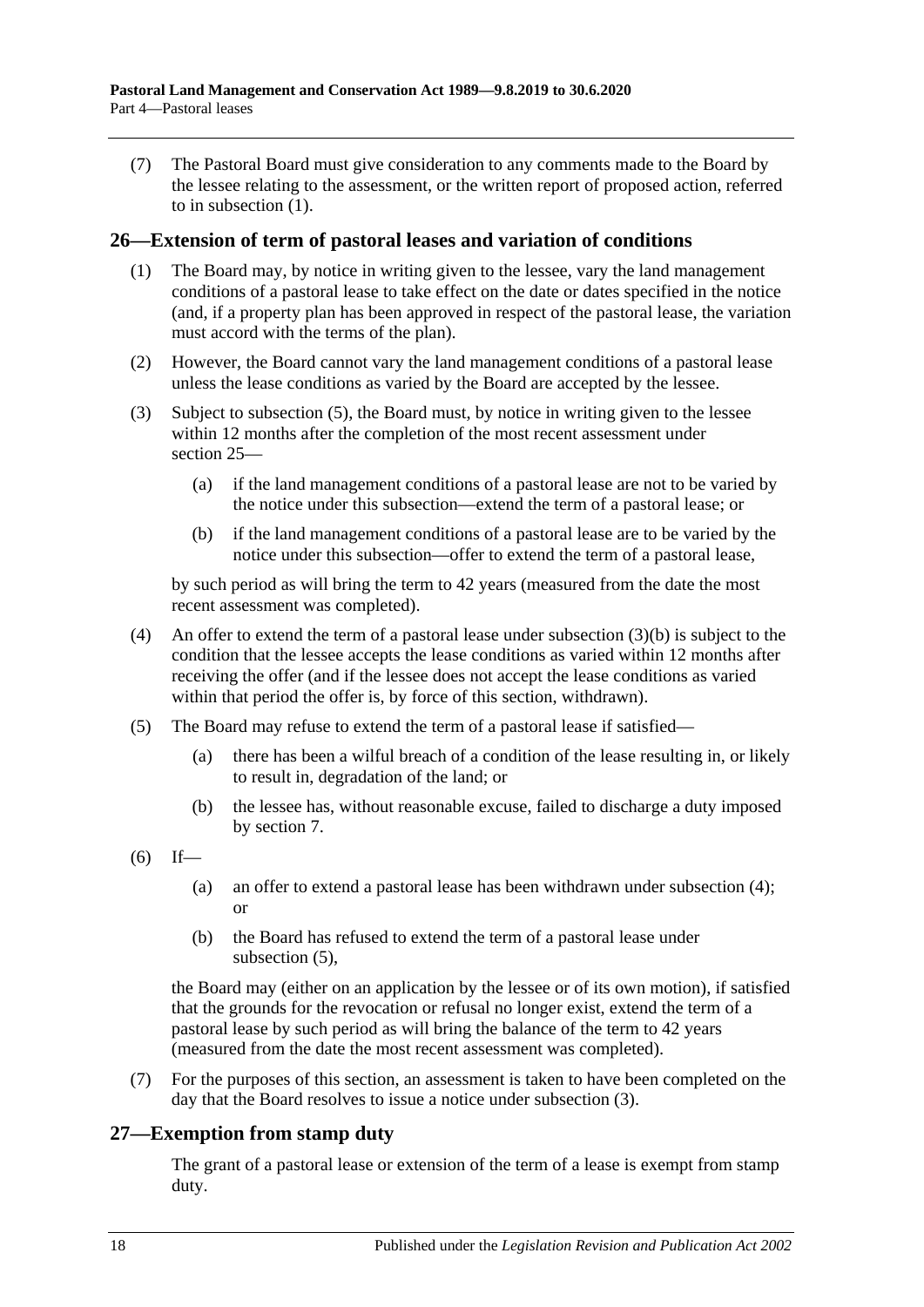## <span id="page-18-3"></span><span id="page-18-0"></span>**28—Dealing with pastoral leases**

- (1) Subject to the conditions of the lease, the interest of the lessee under a pastoral lease cannot be transferred, assigned, mortgaged, sublet or otherwise dealt with without the consent of the Minister.
- (2) The Minister must not unreasonably or capriciously refuse or withhold consent under [subsection](#page-18-3) (1).
- (3) Where a lessee transfers or assigns his or her interest under a pastoral lease, all accrued and accruing liabilities pass to the transferee or assignee.
- (4) Any such liabilities that had accrued before the date of the transfer or assignment may be enforced against the transferor or assignor (who will be regarded as jointly and severally liable with the transferee or assignee).
- (5) A pastoral lease can be wholly or partially surrendered with the consent of the Minister (which may be unconditional or subject to conditions) and, subject to [subsection](#page-18-4) (6), the consent of all persons who have a registered interest in or caveat over the lease.
- <span id="page-18-4"></span>(6) If it appears to the Minister that a consent has been unreasonably withheld, the Minister may accept the surrender despite the absence of that consent.
- (7) Where the surrender of a pastoral lease is conditional on the granting of an interest in the land to the lessee or any other person, an interest or caveat registered on the lease continues in force and will be endorsed on the new lease or other documents of title, unless the holder of the interest or caveat consents to its discharge.
- (8) Where the surrender of a pastoral lease is not conditional on the granting of an interest in the land to the lessee or any other person, the land reverts to the Crown freed from all encumbrances and claims.

## <span id="page-18-1"></span>**29—Agreements to deal with a lease**

Where an agreement is entered into under which the parties agree to transfer, assign, mortgage, sublet or otherwise deal with a pastoral lease, the agreement will expire 12 months after its execution unless the consent of the Minister to the transfer, assignment, mortgage, subletting or other dealing has been obtained.

## <span id="page-18-5"></span><span id="page-18-2"></span>**30—Consent to certain share transfers in pastoral company**

- (1) Where a company—
	- (a) is a lessee under a pastoral lease; or
	- (b) is a party to an agreement for the transfer, assignment, mortgage or subletting of a pastoral lease to the company,

no change in the ownership of the shares of the company can be effected without the prior consent of the Minister, if the change in ownership would result in a controlling interest in the company being held by some person, or by some other person than the present holder of such an interest.

(2) [Subsection](#page-18-5) (1) does not apply to a change in ownership of shares effected by a will or other testamentary disposition.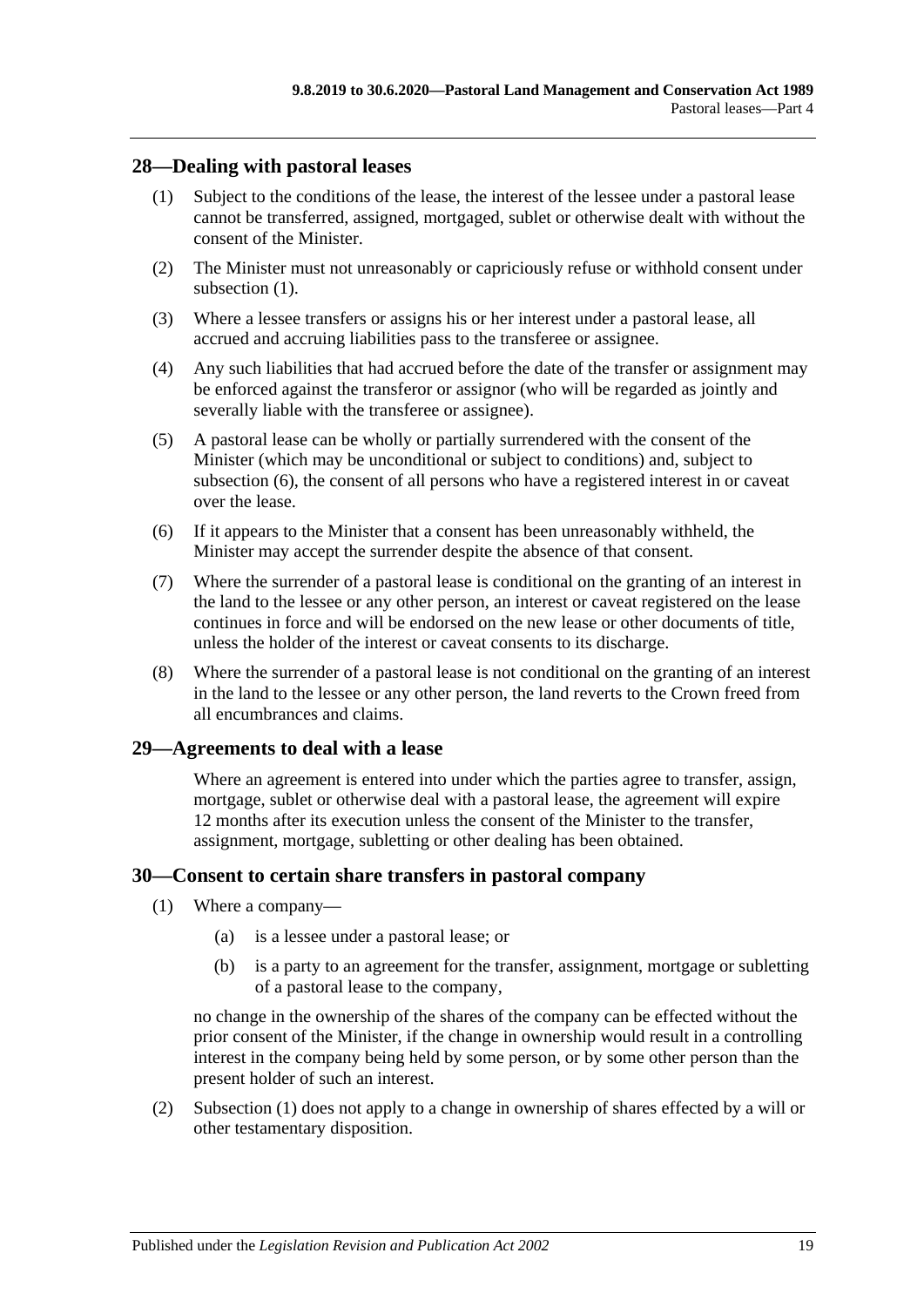#### <span id="page-19-0"></span>**31—Alteration of boundaries**

- (1) If the Board is satisfied that the boundary of land subject to a pastoral lease does not reflect the land actually occupied by the lessee, the Minister may, by notice in writing to the lessee, alter the boundary accordingly.
- <span id="page-19-2"></span> $(1a)$  If—
	- (a) part only of the land subject to a pastoral lease (the *relevant land*) has been resumed in accordance with [section](#page-20-0) 32 for the purposes of a solar energy facility; and
	- (b) construction of the solar energy facility has not, in the opinion of the Minister, been substantially completed within 5 years after the date on which the resumption took effect,

the Minister may, by notice in the Gazette, alter the boundary of the pastoral lease referred to in [paragraph](#page-19-2) (a) so that the relevant land is again included in the lease.

- (2) The Minister may, in a notice under this section, vary the rent payable under the lease to take into account the increase or reduction in value of the lease that results from the alteration of the boundary.
- (3) On registration by the Registrar-General of a boundary alteration pursuant to this section—
	- (a) the alteration takes effect; and
	- (b) all registered interests or caveats to which the pastoral lease is subject extend over the lease as so altered.

## <span id="page-19-1"></span>**31A—Variation of land subject to lease**

- (1) The Minister may, by notice in writing to the relevant lessees—
	- (a) excise land, or a part of land, subject to a pastoral lease and transfer the land, or the part of land, to another lease; and
	- (b) alter the boundaries of the leases accordingly.
- (2) Despite a provision of this Act, the Minister may, in the same notice—
	- (a) vary the rent payable under a pastoral lease to take into account the increase or reduction in value of the lease resulting from the alteration of the boundaries; and
	- (b) vary the land management conditions of a pastoral lease (including varying a condition relating to the maximum level of stock on the land, or a particular part of the land).
- (3) The Minister may only take action under this section—
	- (a) on the recommendation of the Board; and
	- (b) at the request or with the consent of the relevant lessees.
- (4) On registration by the Registrar-General of a boundary alteration pursuant to this section—
	- (a) the alteration takes effect; and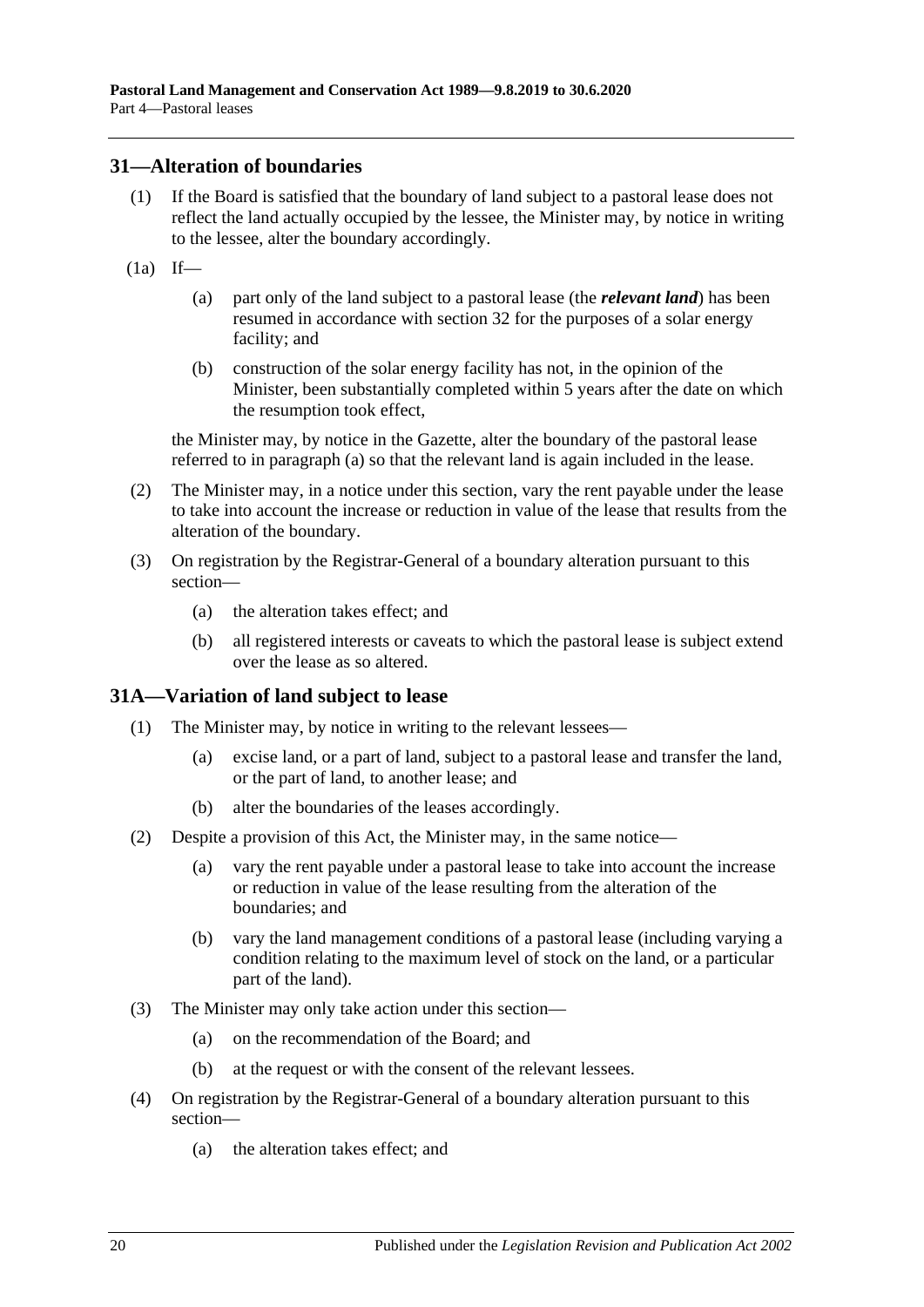(b) all registered interests or caveats to which the pastoral lease is subject extend over the lease as so altered.

## <span id="page-20-3"></span><span id="page-20-0"></span>**32—Resumption of land**

- (1) The Minister may, by notice in the Gazette, resume any pastoral land.
- (2) Before a notice is published under [subsection](#page-20-3) (1), the Minister must give written notice of intention to resume to the lessee under the pastoral lease affected by the proposal.
- (3) The resumption takes effect—
	- (a) if the resumption is for the purposes of a solar energy facility—on a day specified in the notice in the Gazette, which must be a day falling at least 2 months after the date on which that notice is given; or
	- (b) in any other case—on a day specified in the notice in the Gazette, which must be a day falling at least 6 months after the date on which that notice is given.
- (4) Where the whole of the land subject to a pastoral lease is resumed, the resumption operates to cancel the lease.
- <span id="page-20-4"></span>(5) Where part only of the land subject to a pastoral lease is resumed—
	- (a) the area of land resumed is excised from the area to which the lease formerly applied; and
	- (b) the lease continues to apply to the remainder of that land subject to—
		- (i) any variation of its conditions specified in the notice;
		- (ii) any variation of its conditions determined by the Tribunal on the application of the lessee (and any such variation may, according to the Tribunal's determination, operate in addition to or in substitution of a variation under [subparagraph](#page-20-4) (i)).
- <span id="page-20-5"></span>(6) For the purposes of the *[South Australian Civil and Administrative Tribunal Act](http://www.legislation.sa.gov.au/index.aspx?action=legref&type=act&legtitle=South%20Australian%20Civil%20and%20Administrative%20Tribunal%20Act%202013) 2013*, an application to vary any conditions of a lease under [subsection](#page-20-5)  $(5)(b)(ii)$  will be taken to come within the Tribunal's original jurisdiction.

# <span id="page-20-1"></span>**33—Abandonment of land**

If land subject to a pastoral lease has been abandoned, the Board may cancel the lease.

## <span id="page-20-7"></span><span id="page-20-2"></span>**34—Vacation of land**

- (1) Where the lessee or former lessee under a pastoral lease vacates the land leaving behind property, the Minister may, by notice in writing, require him or her to remove the property within a stipulated period.
- <span id="page-20-6"></span>(2) If the notice is not complied with within the stipulated period, the Minister may remove and dispose of the property.
- (3) Any costs incurred by the Minister under [subsection](#page-20-6) (2) that are not covered by the proceeds (if any) of the sale of the property may be recovered as a debt from the person to whom the notice under [subsection](#page-20-7) (1) was given.
- (4) Any surplus proceeds of the sale of the property must be paid to the lessee or former lessee.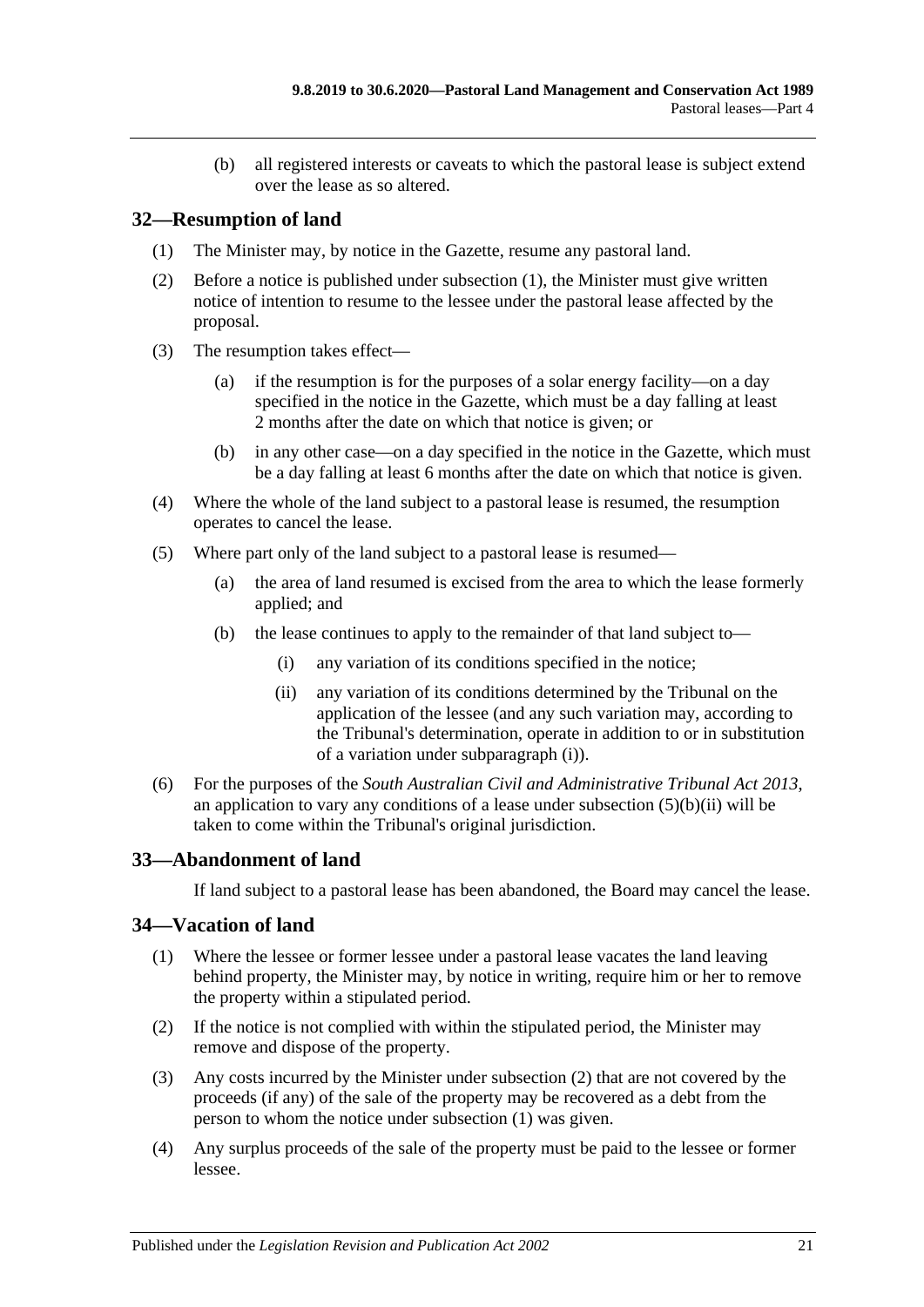#### <span id="page-21-0"></span>**35—Penalties for late payment of rent**

- (1) The Minister may, by notice in the Gazette—
	- (a) fix a scale of penalties to be paid by lessees for late payment of rent or any other amount due under pastoral leases;
	- (b) vary or revoke a scale previously fixed under this section.
- (2) Any such penalty will be regarded as an amount that is due and payable under the pastoral lease.
- (3) The Board may, for proper reasons, remit a penalty under this section in whole or part.

#### <span id="page-21-1"></span>**36—Waiver**

The Board may, if it thinks special reason exists for doing so, waive a breach of, or non-compliance with, a condition of a pastoral lease unconditionally or subject to conditions.

#### <span id="page-21-2"></span>**37—Cancellation of lease or imposition of fine on breach of conditions**

- (1) Subject to [subsection](#page-21-4) (2), the Board may—
	- (a) impose a fine on the lessee under a pastoral lease of an amount not exceeding \$10 000; or
	- (b) cancel a pastoral lease,

if satisfied that a breach of a condition of the lease has occurred.

- <span id="page-21-4"></span>(2) The Board cannot cancel a pastoral lease unless satisfied—
	- (a) that the lessee has been allowed a reasonable opportunity to make good the breach but has failed to do so; or
	- (b) that cancellation is necessary in order to prevent, arrest or minimise damage to or deterioration of the land.
- (3) On cancelling a pastoral lease under this section, the Board may—
	- (a) order that the lessee or the holder of any registered interest in or caveat over the lease be compensated for loss suffered as a result of the cancellation to such extent as the board thinks fit (but the total amount payable under all such orders must not exceed the market value of the lessee's interest less the costs incurred by the Board in taking action under this section); or
	- (b) make such incidental or ancillary orders as it thinks fit.
- (4) On cancellation of a pastoral lease under this section, the land is freed from all encumbrances and claims.
- (5) Fines imposed under this section—
	- (a) are payable by the Board into the Consolidated Account; and
	- (b) if unpaid, may be recovered by the Board from the lessee as a debt.

#### <span id="page-21-3"></span>**38—Cancellation of pastoral lease obtained by false statement**

The Board may cancel a pastoral lease if satisfied that the lease was obtained under this Act by a false declaration or statement.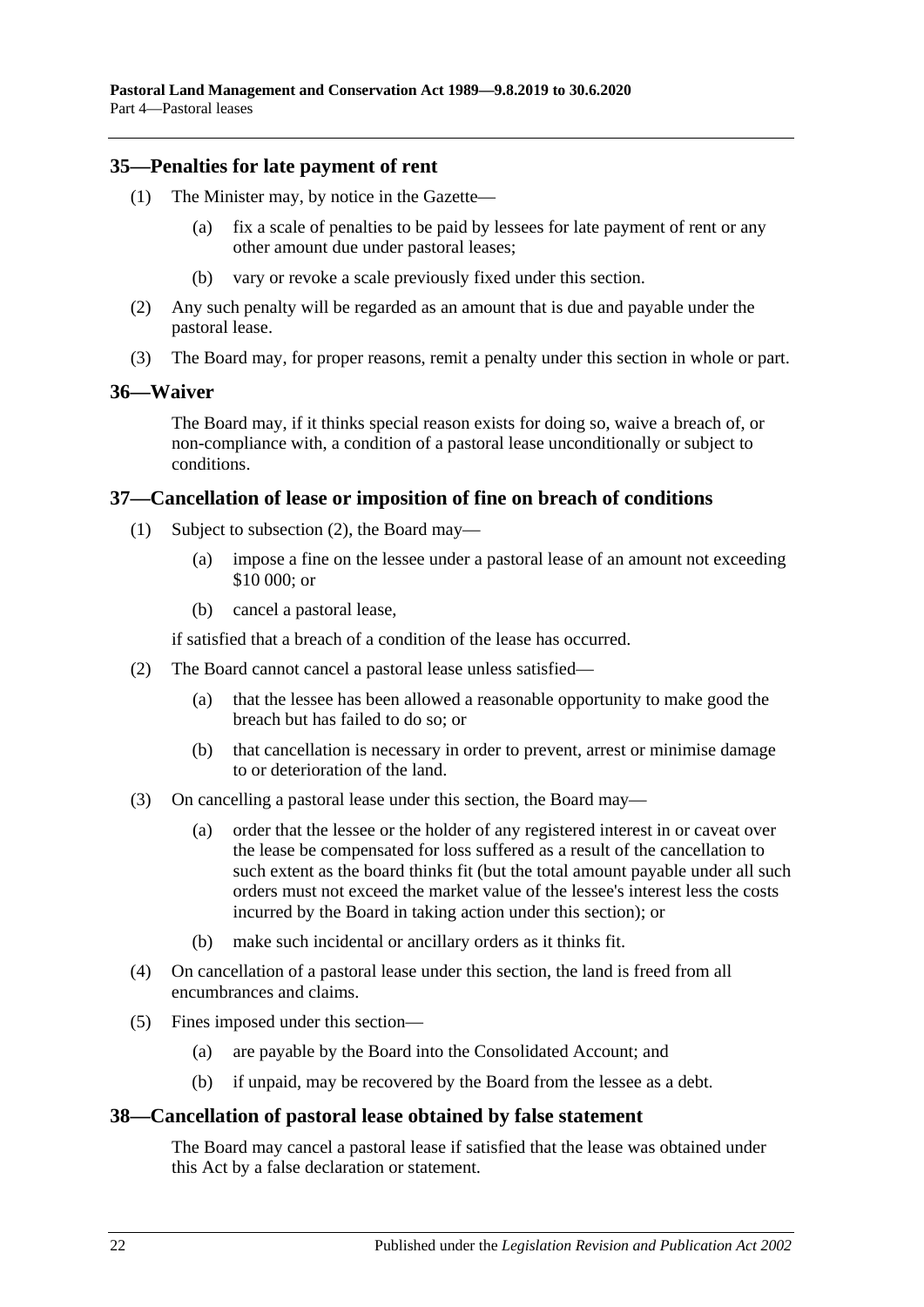## <span id="page-22-0"></span>**39—Compensation**

- (1) A lessee is entitled to compensation on—
	- (a) resumption of pastoral land; or
	- (b) expiry of a lease pursuant to a refusal to extend its term under [section](#page-15-0) 25 or [26.](#page-17-0)
- (2) The amount of the compensation—
	- (a) will be determined by agreement between the Minister and the lessee or, in default of agreement, by the Land and Valuation Court; and
	- (b) must be based on the market value of the pastoral lease as if the lease were not being resumed or were not expiring but had been duly extended in accordance with this Act.

## <span id="page-22-1"></span>**40—Notice of adverse action to be given to holders of registered interests or caveats**

- (1) The Board or the Minister (as the case may require) must—
	- (a) before resuming any pastoral land; or
	- (b) before cancelling a lease pursuant to this Part; or
	- (c) on making a decision under this Part not to extend the term of a lease,

give written notice of the action to all persons who have a registered interest in or caveat over the lease.

(2) Notice of a proposed resumption or cancellation must be given at least 14 days before the proposal is implemented.

# <span id="page-22-2"></span>**Part 5—Land management and protection**

# <span id="page-22-4"></span><span id="page-22-3"></span>**41—Property plans**

- (1) If the Board is of the opinion that pastoral land has, from any cause, been damaged, or is likely to suffer damage or deteriorate, and that in order to prevent, arrest or minimise damage to or deterioration of the land, or to rehabilitate the land, it is necessary that action under this section be taken, the Board may, by notice in writing to the lessee, require the lessee—
	- (a) to submit to the Board a plan (a *property plan*) detailing the proposed management of the pastoral land over a specified period; or
	- (b) to submit to the Board a revised property plan,

in accordance with the terms of the notice.

- (2) The Board must not, in exercising its powers under [subsection](#page-22-4) (1), act capriciously or vexatiously.
- (3) A property plan must contain such information as the Board may require.
- <span id="page-22-5"></span>(4) The Board may—
	- (a) approve, by endorsement, a property plan or revised property plan; or
	- (b) refer the plan back to the lessee for modification; or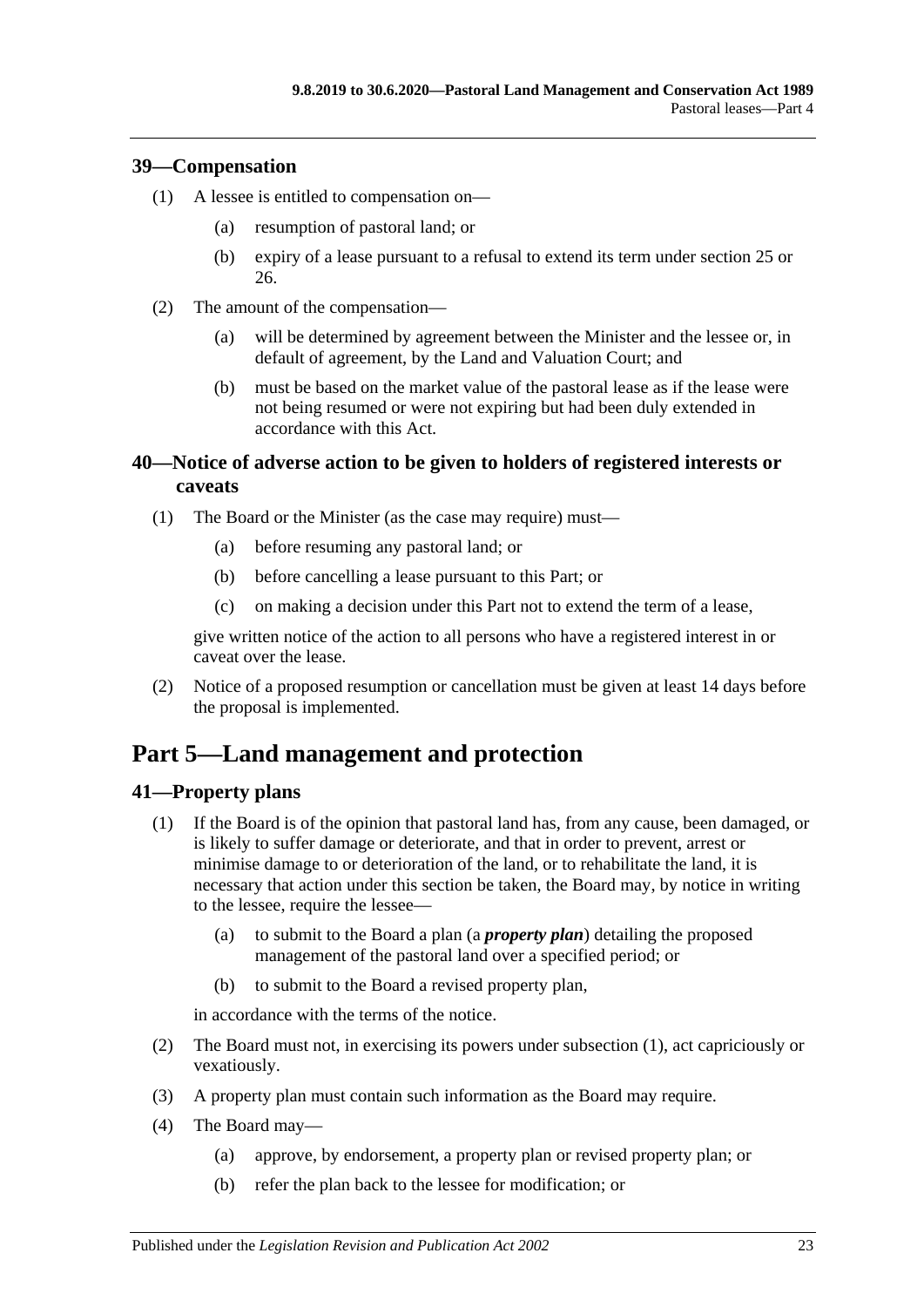- (c) reject the plan and—
	- (i) require, by notice in writing, the lessee to submit a fresh plan; or
	- (ii) prepare (or revise, as the case may be) a property plan itself and recover the cost of doing so from the lessee as a debt.
- <span id="page-23-1"></span>(5) If a lessee fails to comply with a notice under [subsection](#page-22-4) (1) or [\(4\),](#page-22-5) the Board may prepare a property plan or revised property plan in respect of the pastoral land and recover the cost of doing so from the lessee as a debt.
- (6) A property plan or revised property plan prepared by the Board pursuant to [subsection](#page-22-5) (4) or [\(5\)](#page-23-1) will be taken to be an approved property plan for the land to which it relates.
- (7) The Board may, by endorsement, approve a property plan voluntarily submitted to the Board by a lessee.
- (8) An approved property plan may, with the approval of the Board, be varied by the lessee.
- (9) A property plan or revised property plan must be prepared in consultation with the regional NRM board for the region in which the pastoral land to which the plan relates is located.
- (9a) Where a proposed property plan (including a property plan prepared or revised by the Board) includes or will include an activity for which a permit would, but for section 129 of the *[Natural Resources Management Act](http://www.legislation.sa.gov.au/index.aspx?action=legref&type=act&legtitle=Natural%20Resources%20Management%20Act%202004) 2004*, be required under that Act, the Board must not approve the plan or prepare or revise it without first consulting and having regard to the views of the authority under that Act to whom an application for a permit for that activity would otherwise have to be made.
- (10) If a lessee fails, without reasonable excuse
	- (a) to comply with a notice under [subsection](#page-22-4)  $(1)$  or  $(4)$ ; or
	- (b) to implement an approved property plan,

the failure constitutes a breach of the conditions of the pastoral lease.

#### <span id="page-23-0"></span>**42—Verification of stock levels**

- (1) The lessee under a pastoral lease must, not later than 31 July in each year, furnish the Board with a statutory declaration as to stock levels on the pastoral land as at 30 June of that year.
- (2) For the purpose of ascertaining at any time the amount of stock on pastoral land, or on any particular area of pastoral land, the Board may, by notice in writing to the lessee—
	- (a) require the lessee to furnish the Board, within a specified time, with a statutory declaration as to stock levels on the land; or
	- (b) require the lessee to muster stock in accordance with the terms of the notice in order to allow a person authorised by the Minister to count the stock.
- <span id="page-23-2"></span>(3) A statutory declaration furnished pursuant to this section must contain such information as the Board may require.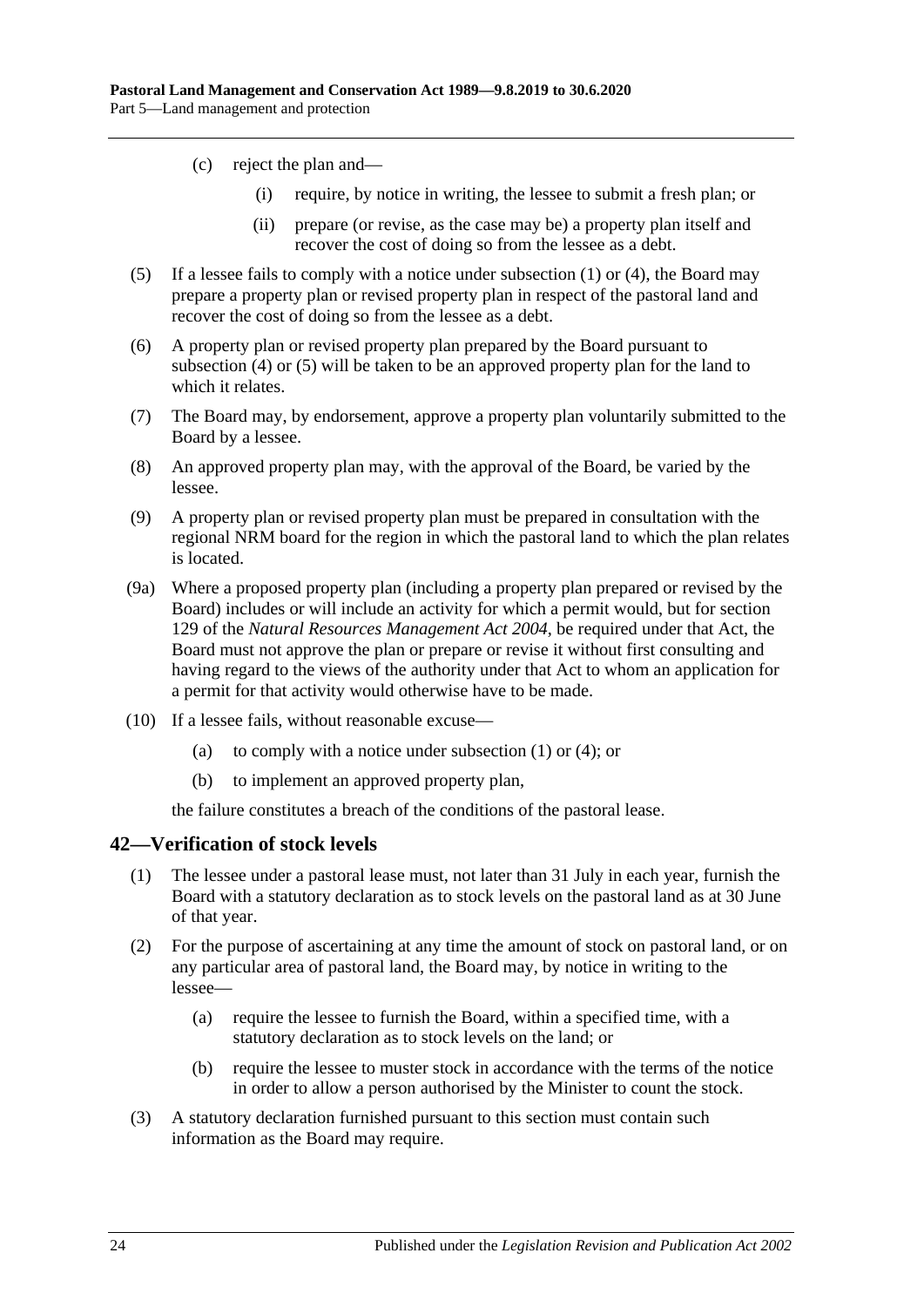- (4) If a lessee fails to comply with a notice under [subsection](#page-23-2) (2)(b), the Board may cause the muster to be carried out and, subject to [subsection](#page-24-1) (5), may recover the cost of doing so from the lessee as a debt.
- <span id="page-24-1"></span>(5) If a muster carried out pursuant to this section verifies that the stock levels as declared by the lessee in accordance with this section were accurate, the cost of carrying out the muster will be borne by the Crown.
- (6) A declaration as to stock levels will be taken to be accurate if a subsequent muster finds that the numbers of stock on the land are less than or do not exceed by more than 10 per cent the declared levels.
- (7) If a lessee fails, without reasonable excuse, to comply with a requirement of, or notice under, this section, the failure constitutes a breach of the conditions of the pastoral lease.

## <span id="page-24-2"></span><span id="page-24-0"></span>**43—Notices to destock or take other action**

- (1) If the Board is of the opinion that pastoral land has, from any cause, been damaged, or is likely to suffer damage or deteriorate, and that in order to prevent, arrest or minimise damage to or deterioration of the land, or to rehabilitate the land, it is necessary that action under this section be taken, the Board may, by notice in writing to the lessee, require the lessee to do any one or more of the following:
	- (a) remove a specified number of stock from the land or a particular part of the land;
	- (b) keep the amount of stock on the land or a particular part of the land to a specified level, or to keep no stock at all on that land;
	- (c) carry out specified improvements to or land treatment works on the land;
	- (d) adopt or desist from specified land management practices,

in accordance with the terms of the notice.

- (2) A notice under [subsection](#page-24-2) (1) may provide—
	- (a) that it is to have effect for a specified period; or
	- (b) that it is to have effect until the Board, on the application of the lessee, directs that the notice cease to operate.
- (2a) Where the Board proposes to issue or vary a notice under [subsection](#page-24-2) (1) that would require a lessee to undertake an activity for which a permit would, but for section 129 of the *[Natural Resources Management Act](http://www.legislation.sa.gov.au/index.aspx?action=legref&type=act&legtitle=Natural%20Resources%20Management%20Act%202004) 2004*, be required under that Act, the Board must not issue or vary the notice without first consulting and having regard to the views of the authority under that Act to whom an application for a permit for that activity would otherwise have to be made.
- (3) The Board may, by notice in writing to the lessee, vary or revoke a notice under this section.
- (4) If a lessee fails to comply with a notice under [subsection](#page-24-2) (1), the Board may cause the required action to be carried out and may recover the cost of doing so from the lessee as a debt.
- (5) If a lessee fails to comply with a notice under [subsection](#page-24-2) (1), the failure constitutes a breach of the conditions of the pastoral lease.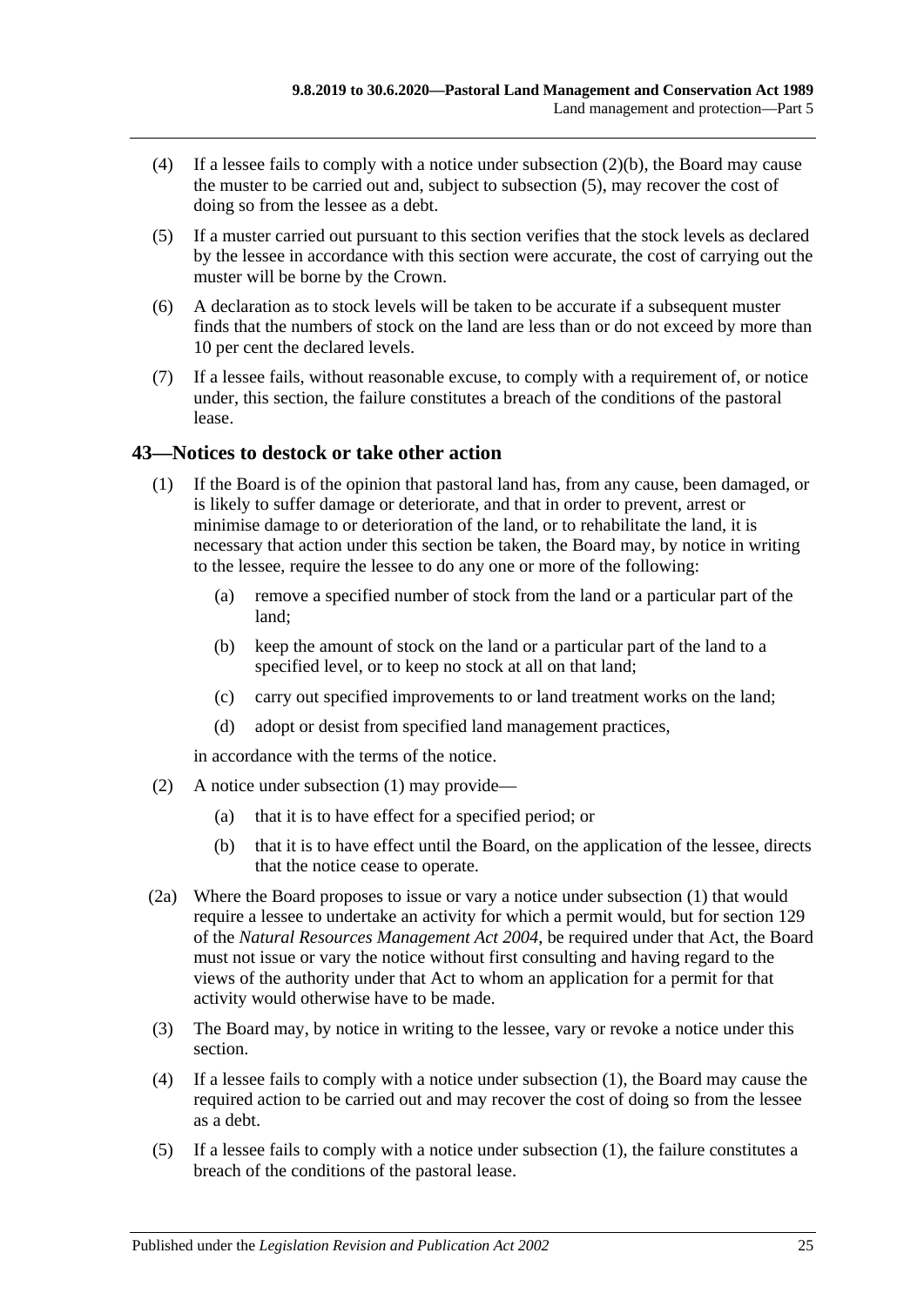#### <span id="page-25-0"></span>**44—Reference areas**

- (1) The Board may, by notice in the Gazette, declare a specified area of pastoral land to be a reference area for the purposes of evaluating the effect that the grazing of stock has on the land.
- (2) A reference area—
	- (a) cannot exceed one square kilometre in size; and
	- (b) will, where necessary, be fenced by the Minister.
- (3) A lessee is not obliged to maintain a reference area or its fences, subject to any agreement between the lessee and the Minister to the contrary.
- (4) The lessee of pastoral land on which a reference area is established—
	- (a) must not, if the area is fenced, allow any stock within the reference area; and
	- (b) must, if the Board so requires, inspect the area and its fences and make reports to the Board in accordance with the directions of the Board.

Maximum penalty: \$5 000.

- (5) The Board may, by notice in the Gazette, vary or revoke a notice under this section.
- (6) The lessee of pastoral land on which a reference area is established is not entitled to compensation for any reduction in the value of the lease resulting from the establishment of the reference area, but any such reduction in value will be taken into account when the lease is next revalued for the purposes of rent determination.

# <span id="page-25-1"></span>**Part 6—Access to pastoral land**

## <span id="page-25-2"></span>**Division 1—Public access routes and stock routes**

#### <span id="page-25-3"></span>**45—Establishment of public access routes and stock routes**

- (1) A public access route is a route dedicated as a public access route pursuant to this section.
- (2) A stock route is a route—
	- (a) delineated as a stock route on a prescribed plan; or
	- (b) dedicated as a stock route pursuant to this section.
- (3) The Board may, by notice in the Gazette—
	- (a) dedicate delineated routes over pastoral land as public access routes or stock routes, or both; or
	- (b) vary or revoke a notice under this section.
- (4) A map in a notice published under this section must also show all public roads that cross the pastoral land, and all stock routes delineated on a prescribed plan that cross the land.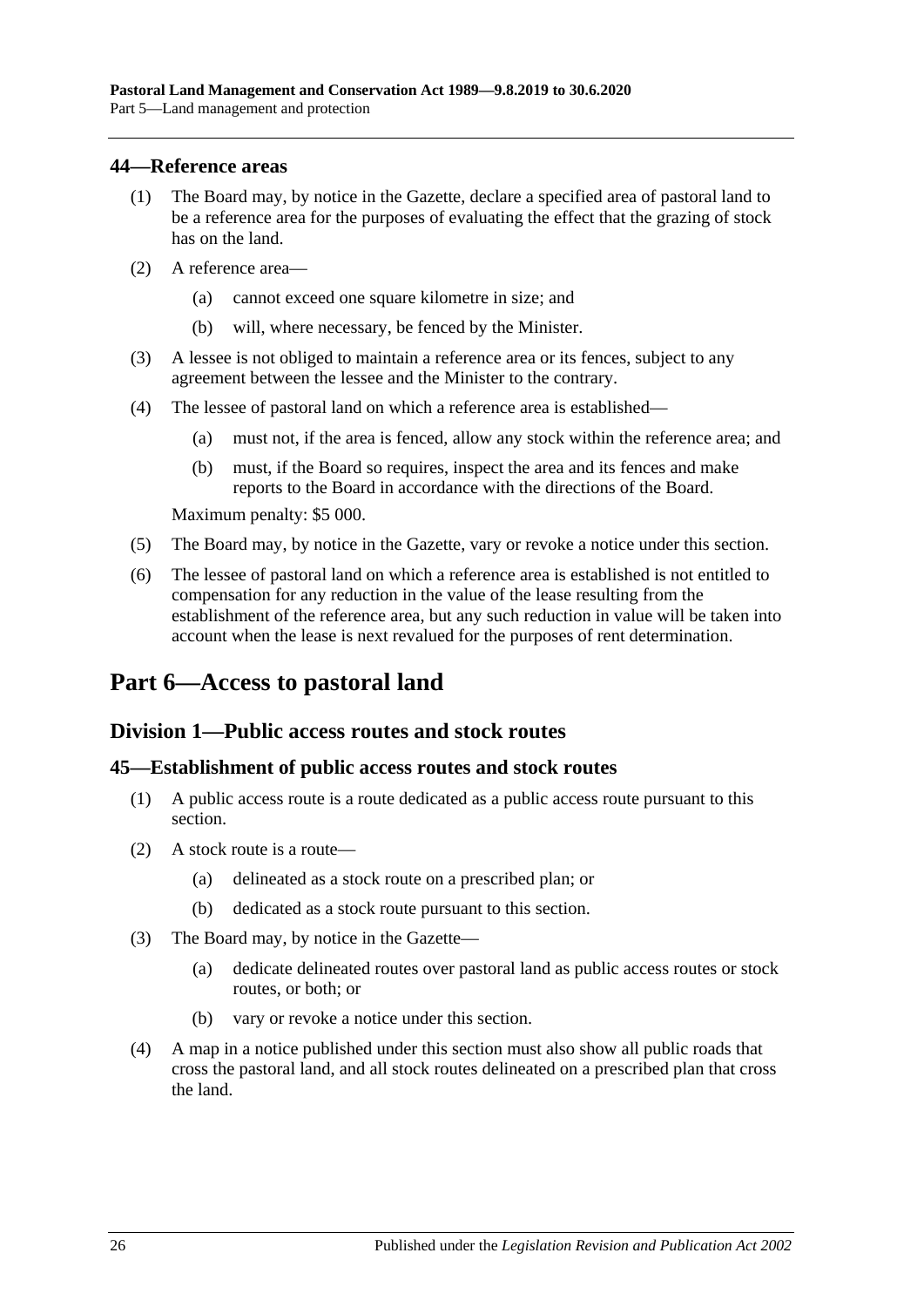- <span id="page-26-0"></span>(5) A notice must not be published under this section unless—
	- (a) the proposal to be implemented by the notice has been published in a newspaper circulating generally in the State inviting members of the public to comment on the proposal within a specified period of not less than three months; and
	- (b) the Board has considered any such comments; and
	- (c) the Board has consulted with—
		- (i) all pastoral lessees affected by the proposal; and
		- (ii) the regional NRM board for the region within which the public access route or stock route lies; and
		- (iii) such organisations as the Board believes have an interest in the matter.
- (6) [Subsection](#page-26-0) (5) does not apply in relation to the temporary closure of a public access route or stock route, or any part of such a route, pursuant to [subsection](#page-26-1)  $(7)$ .
- <span id="page-26-1"></span>(7) On being satisfied, on the application of a lessee, that it is necessary to do so for the purposes of the safety of the public, the management of stock or the carrying out of rehabilitative work on land adjacent to the route, the Board may, by notice in the Gazette, temporarily close a public access route or a stock route, or a part of such a route and, for that purpose, may require the lessee to erect such signs or barriers as the Board thinks fit for the purpose of warning the public of the closure.
- (8) If a public access route or a stock route as delineated on a prescribed plan or on a map published under this section differs from the route as it exists on the ground or as marked out on the ground, the latter prevails.
- (9) On a public access route or stock route being established—
	- (a) the lessee's rights under the pastoral lease over the land comprising the route cease; and
	- (b) the care, control and management of the route is vested in the Minister,

but the Minister is not thereby obliged to maintain any such route.

- (10) However, the Minister may, if of the opinion that an access route has suffered considerable damage as a result of it being used by members of the public, contribute towards the repair or maintenance of the route.
- (11) A lessee of pastoral land over which a public access route or stock route is established is not obliged and cannot be required to keep stock off the route, and may use the route for the purposes of droving stock.
- (12) The lessee of pastoral land over which a public access route or stock route is established is not entitled to compensation for any reduction in the value of the lease resulting from establishment of the route, but any such reduction in value will be taken into account when the lease is next revalued for the purposes of rent determination.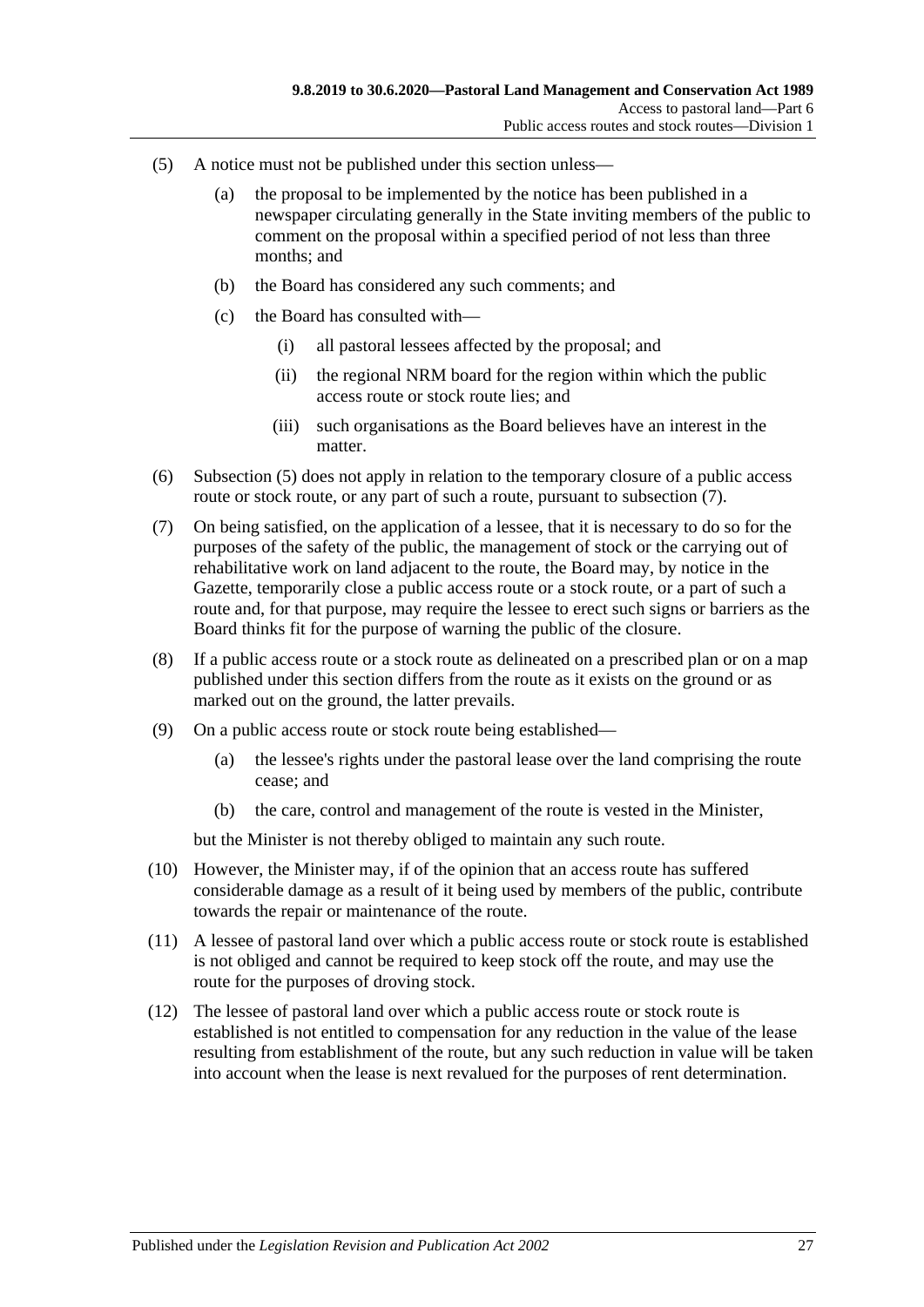# <span id="page-27-0"></span>**Division 2—Travelling stock**

#### <span id="page-27-4"></span><span id="page-27-1"></span>**46—Travelling with stock**

- (1) A person may, after giving notice in accordance with the regulations to the lessee of pastoral land, travel with stock across the land.
- (2) Where the predominant purpose of a person exercising the powers conferred by [subsection](#page-27-4) (1) is to obtain feed for the stock from land comprised in the lease, that person is liable to pay compensation to the lessee in accordance with the regulations.
- (3) A person who exercises powers conferred by this section—
	- (a) must—
		- (i) if there is a stock route across the land—use the stock route;
		- (ii) if there is no such stock route—use a route directed by the lessee;
		- (iii) in the absence of a stock route and directions from the lessee—use the most direct practicable route; and
	- (b) must travel the stock across the land—
		- (i) in the case of sheep—not less than 8 kilometres each day;
		- (ii) in the case of cattle—not less than 16 kilometres each day; and
	- (c) must comply with any conditions imposed by the regulations.

Maximum penalty: \$1 250.

- (4) If pastoral land is fenced, the lessee must, for the purpose of facilitating the exercise of rights conferred by this section—
	- (a) provide a gate or other means of access at any point at which the fence is intersected by a stock route; and
	- (b) provide such other gates or other means of access as are necessary so that the length of fence between points of access does not exceed 16 kilometres.

Maximum penalty: \$1 250.

## <span id="page-27-2"></span>**Division 2A—Indigenous land use agreements**

#### <span id="page-27-3"></span>**46A—Indigenous land use agreement binding on lessees**

- (1) An ILUA that is in force in relation to pastoral land is binding on the current lessee of the land whether or not the lessee was the person with whom the ILUA was made.
- <span id="page-27-5"></span>(2) A lessee of pastoral land may enter an ILUA in relation to contiguous pastoral land that is under the lessee's management and control (and the lessee of the contiguous pastoral land will be taken not to be the occupier of that land for the purposes of this Division).
- (3) An ILUA that is in force in relation to pastoral land the subject of [subsection](#page-27-5) (2) is binding on the current occupier of the land whether or not the occupier was the person with whom the ILUA was made.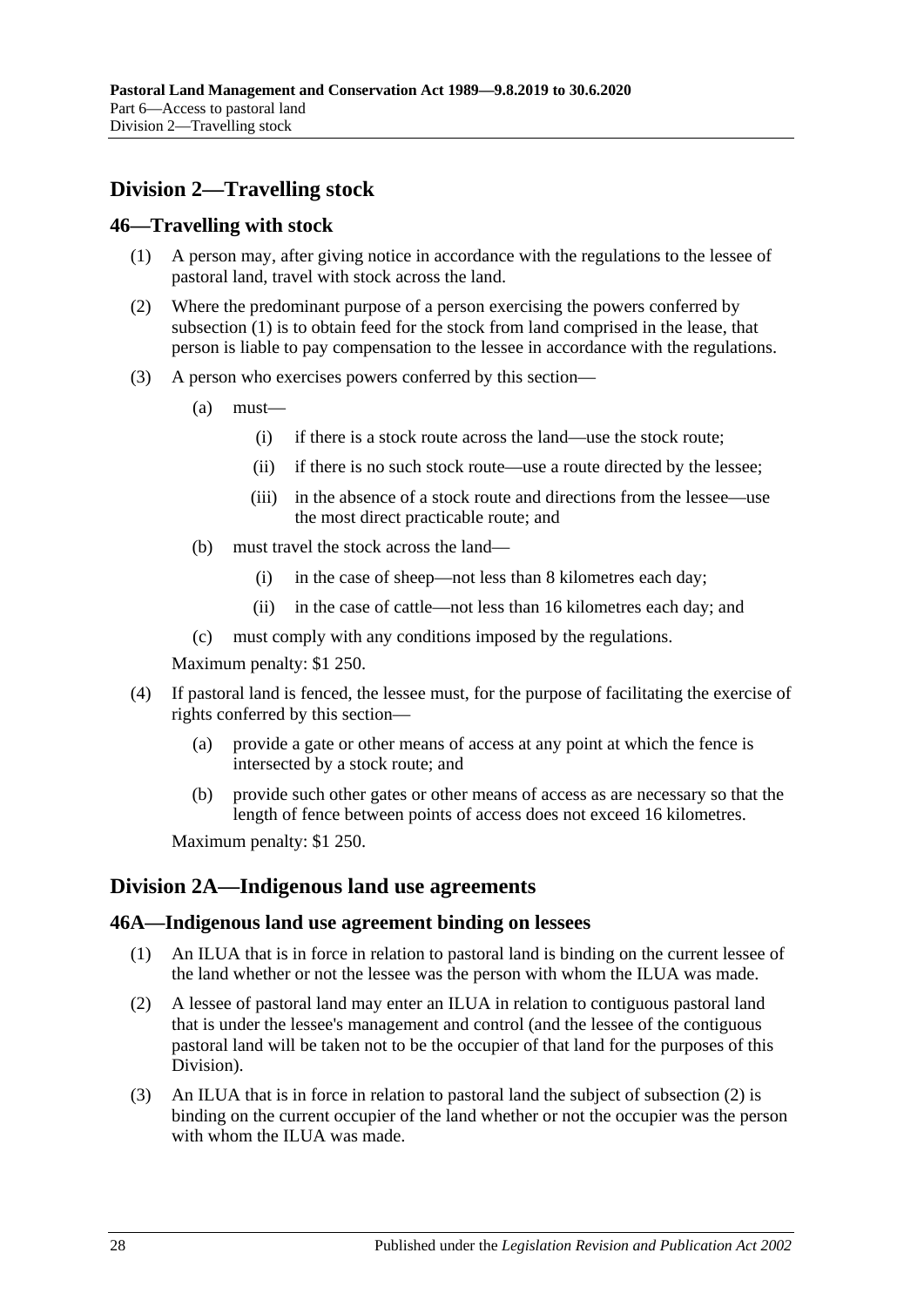## <span id="page-28-0"></span>**46B—Immunity from liability**

- (1) Subject to this section, no civil liability attaches to a party to an ILUA for injury, damage or loss—
	- (a) caused by another party to the ILUA; or
	- (b) suffered by a person who is unlawfully on pastoral land the subject of the ILUA unless the injury, damage or loss was caused intentionally or through gross negligence.
- (2) Subject to this section, an ILUA may—
	- (a) modify the duty of care or standard of care required of a party to an ILUA as against another party to the ILUA; or
	- (b) limit the civil liability of a party to an ILUA as against another party to the ILUA.
- (3) To avoid doubt, sections 17C(4) and (6) of the *[Wrongs Act](http://www.legislation.sa.gov.au/index.aspx?action=legref&type=act&legtitle=Wrongs%20Act%201936) 1936* do not apply to an occupier of pastoral land the subject of an ILUA.
- (4) Nothing in this section affects the operation of a statutory insurance or compensation scheme.
- (5) For the purposes of this section, a reference to—
	- (a) a party to an ILUA includes a reference to—
		- (i) in the case of a lessee of pastoral land—
			- (A) that lessee, in relation to pastoral land used by the lessee for pastoral purposes that is contiguous to land the subject of the pastoral lease; and
			- (B) a family member, employee or invitee (not being a person entering the pastoral land under [section](#page-29-2) 48) of the lessee that is on the pastoral land; and
		- (ii) in the case of a native title group—an invitee of an Aboriginal person exercising a right of entry or staying on the pastoral land under the ILUA or [section](#page-29-3) 47(1);
	- (b) a reference to pastoral land includes a reference to contiguous land that is located within the perimeter fence line of land the subject of a pastoral lease, but is not the subject of the lease.

## <span id="page-28-2"></span><span id="page-28-1"></span>**46C—ILUA to be endorsed on lease**

- (1) If an ILUA is entered in relation to pastoral land, the Minister must cause a notice of that fact (in a form approved by the Registrar-General) to be lodged with the Registrar-General.
- (2) The Registrar-General must, on receipt of a notice under [subsection](#page-28-2) (1), endorse on the relevant pastoral lease or pastoral leases the fact that an ILUA has been entered in relation to pastoral land the subject of the lease or leases.
- (3) No stamp duty or fee is payable in respect of a notice lodged or action of the Registrar-General pursuant to this section.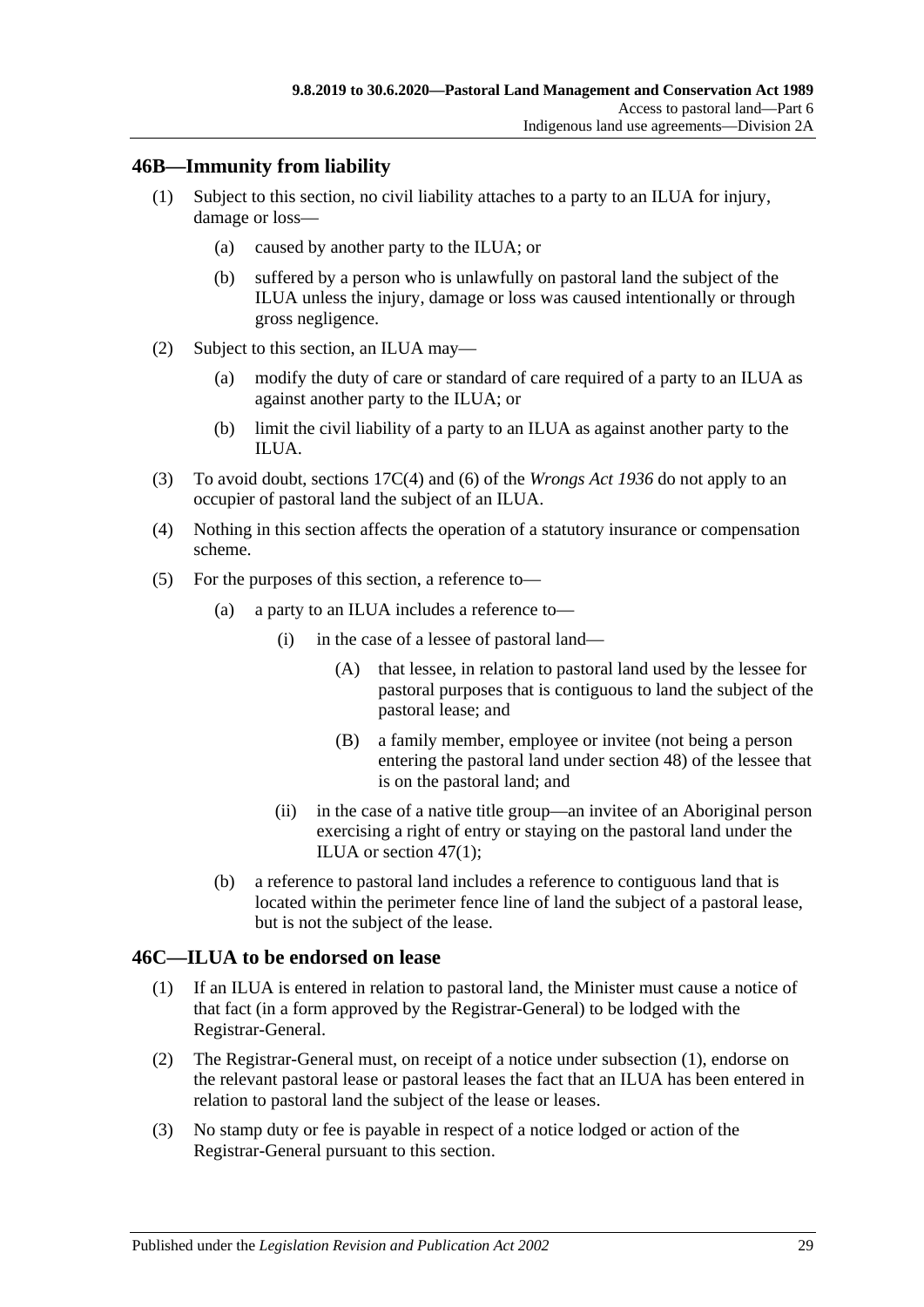# <span id="page-29-0"></span>**Division 3—Public access**

## <span id="page-29-3"></span><span id="page-29-1"></span>**47—Rights of Aboriginal persons**

- (1) Despite this Act or any pastoral lease granted under this Act or the repealed Act, but subject to this section, an Aboriginal person may enter, travel across or stay on pastoral land for the purpose of following the traditional pursuits of the Aboriginal people.
- (2) [Subsection](#page-29-3) (1) does not give an Aboriginal person a right to camp—
	- (a) within a radius of one kilometre of any house, shed or other outbuilding on pastoral land; or
	- (b) within a radius of 500 metres of a dam or any other constructed stock watering point.
- (3) An ILUA in force in relation to particular pastoral land may—
	- (a) confer a right to enter, travel across or stay on the land in addition to the rights conferred by [subsection](#page-29-3) (1); or
	- (b) remove or qualify, or make any other provision in relation to, the rights conferred by [subsection](#page-29-3) (1).

## <span id="page-29-2"></span>**48—Right to travel across and camp on pastoral land**

- (1) Subject to this Act, a person may travel (by any means) or camp temporarily on a public access route.
- <span id="page-29-4"></span>(2) Subject to this Act and to the terms (if any) of an ILUA relating to public access and activities on the land in force in relation to the land, a person may, on giving oral or written notice to the lessee, travel across pastoral land (otherwise than on a public access route) by any means other than a motor vehicle, a horse or a camel and, in the course of so travelling, camp temporarily on the land.
- <span id="page-29-6"></span>(2a) A term of an ILUA may only limit a right conferred by [subsection](#page-29-4) (2) to the extent reasonably necessary for the following purposes:
	- (a) restricting public access to places identified by the native title group as being places of cultural significance;
	- (b) preventing injury, damage or loss to any person that may arise from an activity undertaken under the ILUA or under [section](#page-29-3) 47(1);
	- (c) protecting an activity of the native title group on pastoral land the subject of the ILUA.
- <span id="page-29-5"></span>(3) Subject to this Act, a person may, with the consent of the lessee or the Minister, travel across pastoral land (otherwise than on a public access route) by means of a motor vehicle, a horse or a camel and, in the course of so travelling, camp temporarily on the land.
- (4) This section does not give a person the right to camp—
	- (a) within a radius of one kilometre of any house, shed or other outbuilding on the land; or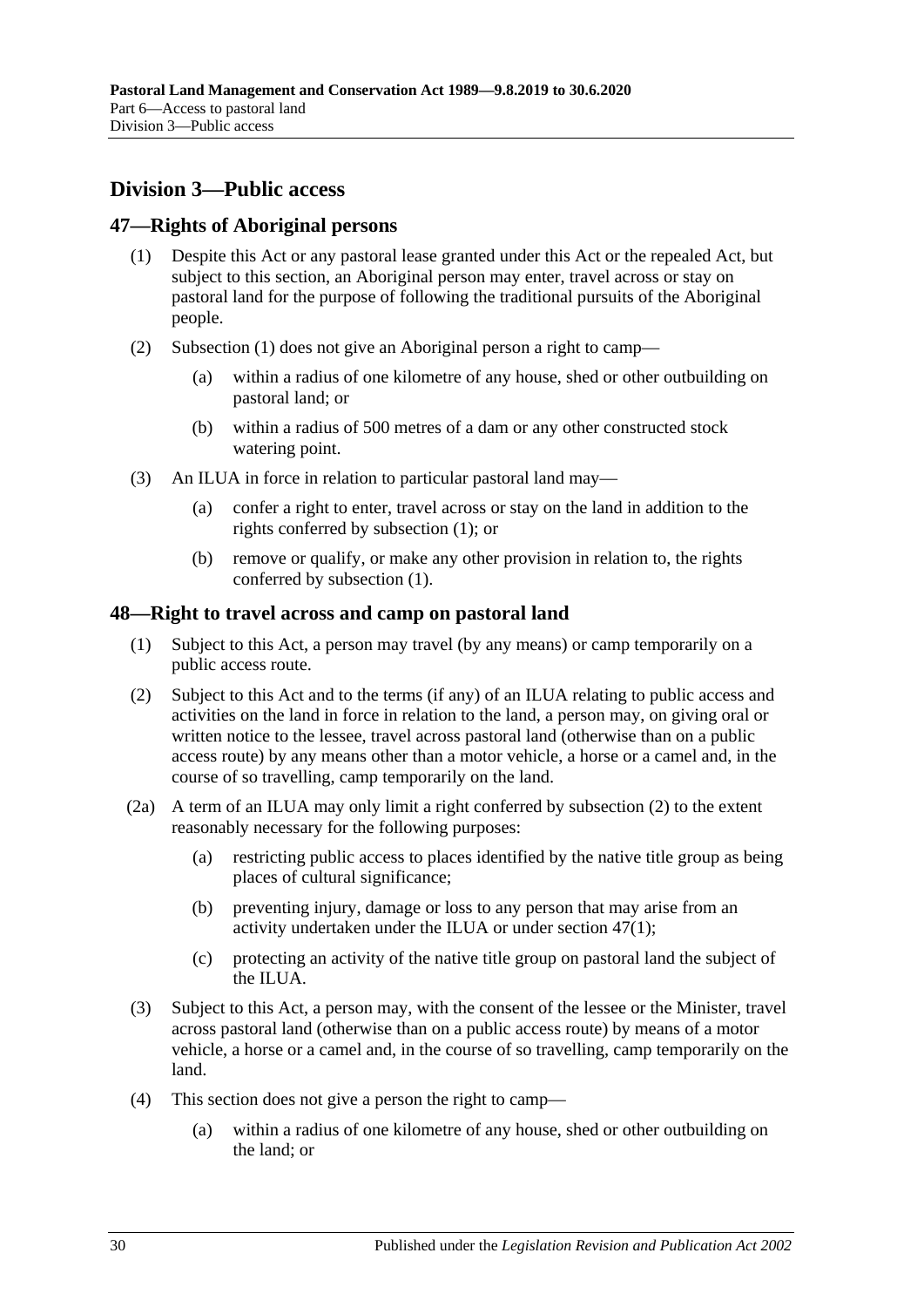- (b) within a radius of 500 metres of a dam or any other constructed stock watering point on the land.
- <span id="page-30-1"></span>(5) A person who proposes to travel across or camp on pastoral land in the manner referred to in [subsection](#page-29-5) (3) must first seek the lessee's consent to the proposal and the lessee may refuse that consent if of the opinion that it is necessary to do so for the purposes of the safety of the public, the management of stock or the carrying out of rehabilitative work on the land or for any other good and sufficient reason.
- (6) If the lessee refuses to consent to a proposal under [subsection](#page-30-1) (5), the person may seek the Minister's consent to the proposal.
- <span id="page-30-2"></span>(7) The Minister may, without consulting the lessee, consent to the proposal but, if the Minister consents to the proposal without consulting the lessee, the proposal cannot be carried out until the Minister has notified the lessee that consent has been given.
- (8) The Minister incurs no liability by virtue of giving consent to a proposal to travel across or camp on pastoral land.
- (8a) A lessee must not give consent under [subsection](#page-30-1) (5), or the Minister under [subsection](#page-30-2) (7), to a proposal to travel across or camp on pastoral land in a manner referred to in [subsection](#page-29-5) (3) if to do so would be inconsistent with the terms (if any) of an ILUA in force in relation to the land relating to public access and activities on the land.
- (9) For the purposes of this section, camping is temporary if it is for a period not exceeding two weeks or, if some other greater or lesser period is prescribed in respect of a particular area, that period in relation to camping in that area.
- <span id="page-30-3"></span>(10) An authorised person may give to a person travelling across or camping on pastoral land the subject of an ILUA such directions as may be reasonably required for the purpose of giving effect to a term of an ILUA relating to one or more of the purposes referred to in [subsection](#page-29-6) (2a).
- (11) A person who, without lawful authority or reasonable excuse, fails to comply with a direction under [subsection](#page-30-3) (10) is guilty of an offence.

Maximum penalty: \$1 250.

(12) In this section—

*authorised person* means—

- (a) the lessee of pastoral land the subject of the ILUA; or
- (b) the native title group in relation to pastoral land the subject of the ILUA; or
- (c) an employee of the lessee or other person acting on the authority of the lessee.
- (13) In proceedings for an offence against this section, an allegation in the complaint that a person named in the complaint was on a specified date an authorised person in relation to specified pastoral land will be accepted, in the absence of proof to the contrary, as proof of the authorisation.

# <span id="page-30-0"></span>**48A—Public register**

- (1) The Minister must maintain a public register in relation to this Division.
- (2) The public register must contain—
	- (a) details of each pastoral lease the subject of an ILUA; and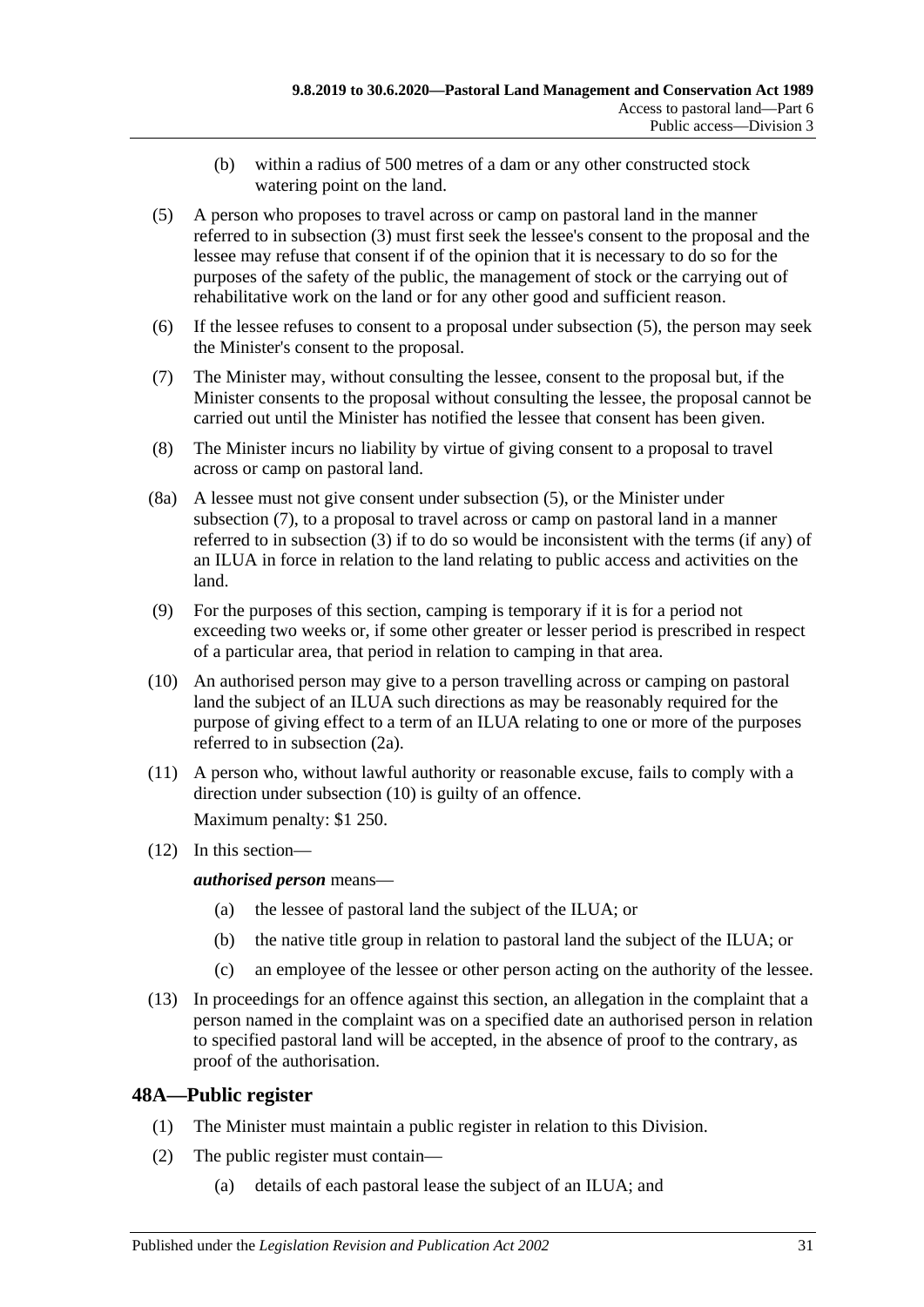- (b) contact details of each lessee of pastoral land the subject of an ILUA; and
- <span id="page-31-1"></span>(c) contact details of each native title group who is a party to an ILUA; and
- (d) information relating to the terms (if any) of an ILUA relating to the access of Aboriginal persons onto pastoral land the subject of an ILUA; and
- (e) information relating to the terms (if any) of an ILUA relating to public access onto pastoral land the subject of an ILUA.
- (3) The public register may be kept in the form of a computer record.
- (4) The public register is to be available for inspection, without fee, during ordinary office hours at a public office, or public offices, determined by the Minister.
- (5) The Minister must ensure that copies of material on the public register can be purchased for a reasonable fee at the public office, or public offices, at which the register is kept available for inspection.
- (6) The Minister must ensure that the public register can be inspected at a website determined by the Minister.
- (7) For the purposes of [subsection](#page-31-1)  $(2)(c)$ , a *native title group* does not include a person who would not, but for the operation of [paragraph](#page-3-1) (c) of the definition of *native title group* in [section](#page-3-2) 3(1), be included in the definition of *native title group*.

## <span id="page-31-0"></span>**48B—Trespassers on pastoral land the subject of an ILUA**

- $(1)$  If—
	- (a) a person trespasses on pastoral land the subject of an ILUA; and
	- (b) the nature of the trespass is such as to interfere with the enjoyment of the land by the lessee or the native title group; and
	- (c) the trespasser is asked by an authorised person to leave the land,

the trespasser is, if he or she fails to leave the land forthwith or again trespasses on the land within 24 hours of being asked to leave, guilty of an offence.

Maximum penalty: \$2 500 or imprisonment for 6 months.

- (2) A person who trespasses on pastoral land the subject of an ILUA must, if asked to do so by an authorised person, give his or her name and address to the authorised person. Maximum penalty: \$1 250.
- (3) An authorised person, on asking a trespasser to leave pastoral land the subject of an ILUA or to give a name and address, must, if the trespasser so requests, inform the trespasser of—
	- (a) the authorised person's name and address; and
	- (b) the capacity in which the person is an authorised person under this section.
- (4) In this section—

#### *authorised person* means—

- (a) the lessee of pastoral land the subject of the ILUA; or
- (b) the native title group in relation to pastoral land the subject of the ILUA; or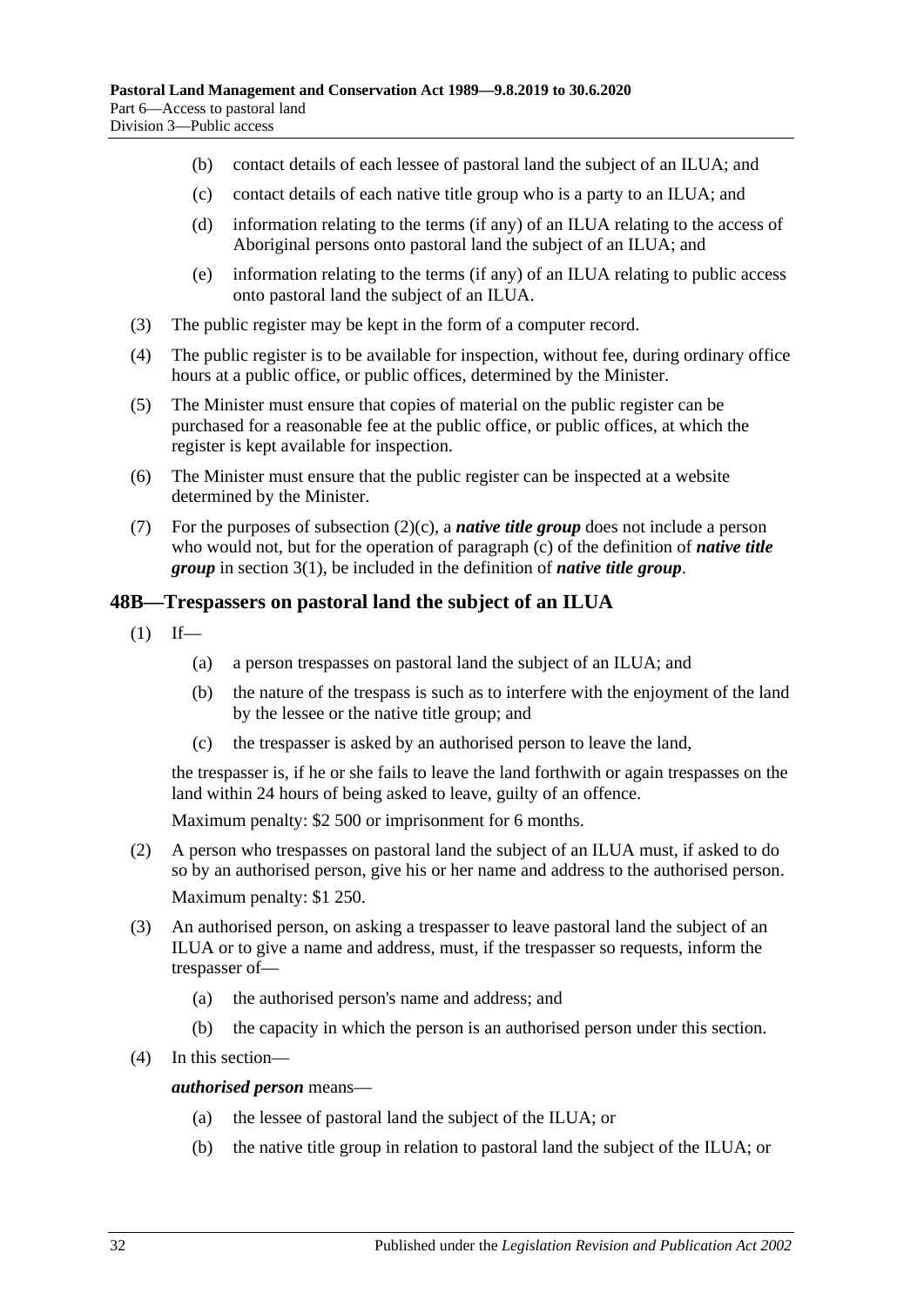- (c) an employee of the lessee or other person acting on the authority of the lessee; or
- (d) a person acting on the written authority of the native title group;

<span id="page-32-3"></span>*pastoral land* includes a building or structure.

- (5) In proceedings for an offence against this section, an allegation in the complaint that a person named in the complaint was on a specified date an authorised person in relation to specified pastoral land will be accepted, in the absence of proof to the contrary, as proof of the authorisation.
- (6) For the purposes of [subsection](#page-32-3)  $(4)(d)$ , a *native title group* does not include a person who would not, but for the operation of [paragraph](#page-3-1) (c) of the definition of *native title group* in [section](#page-3-2) 3(1), be included in the definition of *native title group*.

## <span id="page-32-0"></span>**49—Public access not to be obstructed**

(1) A person must not, without lawful authority, place any obstruction across a public access route or stock route.

Maximum penalty: \$1 250.

- (2) If any pastoral land over which a public access route is established is fenced, the lessee—
	- (a) must provide a gate or other means of access at the point of intersection; and
	- (b) must keep any such gate unlocked.

Maximum penalty: \$1 250.

# <span id="page-32-1"></span>**Division 4—Wind farms**

## <span id="page-32-2"></span>**49A—Interpretation**

In this Division—

*access agreement*—each of the following are access agreements in relation to pastoral land:

- (a) an agreement between an applicant for a wind farm licence in relation to the land and the lessee for access to the land, or infrastructure on the land, by the lessee;
- (b) if a resources tenement is held over the land—an agreement between an applicant for a wind farm licence in relation to the land and the holder of the resources tenement for access to the land, or infrastructure on the land, by the resources tenement holder during construction and operation of the wind farm,

but an access agreement may not provide for access by a lessee or resources tenement holder to infrastructure associated with a wind farm if access to the infrastructure is not required for pastoral purposes or activities under the relevant resources tenement;

*ERD Court* means the Environment, Resources and Development Court;

*prescribed interested party*, in relation to pastoral land, means the following:

(a) the lessee;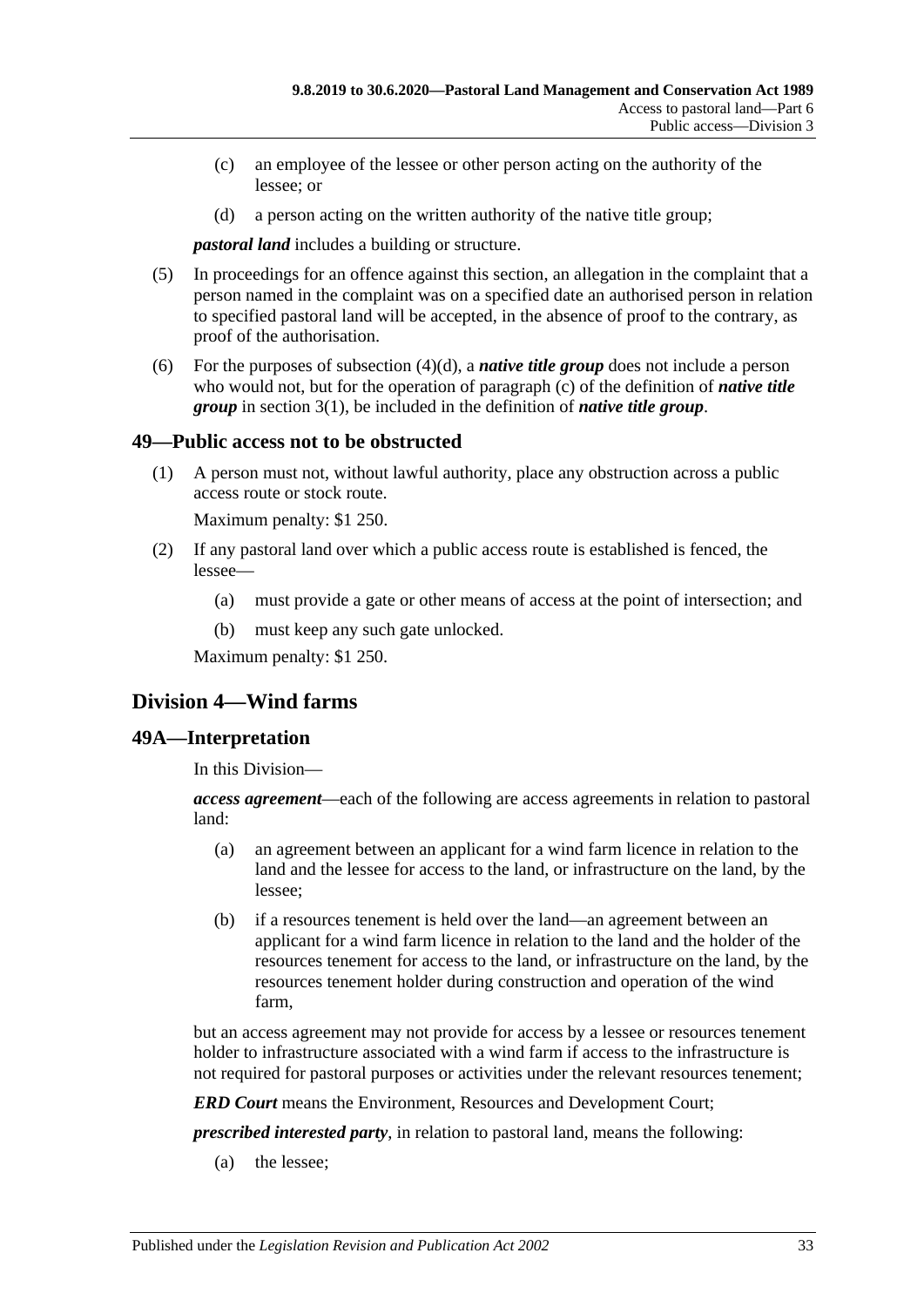- (b) the holder of a resources tenement over the land;
- (c) if there is a native title declaration for the land—the registered representative of the native title holders and the relevant representative Aboriginal body;
- <span id="page-33-4"></span>(d) if there is no native title declaration for the land—all persons who hold, or may hold, native title in the land;<sup>1</sup>

**Note—**

1 For method of service see Part 5 *[Native Title \(South Australia\)](http://www.legislation.sa.gov.au/index.aspx?action=legref&type=act&legtitle=Native%20Title%20(South%20Australia)%20Act%201994)  Act [1994](http://www.legislation.sa.gov.au/index.aspx?action=legref&type=act&legtitle=Native%20Title%20(South%20Australia)%20Act%201994)*.

*related body corporate* has the same meaning as in the *Corporations Act 2001* of the Commonwealth;

*resources tenement* means—

- (a) a mining tenement (within the meaning of the *[Mining Act](http://www.legislation.sa.gov.au/index.aspx?action=legref&type=act&legtitle=Mining%20Act%201971) 1971*); or
- (b) a tenement under the *[Petroleum and Geothermal Energy Act](http://www.legislation.sa.gov.au/index.aspx?action=legref&type=act&legtitle=Petroleum%20and%20Geothermal%20Energy%20Act%202000) 2000*.

#### <span id="page-33-0"></span>**49B—Minister may grant licences**

- (1) Subject to this section, the Minister may grant wind farm licences in relation to pastoral land.
- (2) Before deciding whether to grant a licence, the Minister must consult with, and have regard to the views of, the prescribed interested parties.
- (3) The Minister must provide the prescribed interested parties with information that, in the opinion of the Minister, is relevant and necessary for the purposes of consultation.
- <span id="page-33-2"></span>(4) The Minister may not grant a wind farm licence in relation to pastoral land unless the applicant has—
	- (a) entered into an access agreement with the lessee; and
	- (b) if a resources tenement is held over the land—entered into an access agreement with the holder of the resources tenement.
- <span id="page-33-3"></span>(5) If the Minister has not determined an application for a licence within 3 months (or such longer period, not exceeding 12 months, as may be agreed between the Minister and the applicant), the application will be taken to have been refused.

#### <span id="page-33-1"></span>**49C—Applicant for licence to enter access agreement**

- (1) For the purposes of section [49B\(4\)\(a\)](#page-33-2) and [\(b\),](#page-33-3) the parties to a proposed access agreement must negotiate in good faith with a view to entering into the access agreement.
- (2) If either of the negotiating parties requests the ERD Court to do so, the Court must mediate between the parties to assist in obtaining their agreement.
- (3) If agreement between the negotiating parties is not reached within 6 months from when the negotiations were initiated, either party may apply to the ERD Court for a determination.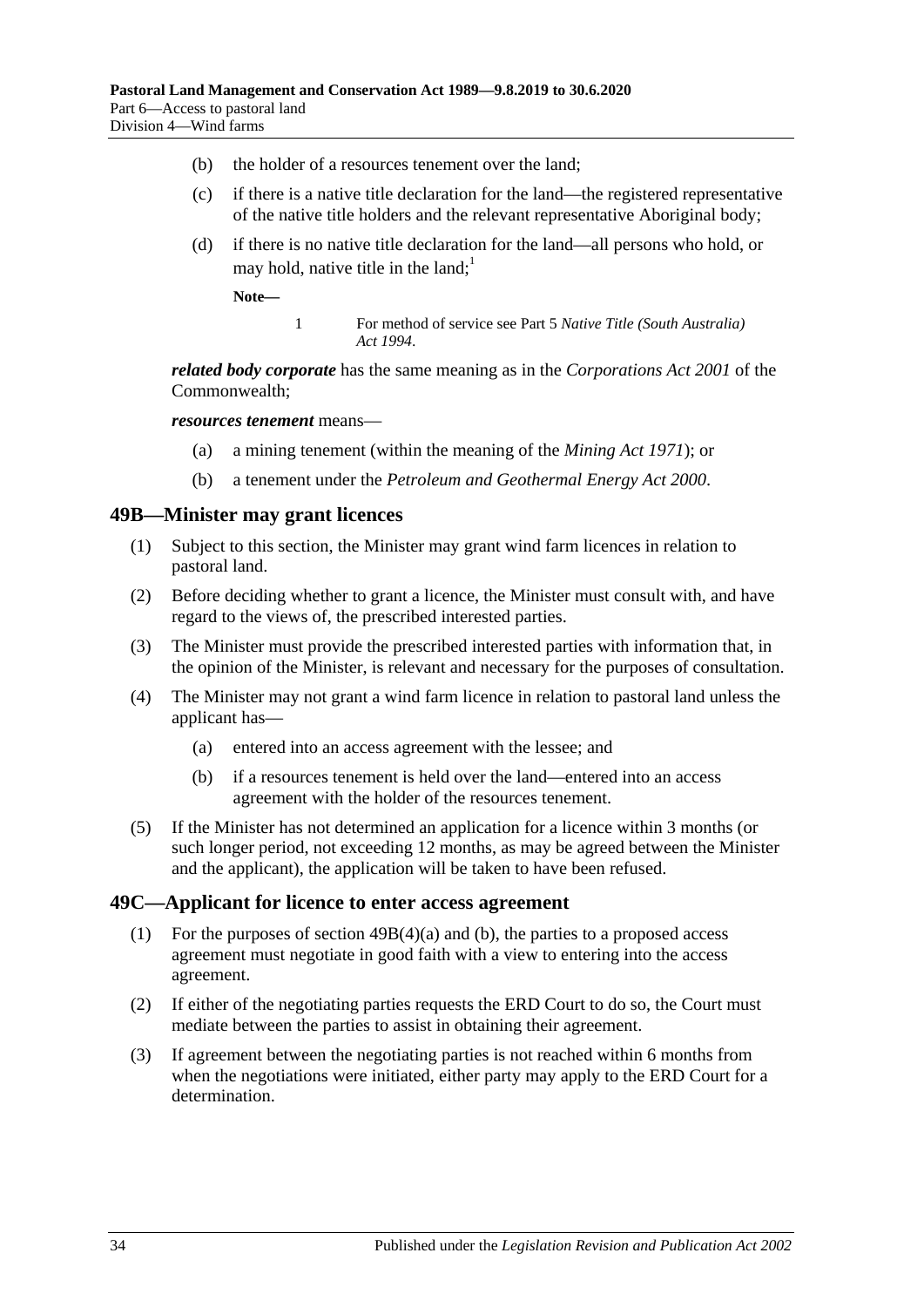- (4) On application under this section, the ERD Court may—
	- (a) make a determination in relation to access to the land by the lessee or resources tenement holder (as the case requires) during the construction and operation of the wind farm (and a determination of the Court is to be taken to be an access agreement entered into between the parties for the purposes of this Division); and
	- (b) make other orders that the ERD Court considers to be appropriate in the circumstances.
- (5) An access agreement entered into for the purposes of this Division is binding on, and enforceable by, a person to whom a wind farm licence, a pastoral lease or a resources tenement is transferred or assigned as if the person were a party to the agreement.
- (6) A party to an access agreement who believes that the other party (the *respondent*) has contravened, or failed to comply with, a term of the agreement may apply to the ERD Court and the ERD Court may, if satisfied that the respondent is in default, make 1 or more of the following orders:
	- (a) an order that the respondent take specified action to comply with the agreement or to rectify a situation caused by the respondent;
	- (b) an order that the respondent pay compensation for loss or damage caused by a breach or a failure to comply with the agreement;
	- (c) any other order that the ERD Court considers to be appropriate in the circumstances.

#### <span id="page-34-0"></span>**49D—Interaction between Division and licence**

The powers of the Minister under this Division in relation to a wind farm licence are in addition to, and do not derogate from, the provisions of the licence but where a provision of the licence is inconsistent with this Act, the Act prevails to the extent of the inconsistency.

## <span id="page-34-1"></span>**49E—Rights under licence**

- (1) A wind farm licence may grant such rights as the Minister considers necessary for the proper functioning of the wind farm to which the licence relates and may include the right to exclude the lessee or any other person from infrastructure associated with the wind farm (provided that the licence must be consistent with an access agreement entered into in relation to the land).
- (2) A wind farm licence may grant rights in relation to the operation of—
	- (a) the wind farm as a whole; or
	- (b) specified aspects of the wind farm.

#### <span id="page-34-2"></span>**49F—Minister to fix terms and conditions**

- (1) Subject to this Act, the terms and conditions on which wind farm licences will be granted or renewed under this Act (including the licence fees payable under licences) will be as fixed by the Minister.
- (2) The Minister may, with the consent of the licensee, vary the terms and conditions of a licence.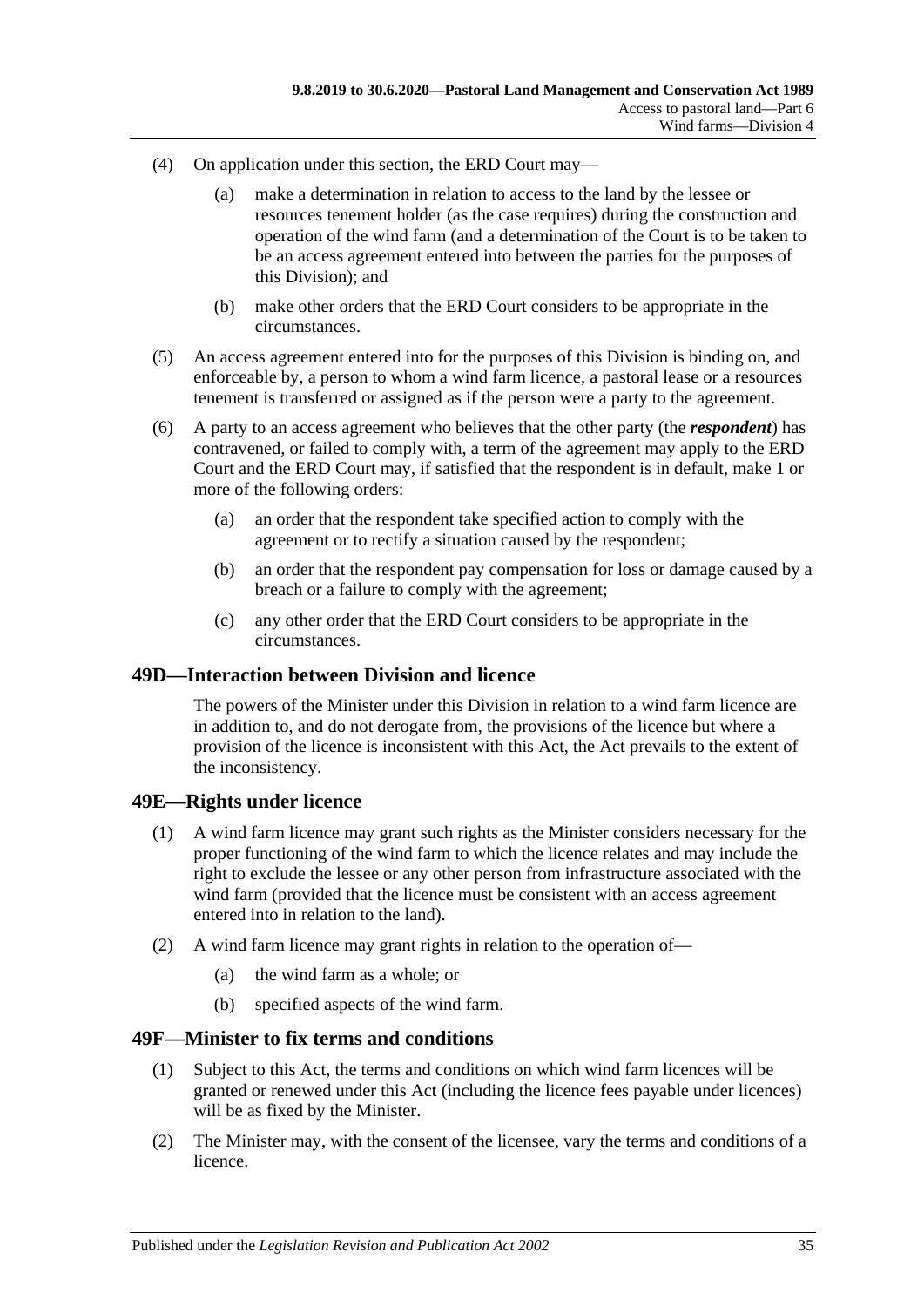- <span id="page-35-3"></span>(3) Subject to [subsection](#page-35-2) (4), a licence must include—
	- (a) a condition that the licensee provide the prescribed interested parties with information on an ongoing basis regarding—
		- (i) the proposed location and area of access roads and infrastructure associated with the wind farm; and
		- (ii) planned activities on the land (including construction of the wind farm) to be conducted under the licence; and
	- (b) conditions ensuring that a proper process is put in place, during the term of the licence, for the eventual decommissioning of the wind farm and rehabilitation of the wind farm site.
- <span id="page-35-4"></span><span id="page-35-2"></span>(4) If more than 1 licence is granted in relation to a wind farm, only 1 of the licences must include the conditions referred to in [subsection](#page-35-3)  $(3)(a)(i)$  and [\(b\)](#page-35-4) (and the Minister may, in his or her absolute discretion, determine which of the licences will include the conditions).
- (5) A licence (other than a licence granted to a Crown agency) must—
	- (a) be granted for a term of at least 25 years; and
	- (b) give the licensee a right to renew the licence for a term of at least 25 years.
- (6) In determining the licence fees payable under a licence, the Minister must not take into account the value of any work carried out by the licensee in relation to the land or any other improvements on the land that do not belong to the Crown.

## <span id="page-35-0"></span>**49G—Waiver of conditions etc**

Despite any other provision of this Act or a provision contained in a wind farm licence, the Minister may, if satisfied that it would be reasonable in the circumstances—

- (a) waive a breach of, or compliance with, a condition of a licence unconditionally or subject to conditions; or
- (b) waive, reduce or remit any licence fees payable under a licence or may allow any licence fee, or part of a licence fee, to be paid at a time other than that specified in the licence.

## <span id="page-35-1"></span>**49H—Dealing with licence**

- (1) Subject to this section and the conditions of the wind farm licence, the licence cannot be transferred, assigned, mortgaged, sublet or otherwise dealt with without the consent of the Minister.
- (2) If the Minister has consented to a wind farm licence being mortgaged under this section, the mortgagee may exercise rights pursuant to the mortgage agreement in relation to the licence without the further consent of the Minister if notice, in writing, of the proposed exercise of rights has been given to the Minister.
- (3) A wind farm licence granted to a body corporate may be transferred or assigned to a related body corporate without the consent of the Minister if notice, in writing, of the proposed transfer or assignment has been given to the Minister.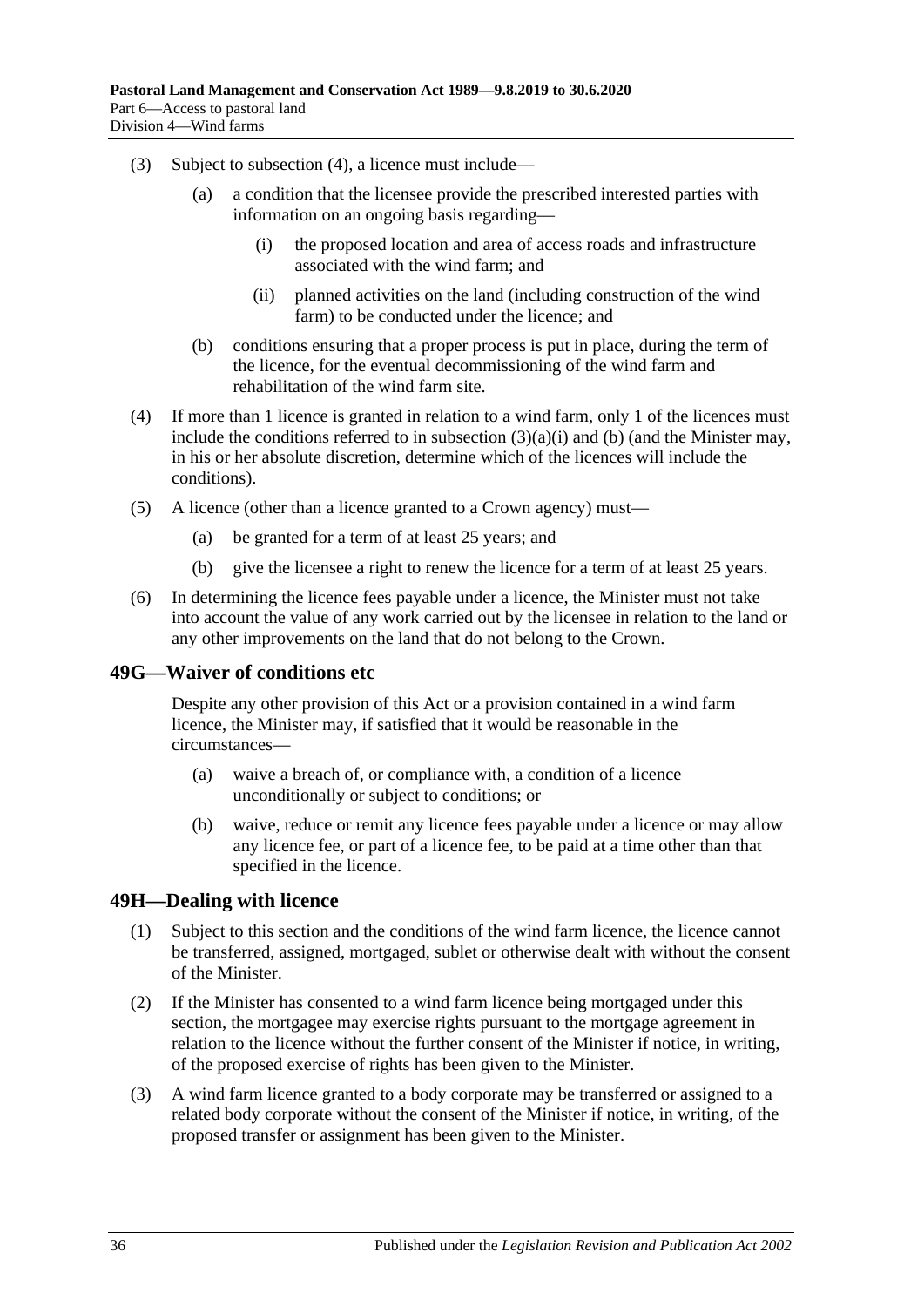- (4) If the licensee transfers or assigns the licence—
	- (a) all accrued and accruing liabilities to the Crown pass to the transferee or assignee; and
	- (b) any such liabilities that had accrued before the date of the transfer or assignment may be enforced against the transferor or assignor (who will be regarded as jointly and severally liable with the transferee or assignee).

#### <span id="page-36-0"></span>**49I—Cancellation of licences**

- <span id="page-36-5"></span><span id="page-36-4"></span>(1) Subject to [subsection](#page-36-2) (2), the Minister may, by notice in writing to a licensee, cancel a wind farm licence if—
	- (a) the Minister is satisfied that a condition of the licence has been breached; or
	- (b) the Minister is not satisfied (on the basis of evidence provided by the licensee) that the licensee has achieved the critical progress milestones specified in [subsection](#page-36-3) (3); or
	- (c) the licensee requests the cancellation.
- <span id="page-36-2"></span>(2) The Minister cannot cancel a licence under [subsection](#page-36-4)  $(1)(a)$  unless satisfied—
	- (a) that the licensee has been allowed a reasonable opportunity to make good the breach but has failed to do so; or
	- (b) that cancellation is necessary in order to prevent, arrest or minimise damage to or deterioration of land associated with the wind farm.
- <span id="page-36-3"></span>(3) For the purposes of [subsection](#page-36-5) (1)(b) the following critical progress milestones must be achieved by a licensee:
	- (a) within 3 years after the grant of the licence, the licensee must—
		- (i) have financing for construction of the major components of the wind farm approved; and
		- (ii) have executed contracts for the construction of the major components of the wind farm;
	- (b) within 5 years after the grant of the licence, the licensee must have all wind turbines erected and have completed the turbine commissioning tests.
- (4) Subject to the regulations, no compensation is payable by the Crown in respect of the cancellation of a licence under this section.

#### <span id="page-36-6"></span><span id="page-36-1"></span>**49J—Access to pastoral land prior to grant of licence**

- (1) A person who intends to apply for a wind farm licence may, with the approval of the Minister, enter and occupy pastoral land—
	- (a) to conduct any investigations or tests, temporarily install any devices, or take any samples, for the purposes of making such application (or determining whether to make such application); or
	- (b) for a purpose approved by the Minister.
- (2) The Minister may only grant an approval under [subsection](#page-36-6) (1) if the person who intends to enter and occupy pastoral land has paid the fee fixed by the Minister.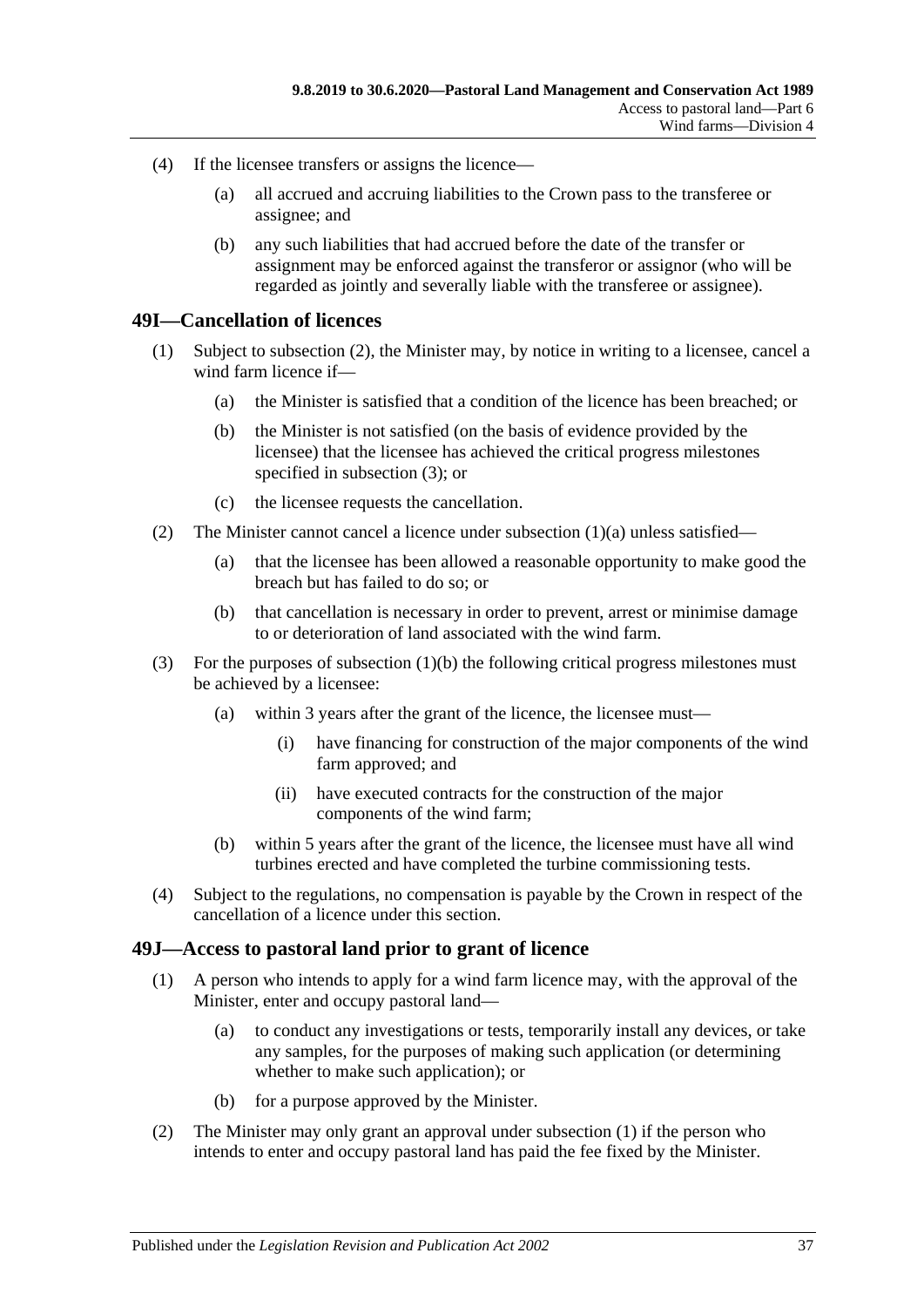- (3) A person who intends to enter and occupy pastoral land under [subsection](#page-36-6) (1) must give the prescribed interested parties at least 14 days notice of his or her intention to enter and occupy the land.
- <span id="page-37-2"></span>(4) If the Minister grants an approval under this section to a person to enter and occupy pastoral land, no application may, for the period of 2 years and 6 months commencing from the granting of the approval, be made by another person to the Minister for an approval under this section in respect of that land.
- (5) The Minister may, on application by a person granted an approval under this section, extend the period of 2 years and 6 months referred to in [subsection](#page-37-2) (4) so that that subsection would apply in relation to the land for a further period of 3 years from the granting of the application for the extension, if the Minister is satisfied that the person has developed a plan for a wind farm on the land and can fund completion of that plan.
- (6) Nothing in this section requires a person granted an approval under this section to disclose to the Minister or any other person any information collected pursuant to the approval.
- (7) An approval granted to a body corporate under this section will be taken to apply to a related body corporate on the related body corporate giving notice, in writing, to the Minister of its intention to exercise rights under the approval.

## <span id="page-37-3"></span><span id="page-37-0"></span>**49K—Payments**

- <span id="page-37-4"></span>(1) Subject to this section, the Minister must authorise the payment (on an equitable basis) of an amount or amounts from the Fund to the prescribed interested parties if—
	- (a) an approval is granted to a person under [section](#page-36-1) 49J to enter and occupy pastoral land; or
	- (b) a wind farm licence is granted in relation to pastoral land,

(and the prescribed interested parties are not entitled to any other payment or compensation under this Act in respect of the wind farm).

- (2) Before authorising the payment of an amount or amounts to a prescribed interested party under [subsection](#page-37-3) (1), the Minister must consult with, and have regard to the views of, the prescribed interested party.
- (3) A payment may not be made under this section to a prescribed interested party that is the holder of a resources tenement over the land.
- (4) [Subsection](#page-37-4) (1)(a) does not apply to a prescribed interested party of a kind referred to in [paragraph](#page-33-4) (d) of the definition of *prescribed interested party*.

## <span id="page-37-1"></span>**49L—Appeals to ERD Court**

- (1) A person who is dissatisfied with a decision made under this Division may appeal against the decision to the ERD Court.
- (2) An appeal must be made in a manner and form determined by the ERD Court, setting out the grounds of the appeal.
- <span id="page-37-5"></span>(3) Subject to this section, an appeal under this section must be instituted within 21 days after notice of the relevant decision is given to the appellant.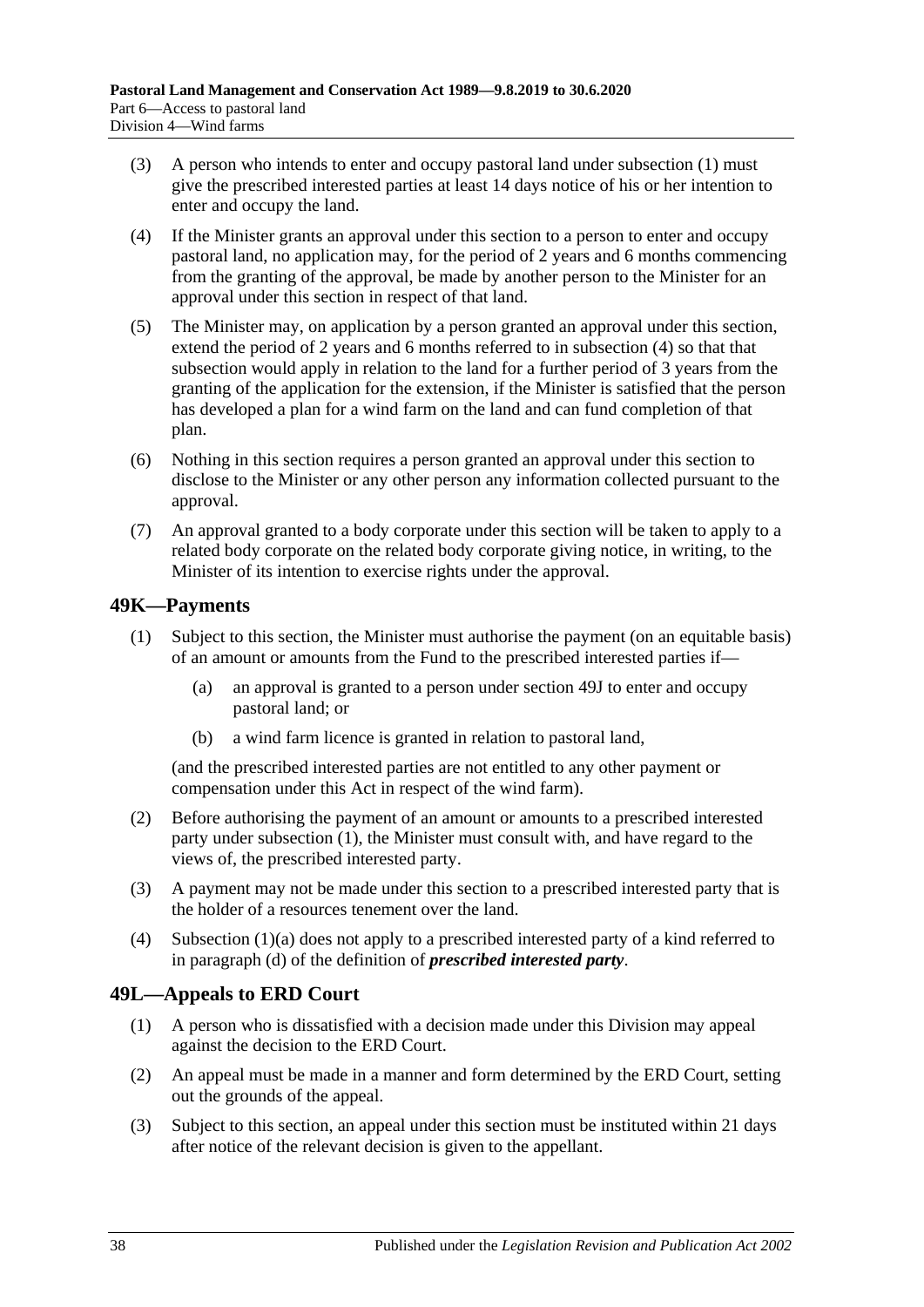- (4) If the reasons of the Minister are not given to the appellant in writing at the time of making the decision and the appellant (within the period specified in [subsection](#page-37-5) (3) as the time within which an appeal may be instituted) requires the Minister to state the reasons in writing—
	- (a) the Minister must, within 30 days after being required to do so by the appellant, state in writing the reasons for the decision; and
	- (b) the time for instituting an appeal runs from the time at which the appellant receives the written statement of those reasons.
- (5) The ERD Court may, if it is satisfied that it is just and reasonable in the circumstances to do so, dispense with the requirement that an appeal be made within the period fixed by this section.
- (6) Unless otherwise determined by the ERD Court, an appeal must be referred in the first instance to a conference under section 16 of the *[Environment, Resources and](http://www.legislation.sa.gov.au/index.aspx?action=legref&type=act&legtitle=Environment%20Resources%20and%20Development%20Court%20Act%201993)  [Development Court Act](http://www.legislation.sa.gov.au/index.aspx?action=legref&type=act&legtitle=Environment%20Resources%20and%20Development%20Court%20Act%201993) 1993* (and the provisions of that Act will then apply in relation to that appeal).
- (7) Subject to [subsection](#page-38-0) (8), the institution of an appeal does not affect the operation of the decision to which the appeal relates.
- <span id="page-38-0"></span>(8) The ERD Court may, on application by a party to an appeal, make an order staying or otherwise affecting the operation or implementation of the whole or a part of a decision if the Court is satisfied that it is appropriate to do so.
- (9) An order under [subsection](#page-38-0) (8)—
	- (a) may be varied or revoked by the ERD Court by further order; and
	- (b) is subject to such conditions as are specified in the order; and
	- (c) has effect until—
		- (i) the end of the period of operation (if any) specified in the order; or
		- (ii) the decision of the ERD Court on the appeal comes into operation,

whichever is the earlier.

- (10) The ERD Court must not make an order under [subsection](#page-38-0) (8) unless each party to the appeal has been given a reasonable opportunity to make submissions in relation to the matter.
- (11) The ERD Court may, on hearing an appeal under this section—
	- (a) confirm, vary or revoke the decision or order appealed against;
	- (b) order or direct a person or body to take such action as the Court thinks fit, or to refrain (either temporarily or permanently) from such action or activity as the Court thinks fit;
	- (c) make any consequential or ancillary order or direction, or impose any condition, that it considers necessary or expedient.
- (12) An order for costs cannot be made against an appellant unless the ERD Court is satisfied that the appellant's conduct in relation to the proceedings was frivolous, vexatious or calculated to cause delay.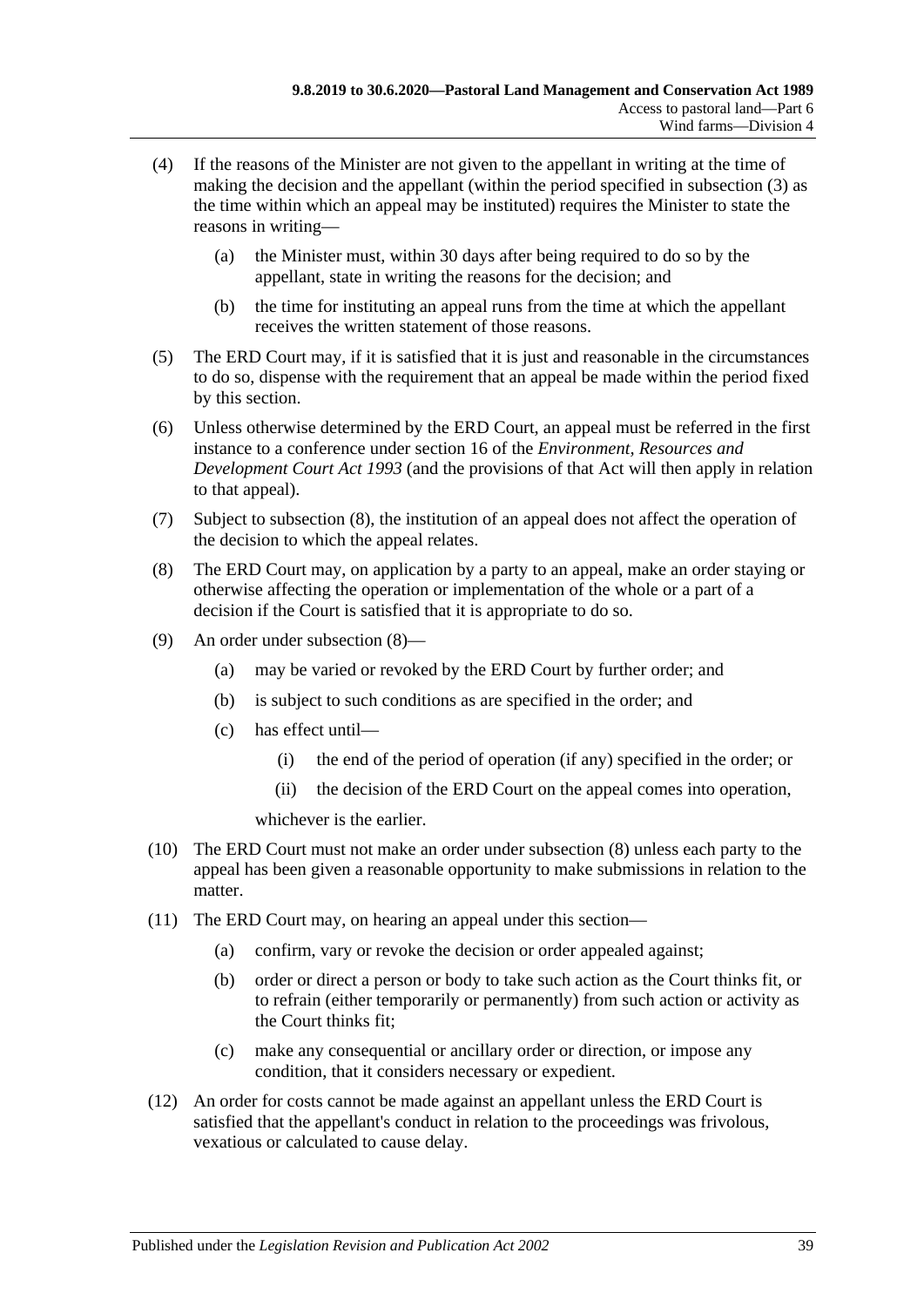## <span id="page-39-0"></span>**49M—Exemption from stamp duty**

The grant or renewal of a wind farm licence is exempt from stamp duty.

## <span id="page-39-1"></span>**49N—Special provisions relating to Murray-Darling Basin and River Murray Protection Areas**

- (1) If a proposed wind farm licence relates to an area within the Murray-Darling Basin, the Minister must, in considering whether to grant the licence, take into account the objects of the *[River Murray Act](http://www.legislation.sa.gov.au/index.aspx?action=legref&type=act&legtitle=River%20Murray%20Act%202003) 2003* and the *Objectives for a Healthy River Murray* under that Act.
- (2) If a proposed licence relates to a River Murray Protection Area under the *[River](http://www.legislation.sa.gov.au/index.aspx?action=legref&type=act&legtitle=River%20Murray%20Act%202003)  [Murray Act](http://www.legislation.sa.gov.au/index.aspx?action=legref&type=act&legtitle=River%20Murray%20Act%202003) 2003* and is within a class of licences prescribed by the regulations for the purposes of this provision (which class may be prescribed so as to consist of all such licences), the Minister must, before deciding whether to grant the licence—
	- (a) consult with the Minister to whom the administration of that Act is committed; and
	- (b) comply with the Minister's directions (if any) in relation to the licence (including a direction that the licence not be granted, or that if it is granted, then the licence be subject to conditions specified by the Minister).

## <span id="page-39-2"></span>**49O—Application of** *Crown Land Management Act 2009*

- (1) Part 3 Division 6 of the *[Crown Land Management Act](http://www.legislation.sa.gov.au/index.aspx?action=legref&type=act&legtitle=Crown%20Land%20Management%20Act%202009) 2009* does not apply to a wind farm licence.
- (2) Part 4 Division 3 of the *[Crown Land Management Act](http://www.legislation.sa.gov.au/index.aspx?action=legref&type=act&legtitle=Crown%20Land%20Management%20Act%202009) 2009* applies to a wind farm licence, and to the holder of that licence, as if the licence granted the holder a right in relation to Crown land under that Act.

# <span id="page-39-3"></span>**49P—Rights under wind farm licence to prevail**

- (1) Despite [section](#page-43-1) 62 (but subject to [subsection](#page-39-7) (2)), a licence or other interest in land may not be granted by or under any other Act if to do so would be inconsistent with the rights of the holder of a wind farm licence under this Act.
- <span id="page-39-7"></span>(2) Nothing in this section prevents—
	- (a) the renewal of a licence or other interest in land; or
	- (b) the grant of a licence or other interest in land—
		- (i) that is associated with a licence or interest in land granted before the commencement of this Division; or
		- (ii) with the consent of the holder of the relevant wind farm licence.

# <span id="page-39-4"></span>**Part 7—Reviews**

# <span id="page-39-5"></span>**Division 1—Reviews by Tribunal**

# <span id="page-39-6"></span>**50—Jurisdiction of Tribunal**

- (1) A lessee who is dissatisfied with—
	- (a) a decision to vary the conditions of a pastoral lease; or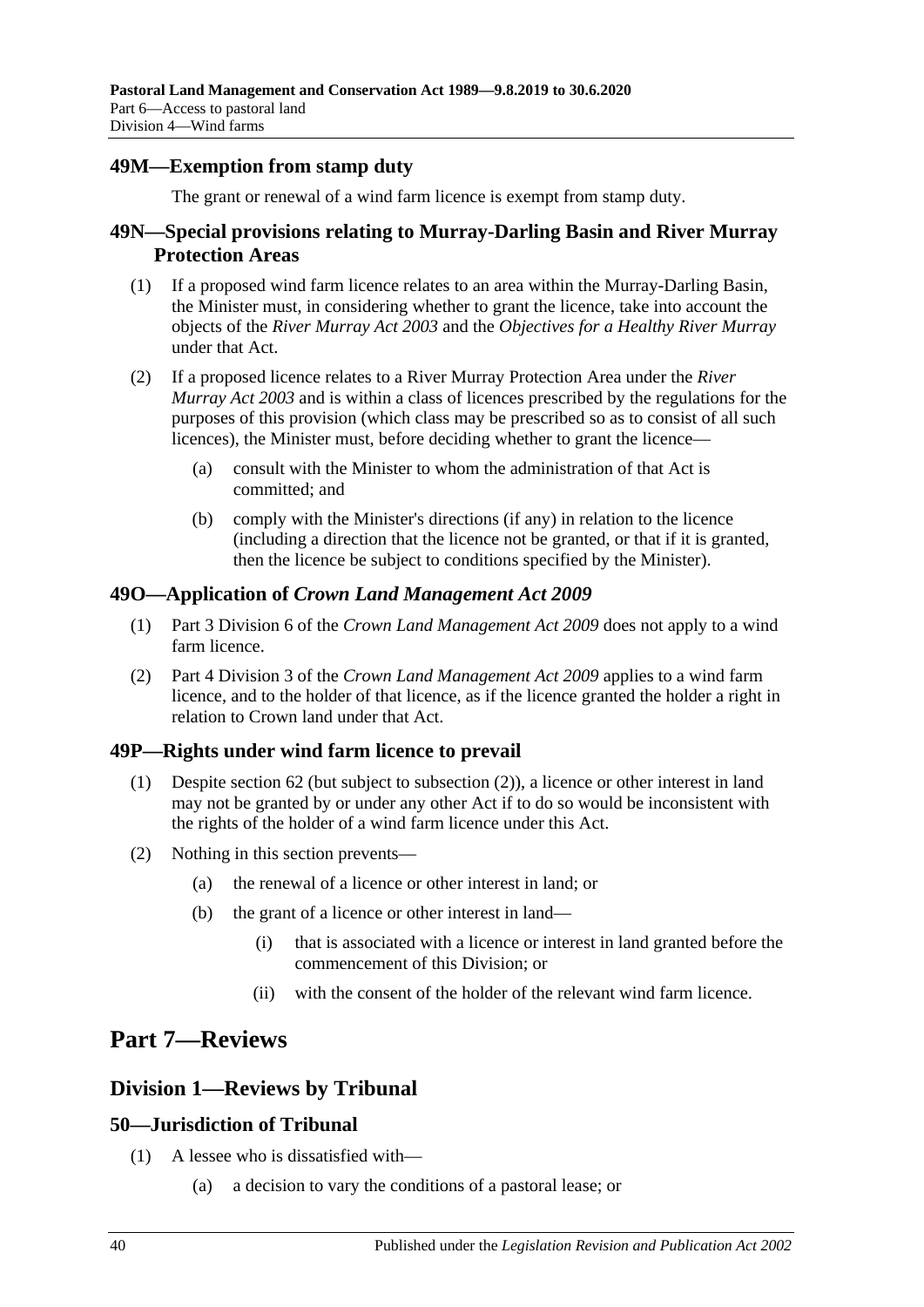- (b) a decision not to extend the term of a pastoral lease; or
- (c) a decision under section 41 (property plans); or
- (d) a decision under section 45 (establishment of public access routes and stock routes); or
- (e) a refusal of consent to a transfer, assignment, mortgage, subletting or other dealing with a pastoral lease; or
- (f) a decision to cancel a pastoral lease or impose a fine on a lessee for breach of lease conditions,

may apply to the Tribunal under section 34 of the *[South Australian Civil and](http://www.legislation.sa.gov.au/index.aspx?action=legref&type=act&legtitle=South%20Australian%20Civil%20and%20Administrative%20Tribunal%20Act%202013)  [Administrative Tribunal Act](http://www.legislation.sa.gov.au/index.aspx?action=legref&type=act&legtitle=South%20Australian%20Civil%20and%20Administrative%20Tribunal%20Act%202013) 2013* for a review of the decision.

- (2) An application for review must be made within 3 months after notification of the decision to the lessee.
- <span id="page-40-2"></span>(3) For the purposes of proceedings before the Tribunal under this Part, a panel of assessors must be established under section 22 of the *[South Australian Civil and](http://www.legislation.sa.gov.au/index.aspx?action=legref&type=act&legtitle=South%20Australian%20Civil%20and%20Administrative%20Tribunal%20Act%202013)  [Administrative Tribunal Act](http://www.legislation.sa.gov.au/index.aspx?action=legref&type=act&legtitle=South%20Australian%20Civil%20and%20Administrative%20Tribunal%20Act%202013) 2013* consisting of persons with expertise that would be of value to the Tribunal in exercising its jurisdiction under this part.
- (4) In any proceedings under this Part, the Tribunal may, if the President of the Tribunal so determines, sit with 1 or more assessors selected by the President from the panel referred to in [subsection](#page-40-2) (3).

#### <span id="page-40-0"></span>**51—Operation of certain decisions pending review**

- (1) Subject to this section, a decision in relation to which an application for review to the Tribunal may be made continues to operate despite the right to make such an application or the commencement of proceedings for review.
- (2) A decision to cancel a pastoral lease or impose a fine on a lessee for breach of lease conditions cannot be implemented or enforced until the period for commencing proceedings for a review of the decision has elapsed or, if an application has been made to the Tribunal, until the proceedings have been determined or withdrawn.
- (3) The operation of a decision in relation to which an application for review to the Tribunal has been made may, on the application of the lessee, be suspended by the Tribunal in whole or in part pending the determination of the matter.

## <span id="page-40-1"></span>**52—Related provisions**

- (1) The Tribunal may not allow non-party intervention in proceedings before the Tribunal under this Division.
- <span id="page-40-3"></span>(2) The Tribunal must require the parties to proceedings under this Division to attend a compulsory conference under section 50 of the *[South Australian Civil and](http://www.legislation.sa.gov.au/index.aspx?action=legref&type=act&legtitle=South%20Australian%20Civil%20and%20Administrative%20Tribunal%20Act%202013)  [Administrative Tribunal Act](http://www.legislation.sa.gov.au/index.aspx?action=legref&type=act&legtitle=South%20Australian%20Civil%20and%20Administrative%20Tribunal%20Act%202013) 2013*.
- (3) Counsel for the parties to proceedings under this Division are not entitled to attend a compulsory conference under [subsection](#page-40-3) (2).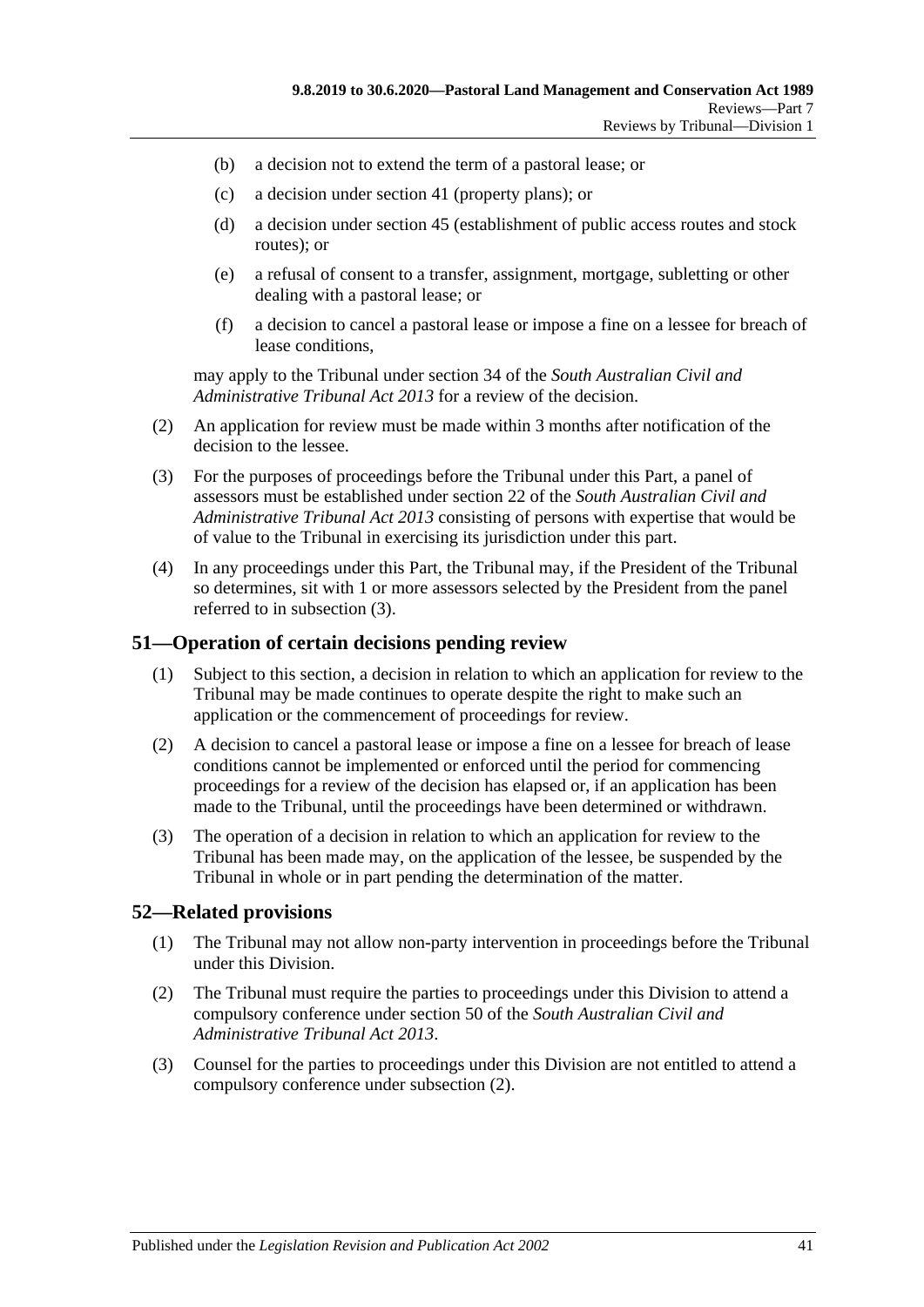# <span id="page-41-0"></span>**Division 2—Review of valuation and review by Tribunal**

## <span id="page-41-4"></span><span id="page-41-1"></span>**53—Valuations—right of review**

- <span id="page-41-5"></span>(1) A lessee who is dissatisfied with a determination by the Valuer-General of the annual rent for the lessee's pastoral lease may, within 3 months of receiving a copy of the notice of determination—
	- (a) apply to the Valuer-General for a review of the determination; or
	- (b) apply to the Tribunal for a review of the determination.
- (2) The Valuer-General must, on the written request of a lessee who is dissatisfied with a determination of annual rent, endeavour to resolve the matter informally by conferring with the lessee, whether or not the lessee has lodged an application for review under [subsection](#page-41-4)  $(1)$ .
- <span id="page-41-6"></span>(3) An application under [subsection](#page-41-5)  $(1)(a)$  must be made, and will be dealt with, in accordance with the *[Valuation of Land Act](http://www.legislation.sa.gov.au/index.aspx?action=legref&type=act&legtitle=Valuation%20of%20Land%20Act%201971) 1971*, as if it were an application for review of a valuation under that Act.
- (4) If the lessee or the Valuer-General is dissatisfied with the decision of a land valuer on a review under [subsection](#page-41-6) (3), the lessee or the Valuer-General may, within 1 month of receiving notification of the decision, apply to the Tribunal for a review of the decision.
- (5) For the purposes of the *[South Australian Civil and Administrative Tribunal Act](http://www.legislation.sa.gov.au/index.aspx?action=legref&type=act&legtitle=South%20Australian%20Civil%20and%20Administrative%20Tribunal%20Act%202013) 2013*, an application to the Tribunal under this Division will be taken to come within the Tribunal's review jurisdiction but, in the exercise of this jurisdiction, the Tribunal will consider the matter *de novo* (adopting such processes and procedures, and considering and receiving such evidence or material, as it thinks fit for the purposes of the proceedings).

# <span id="page-41-2"></span>**Part 8—Miscellaneous**

# <span id="page-41-7"></span><span id="page-41-3"></span>**57—Misuse of pastoral land**

- (1) A person who, without lawful authority or excuse—
	- (a) occupies pastoral land; or
	- (b) brings animals onto pastoral land or causes or permits animals (for which the person is responsible) to enter or remain on pastoral land; or
	- (c) damages or interferes with pastoral land, or anything on pastoral land; or
	- (d) cuts down, lops branches from or otherwise damages any living tree or bush on pastoral land; or
	- (e) pollutes any water on the land, whether stored or a natural source of water; or
	- (f) deposits litter or abandons any goods on pastoral land; or
	- (g) erects or places any structure on pastoral land; or
	- (h) hunts or shoots on pastoral land,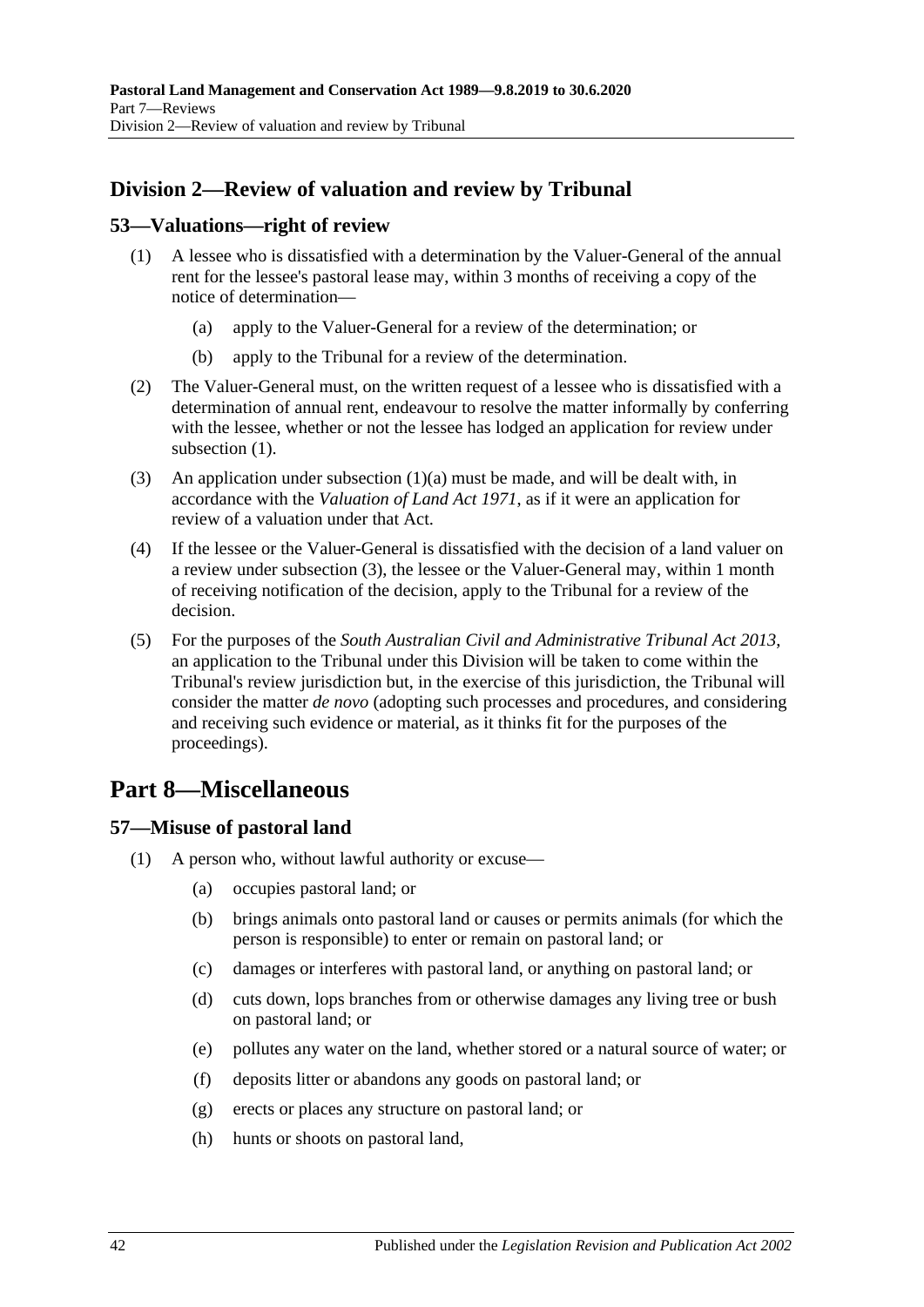is guilty of an offence. Maximum penalty: \$10 000. Expiation fee: \$315.

(2) In proceedings for an offence against [subsection](#page-41-7) (1), the onus of proving lawful authority or excuse lies on the defendant.

# <span id="page-42-4"></span><span id="page-42-0"></span>**58—Notice to be given of cattle muster**

- (1) Subject to [subsection](#page-42-3) (2), a person must not muster cattle on pastoral land outside the dog fence unless at least 14 but not more than 28 days notice in writing of the proposed muster has been given to the occupiers of adjacent land.
- <span id="page-42-3"></span>(2) [Subsection](#page-42-4) (1) does not require notice to be given to a particular occupier of adjacent land if an agreement, approved by the Board, for the giving of some other form or period of notice exists between the person proposing to muster and that occupier.

Maximum penalty: \$1 250.

# <span id="page-42-6"></span><span id="page-42-1"></span>**59—Right to take water**

- (1) A person exercising a right of access to or through pastoral land pursuant to this Act—
	- (a) may take water from any natural source or storage point on the land, but only so much as is sufficient for his or her personal or domestic needs; and
	- (b) in the case of a person travelling with stock, may permit the stock access to water on the land, subject to compliance with such directions as the lessee may give.
- <span id="page-42-5"></span>(2) The holder of a mining tenement over pastoral land may, with the approval of the Board, take reasonable quantities of water from any natural source or storage point on the land for mining, personal or domestic purposes, but not so as to deprive the lessee of the water necessary for all of the lessee's purposes.
- (3) A person who takes water pursuant to [subsection](#page-42-5) (2) is liable to pay compensation to the lessee in accordance with the regulations.
- (4) [Subsections](#page-42-6) (1) and [\(2\)](#page-42-5) do not entitle a person to take water from a domestic rainwater tank.
- (5) This section is subject to the *[Natural Resources Management Act](http://www.legislation.sa.gov.au/index.aspx?action=legref&type=act&legtitle=Natural%20Resources%20Management%20Act%202004) 2004*.

# <span id="page-42-7"></span><span id="page-42-2"></span>**60—Policing powers**

- (1) An authorised officer may—
	- (a) require any person who is on pastoral land without lawful authority or excuse to leave the land;
	- (b) require any person reasonably suspected of having committed an offence in relation to pastoral land to state his or her name and address;
	- (c) arrest any person on pastoral land who is reasonably suspected of having committed an offence in relation to pastoral land.
- (2) A person who fails to comply with a requirement under [subsection](#page-42-7) (1) is guilty of an offence.

Maximum penalty: \$2 500.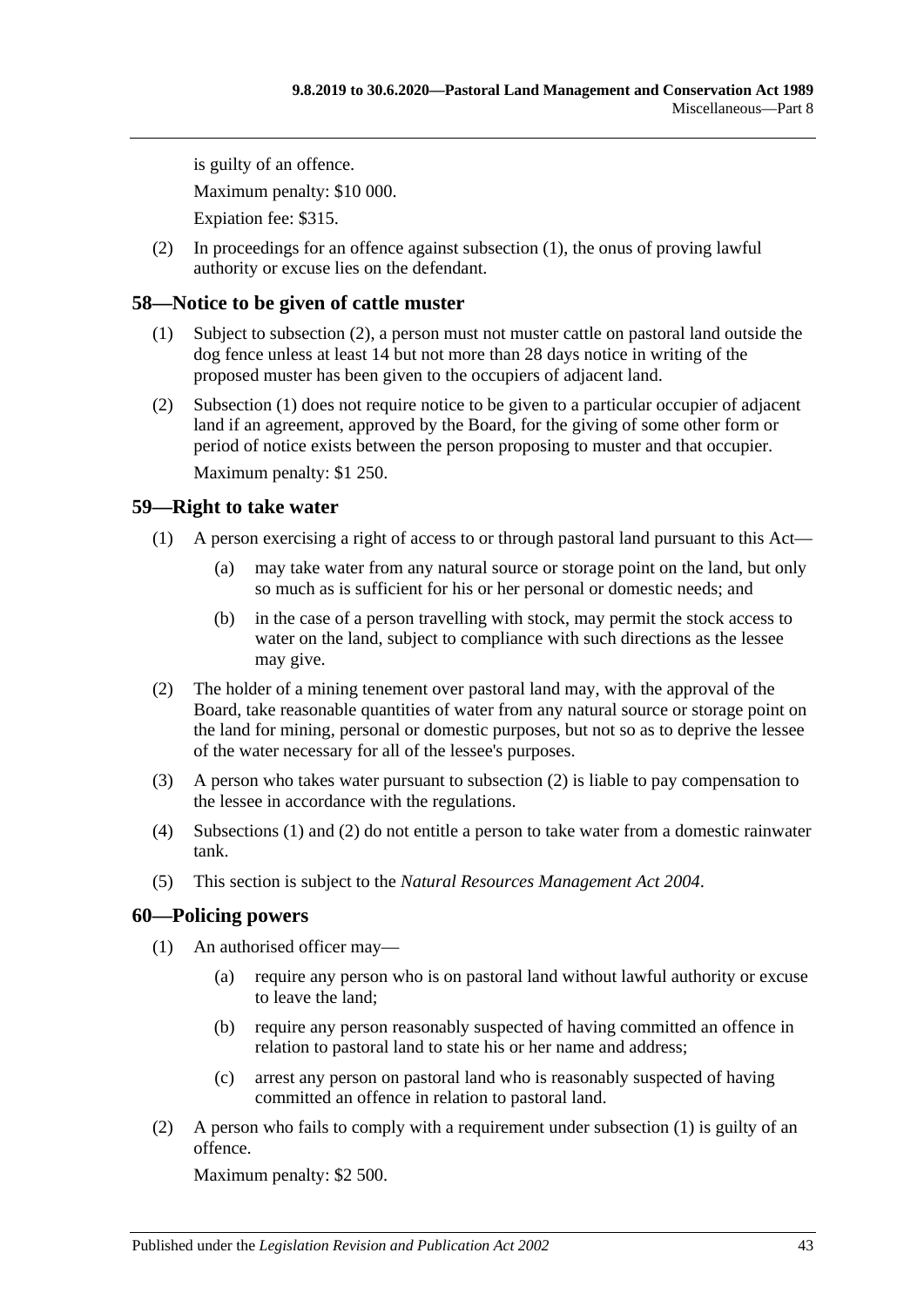(3) A person arrested under this section must be taken as soon as practicable to the nearest police station.

#### <span id="page-43-3"></span><span id="page-43-0"></span>**61—Powers of entry etc**

- (1) Subject to this section, an authorised officer, a member of the Board, the Minister or any other person authorised by the Minister for the purpose may, at any reasonable time, exercise any of the following powers in relation to pastoral land:
	- (a) enter the land;
	- (b) carry out an inspection of the land;
	- (c) take samples from the land;
	- (d) take photographs;
	- (e) carry out work authorised by the Board pursuant to this Act on the land.
- (2) A person cannot exercise powers under [subsection](#page-43-3) (1) unless reasonable notice has been given to the lessee, orally or in writing, but no such notice need be given in the following circumstances:
	- (a) where it is not practicable to do so; or
	- (b) where the person believes on reasonable grounds that an offence has been, is being or is about to be committed on the land, or that a breach of the conditions of the pastoral lease has occurred or is occurring.
- (3) An authorised officer or person may seize any animals found trespassing on pastoral land.
- (4) Any such animals will be impounded, sold or destroyed in accordance with policies determined by the Minister.
- (5) A person exercising powers under this section may be accompanied by such assistants as are reasonably necessary in the circumstances.
- (6) An authorised officer or other person must at the request of the lessee, or an agent of the lessee, produce for the inspection of that person a certificate or other proof of his or her authority to exercise the powers conferred by this section.

## <span id="page-43-1"></span>**62—Act does not derogate from Mining Act, Opal Mining Act or Petroleum Act**

Nothing in this Act derogates from the operation of the *[Mining Act](http://www.legislation.sa.gov.au/index.aspx?action=legref&type=act&legtitle=Mining%20Act%201971) 1971*, the *[Opal](http://www.legislation.sa.gov.au/index.aspx?action=legref&type=act&legtitle=Opal%20Mining%20Act%201995)  [Mining Act](http://www.legislation.sa.gov.au/index.aspx?action=legref&type=act&legtitle=Opal%20Mining%20Act%201995) 1995* or the *[Petroleum Act](http://www.legislation.sa.gov.au/index.aspx?action=legref&type=act&legtitle=Petroleum%20Act%202000) 2000* or of a tenement granted under any of those Acts.

## <span id="page-43-2"></span>**63—Offence of hindering or obstructing person exercising powers under this Act**

(1) A person who intentionally hinders or obstructs a person acting in the exercise of powers conferred by this Act is guilty of an offence.

Maximum penalty: \$2 500.

Expiation fee: \$210.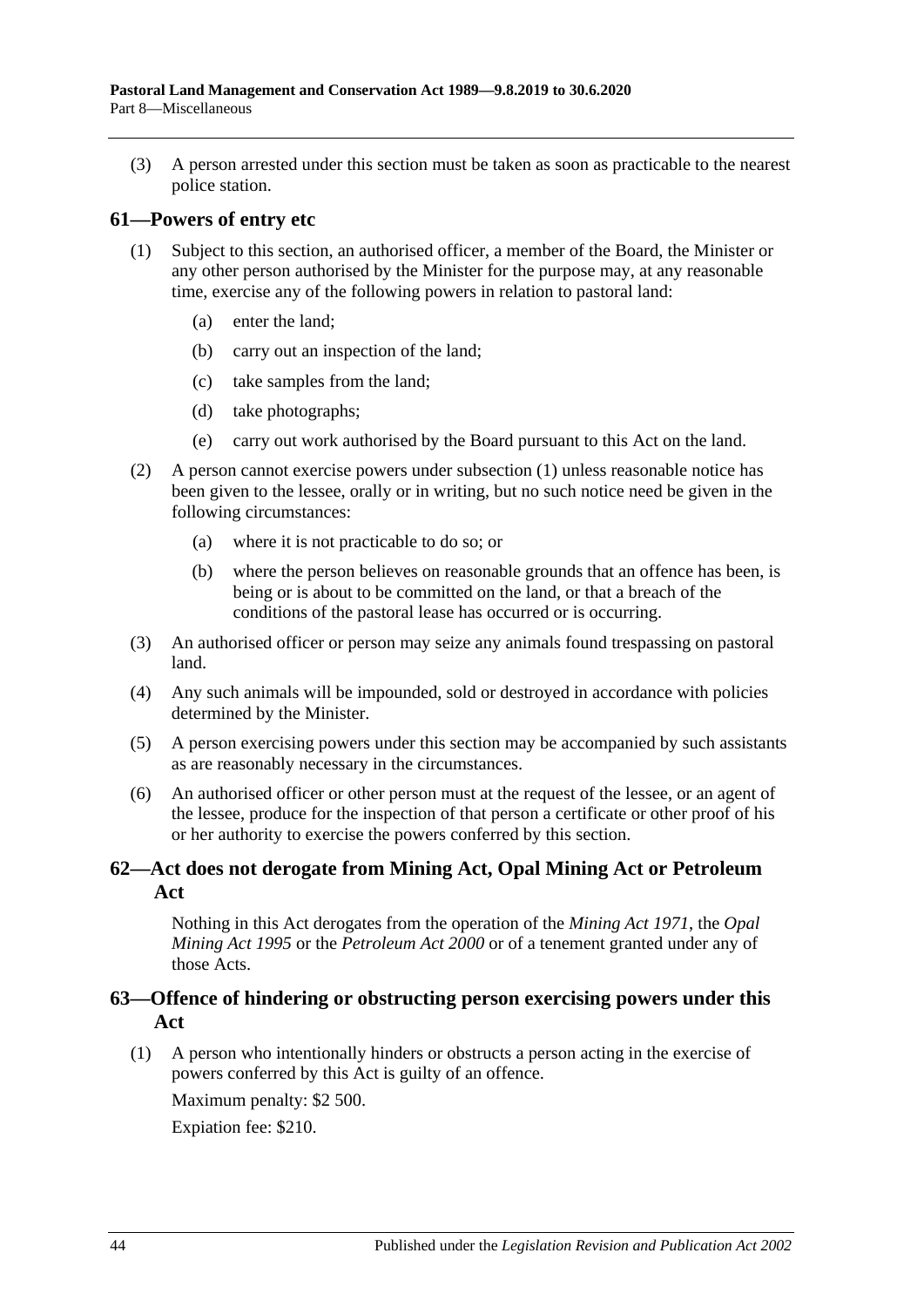(2) A person who addresses offensive language to a person acting in the exercise of powers conferred by this Act is guilty of an offence.

Maximum penalty: \$2 500.

Expiation fee: \$210.

(3) A person who assaults a person acting in the exercise of powers conferred by this Act is guilty of an offence.

Maximum penalty: \$2 500 or imprisonment for 6 months.

#### <span id="page-44-0"></span>**65—Duty of Registrar-General**

- (1) The Registrar-General will—
	- (a) issue such pastoral leases; or
	- (b) cancel such pastoral leases; or
	- (c) make such endorsements on pastoral leases or other instruments,

as may be necessary or expedient for the purposes of the administration of this Act.

(2) The reference in this section to the issuing of a pastoral lease extends to any process (including an electronic process) under which a pastoral lease is brought into existence.

#### <span id="page-44-1"></span>**66—Certain debts are charges over leases**

Where pursuant to this Act the Board may recover from a lessee the costs incurred by the Board in taking action under this Act, the amount from time to time due and payable by the lessee is a charge over the pastoral lease, ranking in priority before all other charges or mortgages (other than a charge or mortgage in favour of the Crown or a Crown instrumentality).

#### <span id="page-44-2"></span>**67—Service of notices**

A written notice required or authorised by this Act to be given to a person may be given as follows:

- (a) by personal service on the person or an agent of the person;
- (b) by leaving it for the person at his or her place of residence or business with someone apparently over the age of 16 years;
- (c) by serving it by post on the person or an agent of the person;
- (d) if the whereabouts of the person is unknown—by affixing it in a prominent position on the land to which it relates, or publishing a copy of it in a newspaper circulating generally throughout the State.

## <span id="page-44-3"></span>**68—Evidentiary provision**

In any proceedings—

- (a) a certificate apparently signed by the Minister or the Chief Executive of the Department responsible to the Minister for the administration of this Act that specified land is or is not—
	- (i) pastoral land; or
	- (ii) a public access route; or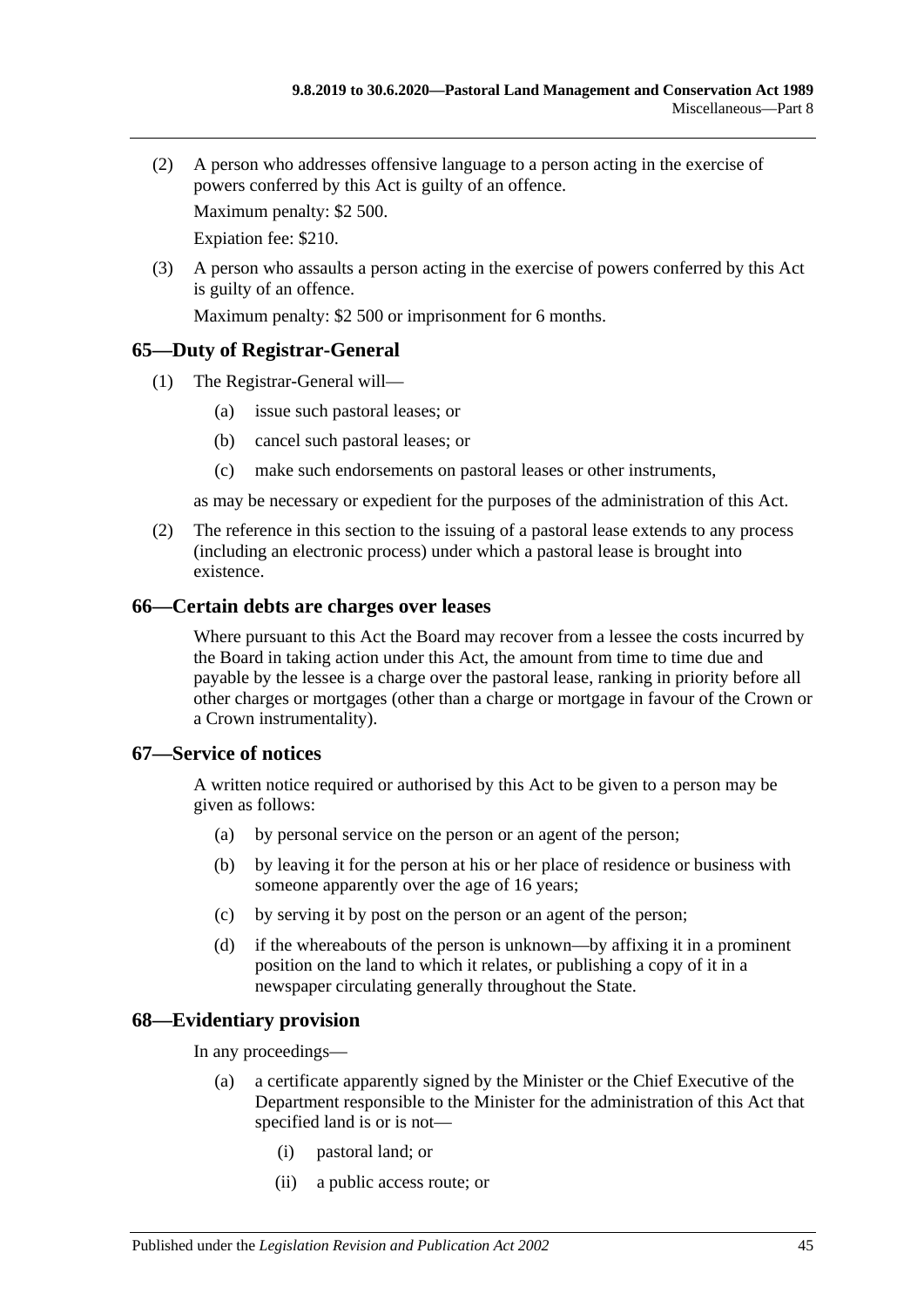- (iii) a stock route; or
- (iv) a reference area,

will be accepted, in the absence of proof to the contrary, as proof of the matter certified;

- (b) a map or plan apparently signed by or on behalf of the Surveyor-General will be accepted, in the absence of proof to the contrary, as an accurate map or plan of the land to which it relates;
- (c) a certificate of value apparently signed by or on behalf of the Valuer-General will be accepted, in the absence of proof to the contrary, as proof of the value of the pastoral lease to which it relates as at the date of the certificate;
- (d) a certificate as to a delegation apparently signed by a body or person who has a power of delegation under this Act will be accepted, in the absence of proof to the contrary, as proof of the delegation.

## <span id="page-45-0"></span>**69—General defence**

(2) In any proceedings for an offence against this Act it is a defence for the defendant to prove that, in the circumstances of the case, there was no failure on his or her part to take reasonable care to avoid commission of the offence.

#### <span id="page-45-3"></span><span id="page-45-1"></span>**70—Regulations**

- (1) The Governor may make such regulations as are contemplated by this Act or as are necessary or expedient for the purposes of this Act.
- (2) Without limiting the generality of [subsection](#page-45-3) (1), those regulations may—
	- (a) prohibit, regulate or restrict a specified activity or a specified class of activity on pastoral land generally, or on a specified area of pastoral land, or on public access routes or stock routes generally, or on a specified route or specified part of a route;
	- (b) fix standard conditions or reservations for pastoral leases;
	- (c) prescribe fees and provide for their recovery or waiver by the Minister;
	- (d) prescribe fines, not exceeding \$1 250, for contravention of the regulations.

# <span id="page-45-2"></span>**Schedule—Transitional provisions**

- 4 A reference to the *Pastoral Board* in any Act or instrument will be taken (where the context admits) to be a reference to the Pastoral Board established under this Act.
- <span id="page-45-4"></span>5 (1) Subject to [clause](#page-46-0) 6, a lease in force under the repealed Act immediately prior to the commencement of this Act becomes, on that commencement, and continues in force as, a pastoral lease under this Act with a term of 42 years running from that commencement.
	- (2) The conditions (including covenants) and reservations of such a lease are not affected by its conversion to a pastoral lease pursuant to subclause (1), with the following exceptions:
		- (a) rent is payable in accordance with this Act;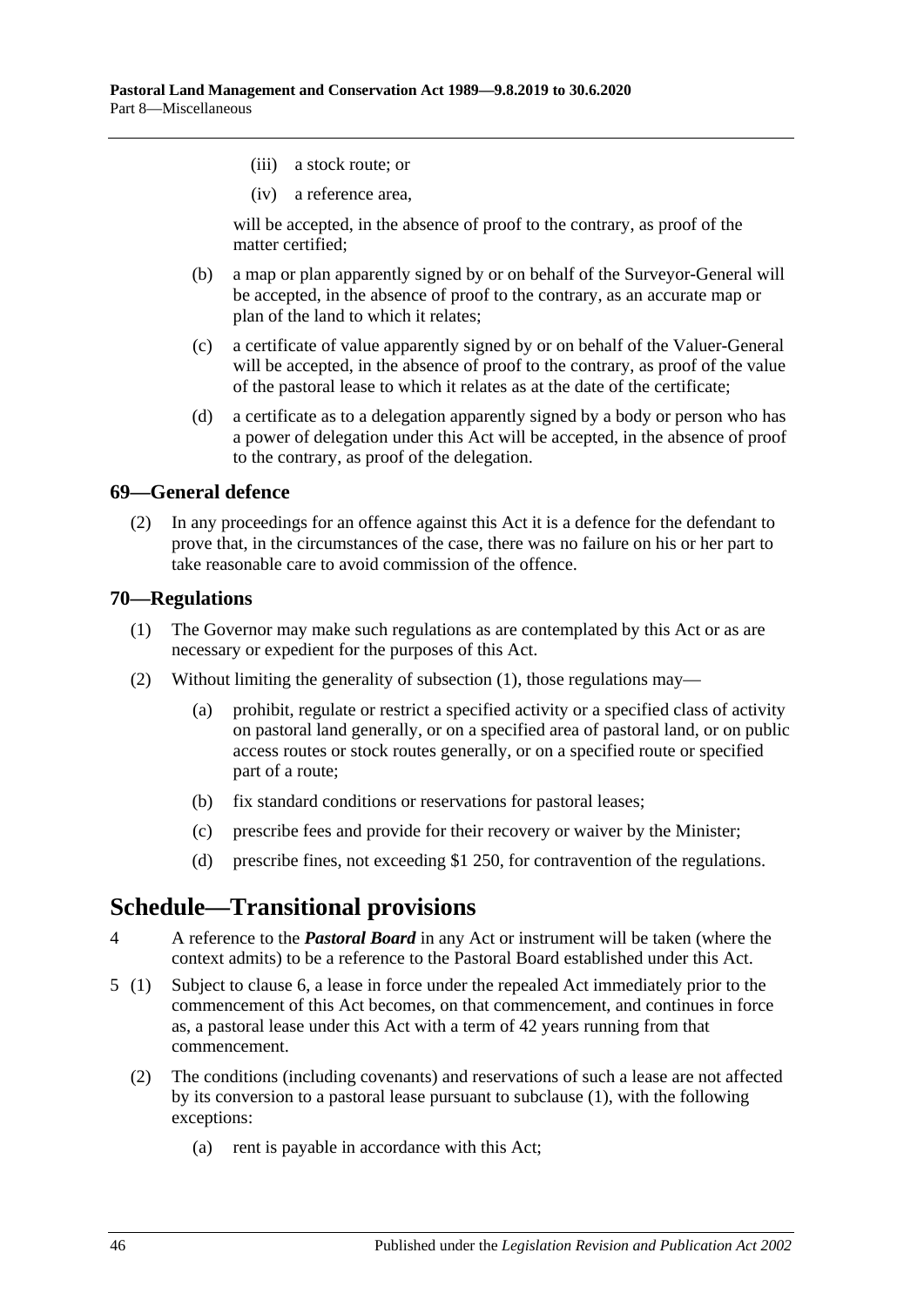- (b) no species of animal other than sheep or beef cattle can be pastured on the land as part of the commercial enterprise under the lease without the prior approval of the Board;
- (c) the reservations relating to aboriginal persons and access to the land will be taken to have been revoked.
- (3) Despite [sections](#page-15-0) 25 and [26](#page-17-0) of the Act—
	- (a) the question of the first extension of the term of a pastoral lease to which this clause applies and the variation (if at all) of its land management conditions must be dealt with, in accordance with those sections, no later than 31 December 2000; and
	- (b) any such extension must be for such period as will bring the balance of the term of the lease to 42 years.
- <span id="page-46-0"></span>6 (1) [Clause](#page-45-4) 5 does not apply to a lease in force under the repealed Act if—
	- (a) the Governor has determined that the land subject to the lease should be set aside or used for some other more appropriate purpose; or
	- (b) the Minister is satisfied that the land subject to the lease is no longer suitable for pastoral purposes,

and written notice has been given by the Minister to the lessee proposing resumption of the land or offering some other form of tenure of the land.

- (2) An offer of alternative tenure, if not accepted by the lessee, lapses two years after it is made.
- (3) The following provisions apply in relation to a lease referred to in subclause (1):
	- (a) the lease continues in force despite the repeal of the repealed Act and will, subject to this Act, continue in force until expiry of its term;
	- (b) this Act applies in relation to the lease as if it were a pastoral lease under this Act, but—
		- (i) the term of the lease cannot be extended; and
		- (ii) the conditions of the lease cannot (except by agreement with the lessee) be varied by the Board;
	- (c) rent is payable in accordance with this Act;
	- (d) the reservations in the lease relating to aboriginal persons and access to the land will be taken to have been revoked.
- (4) On expiry of a lease to which this clause applies—
	- (a) the lessee is entitled to compensation;
	- (b) compensation will be based on the market value of the lease as if the lessee were the holder of a pastoral lease; and
	- (c) the amount of the compensation will be determined by agreement between the Minister and the lessee or, in default of agreement, by the Land and Valuation Court.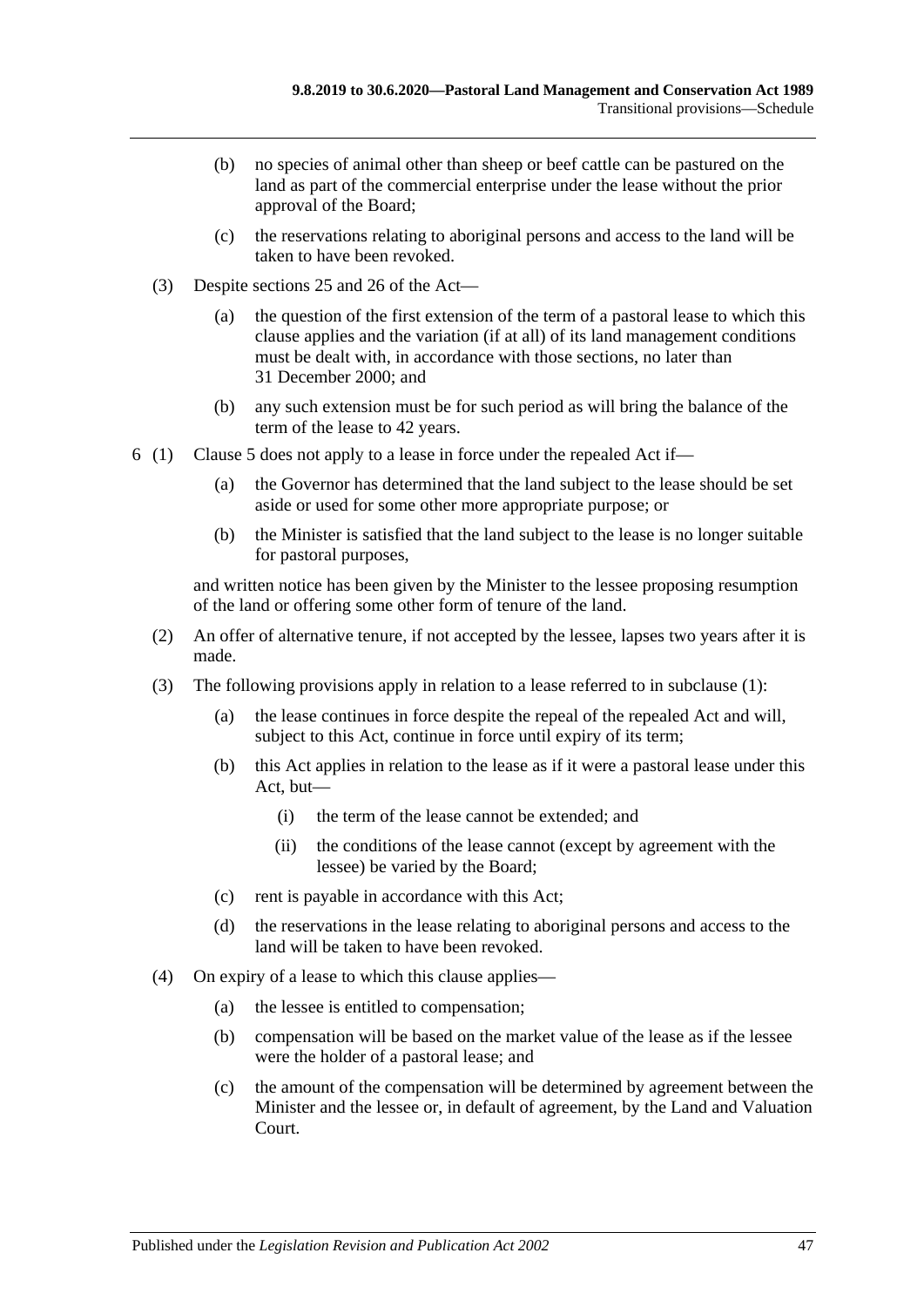# <span id="page-47-0"></span>**Legislative history**

# **Notes**

- Amendments of this version that are uncommenced are not incorporated into the text.
- Please note—References in the legislation to other legislation or instruments or to titles of bodies or offices are not automatically updated as part of the program for the revision and publication of legislation and therefore may be obsolete.
- Earlier versions of this Act (historical versions) are listed at the end of the legislative history.
- For further information relating to the Act and subordinate legislation made under the Act see the Index of South Australian Statutes or www.legislation.sa.gov.au.

# **Legislation repealed by principal Act**

The *Pastoral Land Management and Conservation Act 1989* repealed the following:

*Pastoral Act 1936*

# **Principal Act and amendments**

New entries appear in bold.

| Year | N <sub>0</sub> | Title                                                                                             | Assent     | Commencement                                                     |
|------|----------------|---------------------------------------------------------------------------------------------------|------------|------------------------------------------------------------------|
| 1989 | 51             | Pastoral Land Management and<br><b>Conservation Act 1989</b>                                      | 7.9.1989   | 7.3.1990 except s $12(2)$ — $(8)$ —7.3.1996:<br>s <sub>2</sub>   |
| 1992 | 71             | <b>Statutes Amendment (Expiation of</b><br>Offences) Act 1992                                     | 19.11.1992 | Sch-1.3.1993 (Gazette 18.2.1993<br>p600                          |
| 1996 | -9             | Pastoral Land Management and<br>Conservation (Board Membership)<br>Amendment Act 1996             | 4.4.1996   | 4.4.1996                                                         |
| 1997 | 35             | <b>Statutes Amendment (Water</b><br>Resources) Act 1997                                           | 19.6.1997  | Pt 5 (ss $22-24$ )-2.7.1997 ( <i>Gazette</i><br>26.6.1997 p3052) |
| 1998 | 64             | Pastoral Land Management and<br>Conservation (Board Procedures,<br>Rent, etc.) Amendment Act 1998 | 10.9.1998  | 10.9.1998                                                        |
| 2003 | 44             | Statute Law Revision Act 2003                                                                     | 23.10.2003 | Sch 1-24.11.2003 (Gazette 13.11.2003)<br><i>p4048</i> )          |
| 2004 | 34             | <b>Natural Resources Management Act 5.8.2004</b><br>2004                                          |            | Sch 4 (cll 30-36)-1.7.2005 (Gazette<br>30.6.2005 p2093)          |
| 2004 | 35             | Pastoral Land Management and<br>Conservation (Miscellaneous)<br>Amendment Act 2004                | 5.8.2004   | 9.9.2004 (Gazette 9.9.2004 p3610)                                |
| 2005 | 20             | <b>Statutes Amendment (Environment</b><br>and Conservation Portfolio) Act<br>2005                 | 9.6.2005   | Pt 6 (ss 29 & 30) & Sch 5–23.6.2005<br>(Gazette 23.6.2005 p1901) |
| 2006 | 43             | <b>Statutes Amendment (Domestic</b><br>Partners) Act 2006                                         | 14.12.2006 | Pt 61 (s $164$ )-1.6.2007 ( <i>Gazette</i><br>26.4.2007 p1352)   |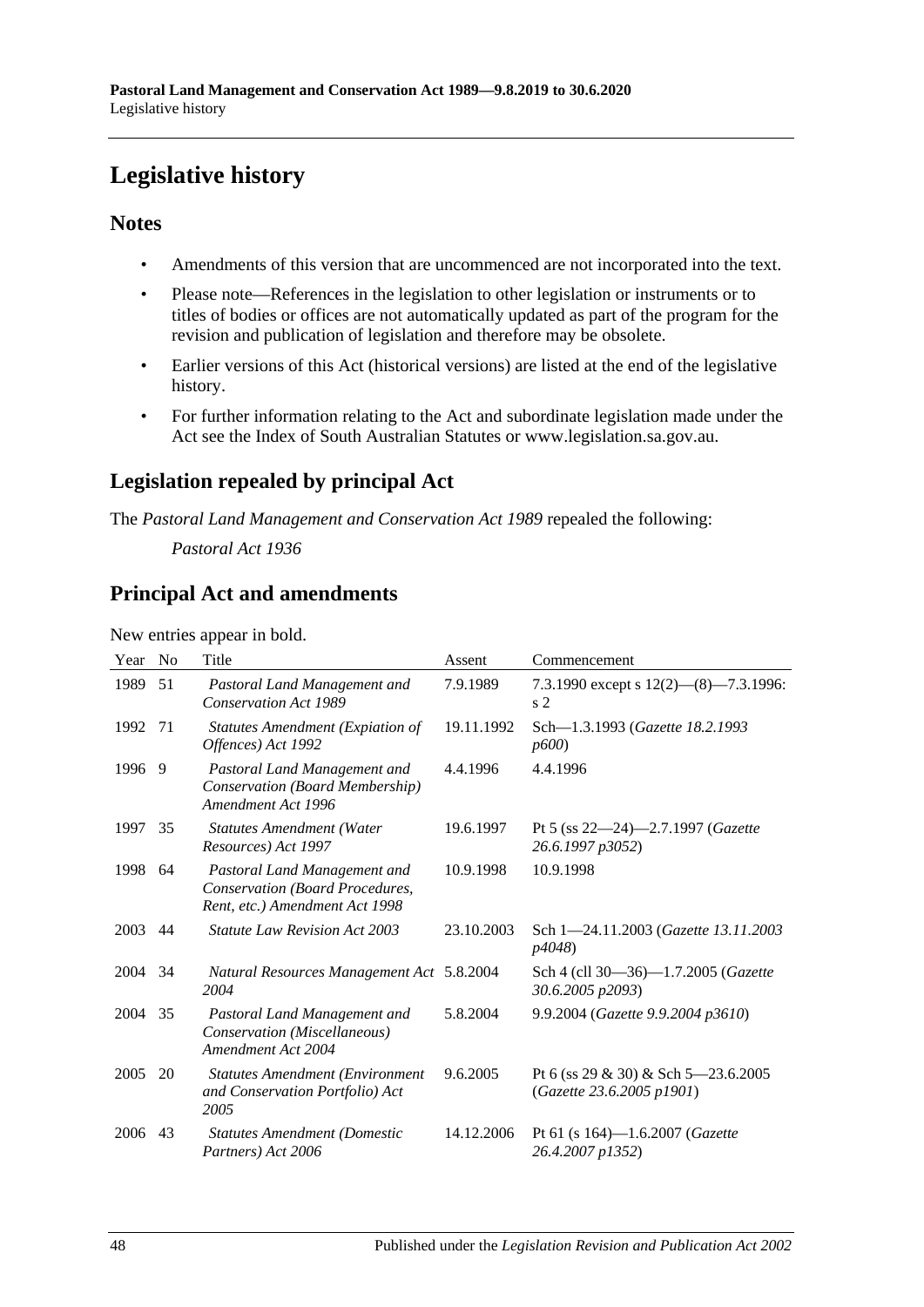| 2009   | 84  | <b>Statutes Amendment (Public Sector</b><br>Consequential Amendments) Act<br>2009     | 10.12.2009 | Pt 109 (ss 260 & 261)-1.2.2010<br>(Gazette 28.1.2010 p320)            |
|--------|-----|---------------------------------------------------------------------------------------|------------|-----------------------------------------------------------------------|
| 2012   | - 1 | Arkaroola Protection Act 2012                                                         | 8.3.2012   | Sch 1 (cl 5)—26.4.2012 ( <i>Gazette</i><br>26.4.2012 p1496)           |
| 2014   | -12 | Pastoral Land Management and<br>Conservation (Renewable Energy)<br>Amendment Act 2014 | 23.10.2014 | 19.9.2015 (Gazette 17.9.2015 p4278)                                   |
| 2015 8 |     | Statutes Amendment (Boards and<br>Committees—Abolition and Reform)<br>Act 2015        | 18.6.2015  | Pt 28 (ss 180-183)-1.7.2015 (Gazette<br>25.6.2015 p3076)              |
| 2017   | 51  | Statutes Amendment (SACAT No 2)<br>Act 2017                                           | 28.11.2017 | Pt 33 (ss 187 to 191)—4.10.2018<br>(Gazette 28.6.2018 p2618)          |
| 2019   | -14 | <b>Statutes Amendment (SACAT)</b><br>Act 2019                                         | 11.7.2019  | Pt 20 (s $129$ )-9.8.2019 ( <i>Gazette</i><br>8.8.2019 p2948)         |
| 2019   | 33  | Landscape South Australia<br>Act 2019                                                 | 21.11.2019 | Sch 5 (cll 58 to $64$ )—1.7.2020 ( <i>Gazette</i><br>25.6.2020 p3502) |
| 2019   | 45  | Supreme Court (Court of Appeal)<br>Amendment Act 2019                                 | 19.12.2019 | Sch 1 (cll 70 $& 71$ )—uncommenced                                    |

# **Provisions amended**

New entries appear in bold.

Entries that relate to provisions that have been deleted appear in italics.

| Provision                | How varied                                         | Commencement |  |
|--------------------------|----------------------------------------------------|--------------|--|
| Long title               | amended by $64/1998$ s $8$ (Sch)                   | 10.9.1998    |  |
| Pt1                      |                                                    |              |  |
| s <sub>2</sub>           | deleted by 64/1998 s 8 (Sch)                       | 10.9.1998    |  |
| s 3                      |                                                    |              |  |
| s(3(1))                  | s 3 redesignated as s $3(1)$ by $35/2004$ s $4(4)$ | 9.9.2004     |  |
| Aborigine                | deleted by $35/2004 s 4(1)$                        | 9.9.2004     |  |
| Aboriginal person        | inserted by $35/2004$ s 4(1)                       | 9.9.2004     |  |
| authorised officer       | amended by 20/2005 Sch 5                           | 23.6.2005    |  |
| <b>ILUA</b>              | inserted by $35/2004$ s $4(2)$                     | 9.9.2004     |  |
| the Minister             | deleted by $64/1998$ s $8$ (Sch)                   | 10.9.1998    |  |
| native title group       | inserted by $35/2004$ s $4(3)$                     | 9.9.2004     |  |
| solar energy<br>facility | inserted by $12/2014$ s $4(1)$                     | 19.9.2015    |  |
| the Tribunal             | deleted by 51/2017 s 187                           | 4.10.2018    |  |
| Tribunal                 | inserted by 51/2017 s 187                          | 4.10.2018    |  |
| unimproved value         | inserted by $64/1998$ s 2                          | 10.9.1998    |  |
| wind farm                | inserted by $12/2014$ s $4(2)$                     | 19.9.2015    |  |
| wind farm licence        | inserted by $12/2014$ s $4(2)$                     | 19.9.2015    |  |
| s(2)                     | inserted by $35/2004$ s $4(4)$                     | 9.9.2004     |  |
| Pt 2                     |                                                    |              |  |
| s <sub>4</sub>           | amended by 35/2004 s 5                             | 9.9.2004     |  |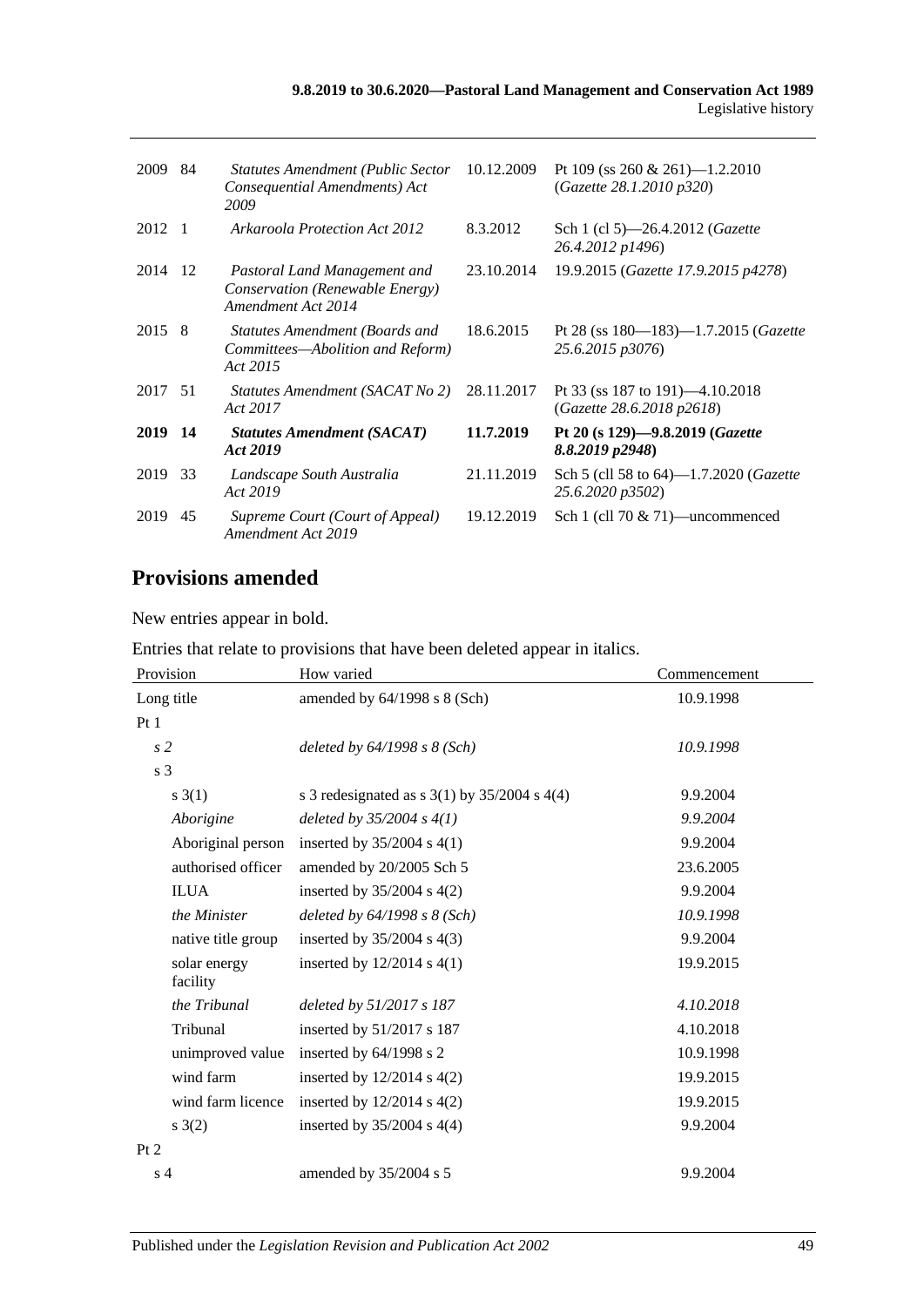|                                           | amended by 12/2014 s 5                          | 19.9.2015 |
|-------------------------------------------|-------------------------------------------------|-----------|
| s <sub>5</sub>                            | amended by 35/2004 s 6                          | 9.9.2004  |
|                                           | amended by 34/2004 Sch 4 cl 30                  | 1.7.2005  |
| s 6                                       | deleted by 35/2004 s 7                          | 9.9.2004  |
| $\sqrt{s}$ 8                              | amended by 64/1998 s 8 (Sch)                    | 10.9.1998 |
| s 9                                       |                                                 |           |
| $s \, 9(2)$                               | amended by 20/2005 s 29                         | 23.6.2005 |
|                                           | amended by $12/2014$ s $6(1)$                   | 19.9.2015 |
| $s \, 9(5)$                               | amended by $12/2014$ s $6(2)$                   | 19.9.2015 |
| $s \, 9(6)$                               | inserted by $12/2014$ s $6(3)$                  | 19.9.2015 |
| $Pt\,3$                                   |                                                 |           |
| s 12                                      |                                                 |           |
| 12(2)                                     | amended by $9/1996$ s $2(a)$ —(d)               | 4.4.1996  |
|                                           | amended by 64/1998 s 8 (Sch)                    | 10.9.1998 |
|                                           | amended by $8/2015$ s $180(1)$ —(3)             | 1.7.2015  |
| s $12(4)$ and $(5)$                       | amended by 8/2015 s 180(4)                      | 1.7.2015  |
| s 12(6)                                   | amended by $9/1996$ s $2(e)$                    | 4.4.1996  |
| s 12(7)                                   | amended by $9/1996$ s $2(f)$                    | 4.4.1996  |
| s 13                                      |                                                 |           |
| s $13(2)$ and $(3)$                       | amended by 8/2015 s 181                         | 1.7.2015  |
| s <sub>14</sub>                           | amended by 8/2015 s 182                         | 1.7.2015  |
| s 15                                      |                                                 |           |
| s 15(2)                                   | amended by $64/1998$ s $8$ (Sch)                | 10.9.1998 |
| s 15(4)                                   | substituted by $64/1998$ s $3(a)$               | 10.9.1998 |
| s $15(5a)$ (5c)                           | inserted by $64/1998$ s $3(b)$                  | 10.9.1998 |
| s 16 before<br>substitution by<br>84/2009 |                                                 |           |
| $s\,16(2)$                                | amended by $43/2006$ s $164(1)$                 | 1.6.2007  |
| $s\,16(3)$                                | amended by 64/1998 s 8 (Sch)                    | 10.9.1998 |
| $s\,16(5)$                                | amended by 64/1998 s 8 (Sch)                    | 10.9.1998 |
| $s\,16(8)$                                | inserted by 43/2006 s 164(2)                    | 1.6.2007  |
| s 16                                      | substituted by 84/2009 s 260                    | 1.2.2010  |
| s 17                                      |                                                 |           |
| s 17(2)                                   | amended by 20/2005 s 30                         | 23.6.2005 |
| s 18A                                     | inserted by 64/1998 s 4                         | 10.9.1998 |
| Pt 4                                      |                                                 |           |
| s 20                                      |                                                 |           |
| $s \ 20(1)$                               | s 20 redesignated as s $20(1)$ by $35/2004$ s 8 | 9.9.2004  |
| $\frac{20(2)}{2}$                         | inserted by 35/2004 s 8                         | 9.9.2004  |
| s 22                                      |                                                 |           |
| $s\ 22(1)$                                | amended by 64/1998 s 8 (Sch)                    | 10.9.1998 |
|                                           | amended by 35/2004 s 9(1), (2)                  | 9.9.2004  |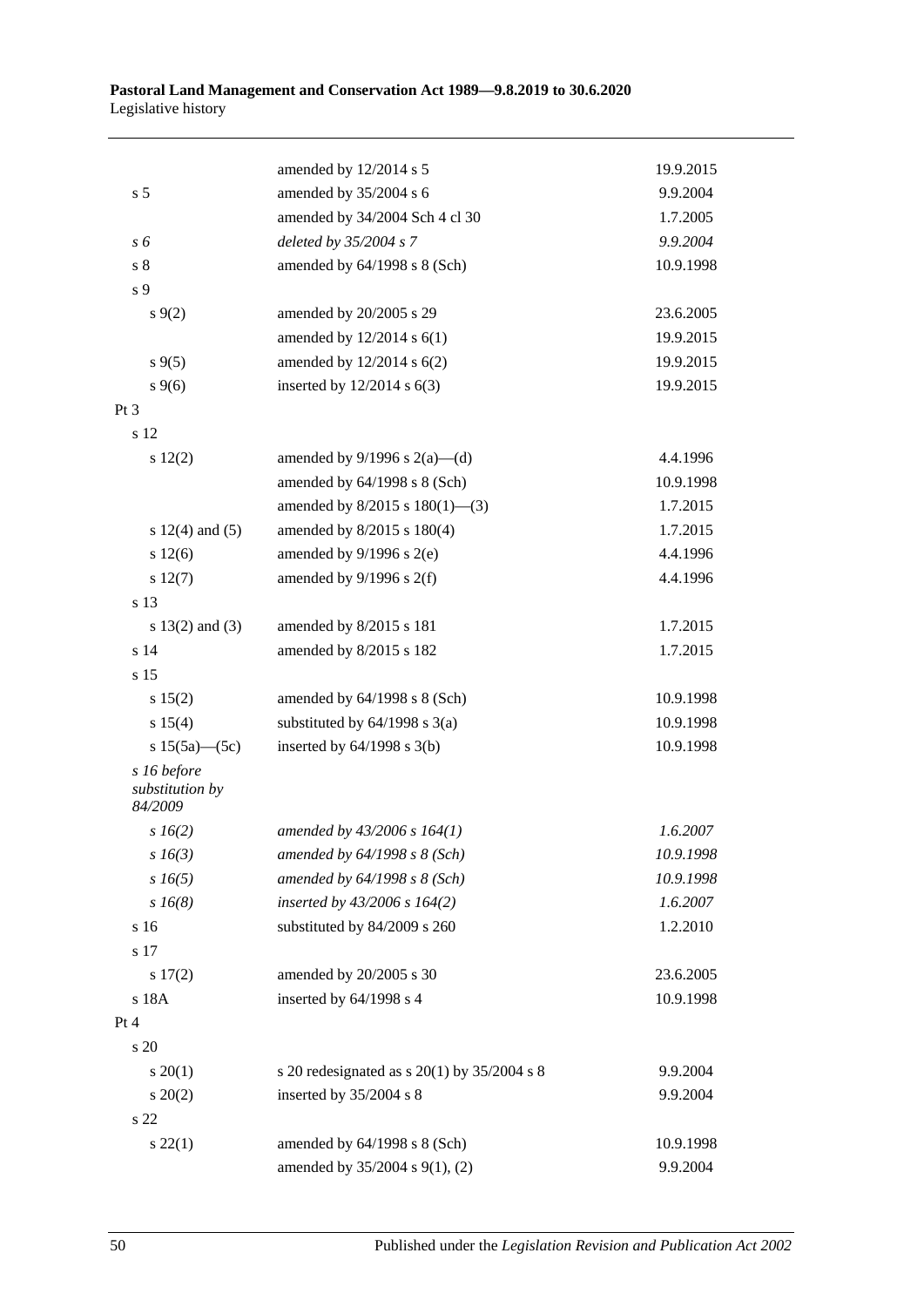|                     | amended by 34/2004 Sch 4 cl 31(1)                            | 1.7.2005  |
|---------------------|--------------------------------------------------------------|-----------|
|                     | $(a)(v)(E)$ and $(F)$ deleted by 34/2004 Sch 4<br>cl $31(2)$ | 1.7.2005  |
|                     | amended by 20/2005 Sch 5                                     | 23.6.2005 |
|                     | amended by 1/2012 Sch 1 cl 5                                 | 26.4.2012 |
|                     | amended by $12/2014$ s $7(1)$ , (2)                          | 19.9.2015 |
| $s\ 22(1a)$         | inserted by $35/2004$ s $9(3)$                               | 9.9.2004  |
| $s\,22(5)$ —(7)     | inserted by $35/2004$ s $9(4)$                               | 9.9.2004  |
| $s\,22(8)$          | inserted by $12/2014$ s $7(3)$                               | 19.9.2015 |
| s <sub>23</sub>     | substituted by 64/1998 s 5                                   | 10.9.1998 |
| $s\,23(2)$          | amended by 34/2004 Sch 4 cl 32                               | 1.7.2005  |
| s <sub>25</sub>     | substituted by 35/2004 s 10                                  | 9.9.2004  |
| s25A                | inserted by 35/2004 s 10                                     | 9.9.2004  |
| s 25A(2)            | amended by 8/2015 s 183                                      | 1.7.2015  |
| s 25B               | inserted by 35/2004 s 10                                     | 9.9.2004  |
| s <sub>26</sub>     | substituted by 35/2004 s 10                                  | 9.9.2004  |
| s 28                |                                                              |           |
| $s\,28(6)$          | amended by $64/1998$ s $8$ (Sch)                             | 10.9.1998 |
| s 31                |                                                              |           |
| $s \, 31(1a)$       | inserted by $12/2014$ s $8(1)$                               | 19.9.2015 |
| $s \, 31(2)$        | amended by 12/2014 s 8(2)                                    | 19.9.2015 |
| s 31A               | inserted by 35/2004 s 11                                     | 9.9.2004  |
| s 32                |                                                              |           |
| $s \, 32(3)$        | substituted by 12/2014 s 9                                   | 19.9.2015 |
| $s \, 32(6)$        | inserted by 51/2017 s 188                                    | 4.10.2018 |
| s 37                |                                                              |           |
| $s \frac{37(5)}{2}$ | amended by $64/1998$ s $8$ (Sch)                             | 10.9.1998 |
| $Pt\,5$             |                                                              |           |
| s 41                |                                                              |           |
| $s\ 41(9)$          | amended by 34/2004 Sch 4 cl 33(1)                            | 1.7.2005  |
| $s\ 41(9a)$         | inserted by 35/1997 s 22                                     | 2.7.1997  |
|                     | amended by 34/2004 Sch 4 cl 33(2)                            | 1.7.2005  |
| s 42                |                                                              |           |
| $s\ 42(1)$          | substituted by 35/2004 s 12                                  | 9.9.2004  |
| s 43                |                                                              |           |
| $s\ 43(2a)$         | inserted by 35/1997 s 23                                     | 2.7.1997  |
|                     | amended by 34/2004 Sch 4 cl 34                               | 1.7.2005  |
| s 44                |                                                              |           |
| $s\,44(4)$          | amended by 64/1998 s 8 (Sch)                                 | 10.9.1998 |
| Pt 6                |                                                              |           |
| Pt 6 Div 1          |                                                              |           |
| s 45                |                                                              |           |
| $s\,45(5)$          | amended by 34/2004 Sch 4 cl 35                               | 1.7.2005  |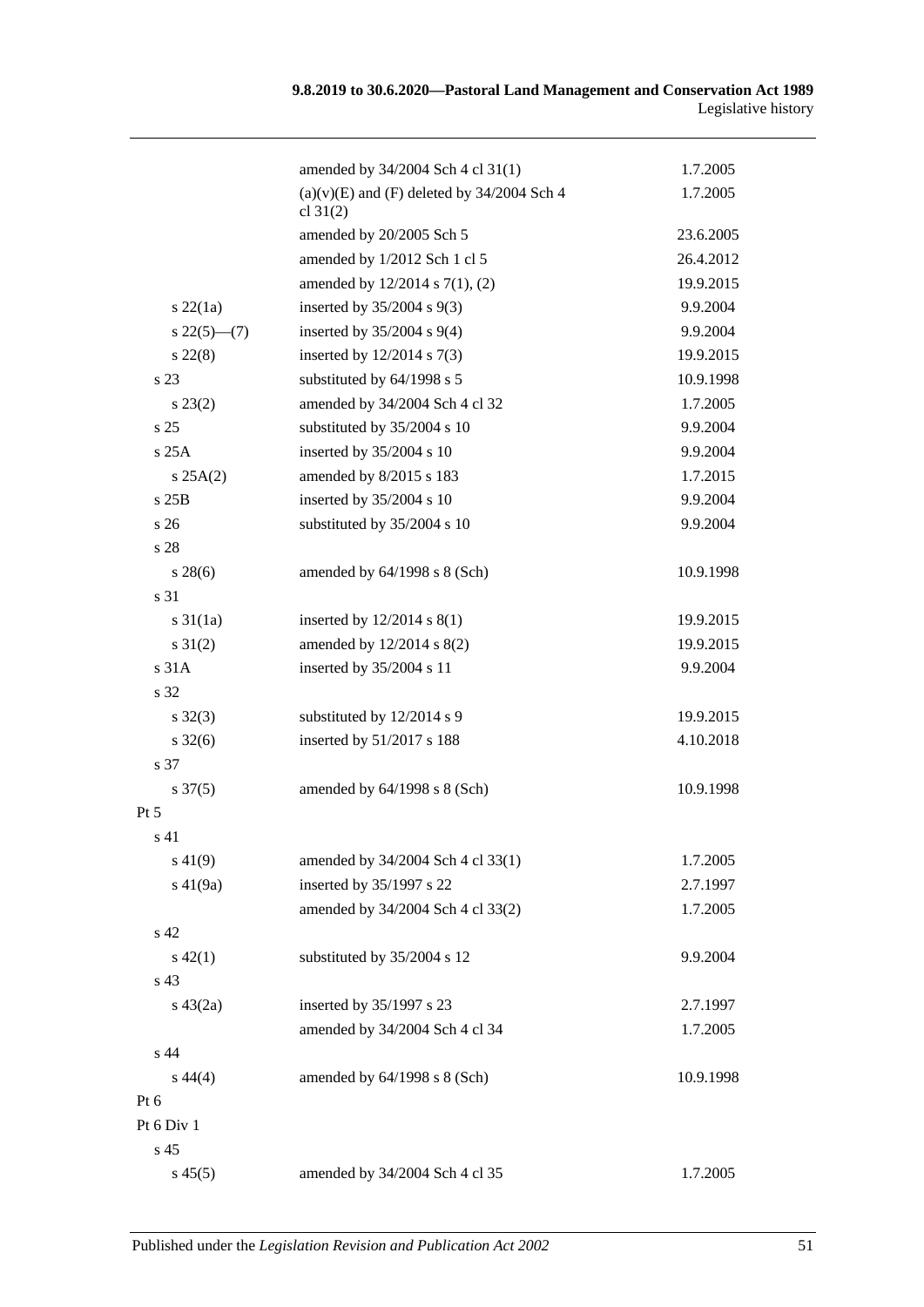#### **Pastoral Land Management and Conservation Act 1989—9.8.2019 to 30.6.2020** Legislative history

| $s\,45(10)$                            | amended by $64/1998$ s $8$ (Sch)  | 10.9.1998 |
|----------------------------------------|-----------------------------------|-----------|
| Pt 6 Div 2                             |                                   |           |
| s 46                                   |                                   |           |
| $s\ 46(3)$ and (4)                     | amended by $64/1998$ s $8$ (Sch)  | 10.9.1998 |
| Pt 6 Div 2A                            | inserted by 35/2004 s 13          | 9.9.2004  |
| Pt 6 Div 3                             |                                   |           |
| s 47                                   |                                   |           |
| $s\,47(1)$                             | amended by 64/1998 s 8 (Sch)      | 10.9.1998 |
|                                        | amended by 35/2004 s 14(1)        | 9.9.2004  |
| $s\,47(2)$                             | amended by 35/2004 s 14(2)        | 9.9.2004  |
| $s\,47(3)$                             | inserted by 35/2004 s 14(3)       | 9.9.2004  |
| s 48                                   |                                   |           |
| $s\,48(2)$                             | amended by 35/2004 s 15(1)        | 9.9.2004  |
| $s\ 48(2a)$                            | inserted by $35/2004$ s $15(2)$   | 9.9.2004  |
| $s\,48(8a)$                            | inserted by 35/2004 s 15(3)       | 9.9.2004  |
| $s\ 48(10)$ (13)                       | inserted by $35/2004$ s $15(4)$   | 9.9.2004  |
| ss 48A and 48B                         | inserted by 35/2004 s 16          | 9.9.2004  |
| s 49                                   |                                   |           |
| $s\ 49(1)$ and (2)                     | amended by $64/1998$ s $8$ (Sch)  | 10.9.1998 |
| Pt 6 Div 4                             | inserted by 12/2014 s 10          | 19.9.2015 |
| Pt 7 before substitution<br>by 51/2017 |                                   |           |
| s 52                                   |                                   |           |
| s 52(2)                                | amended by 64/1998 s 8 (Sch)      | 10.9.1998 |
| s <sub>55</sub>                        |                                   |           |
| s 55(1)                                | amended by $64/1998 s 8$ (Sch)    | 10.9.1998 |
| s 56                                   |                                   |           |
| $s\,56(1)$                             | substituted by $64/1998 s 6(a)$   | 10.9.1998 |
| $s\,56(1a)$                            | inserted by $64/1998 s 6(a)$      | 10.9.1998 |
| $s\,56(3)$                             | amended by $64/1998 s 6(b)$       | 10.9.1998 |
| $s\,56(5)$                             | amended by $64/1998 s 6(c)$ , (d) | 10.9.1998 |
| Pt 7                                   | substituted by 51/2017 s 189      | 4.10.2018 |
| s50                                    |                                   |           |
| s 50(3)                                | amended by 14/2019 s 129          | 9.8.2019  |
| Pt 8                                   |                                   |           |
| s 57                                   |                                   |           |
| s 57(1)                                | amended by 71/1992 s 3(1) (Sch)   | 1.3.1993  |
|                                        | amended by 64/1998 s 8 (Sch)      | 10.9.1998 |
| s 58                                   |                                   |           |
| s 58(2)                                | amended by 64/1998 s 8 (Sch)      | 10.9.1998 |
| s 59                                   |                                   |           |
| s 59(5)                                | inserted by 35/1997 s 24          | 2.7.1997  |
|                                        | amended by 34/2004 Sch 4 cl 36    | 1.7.2005  |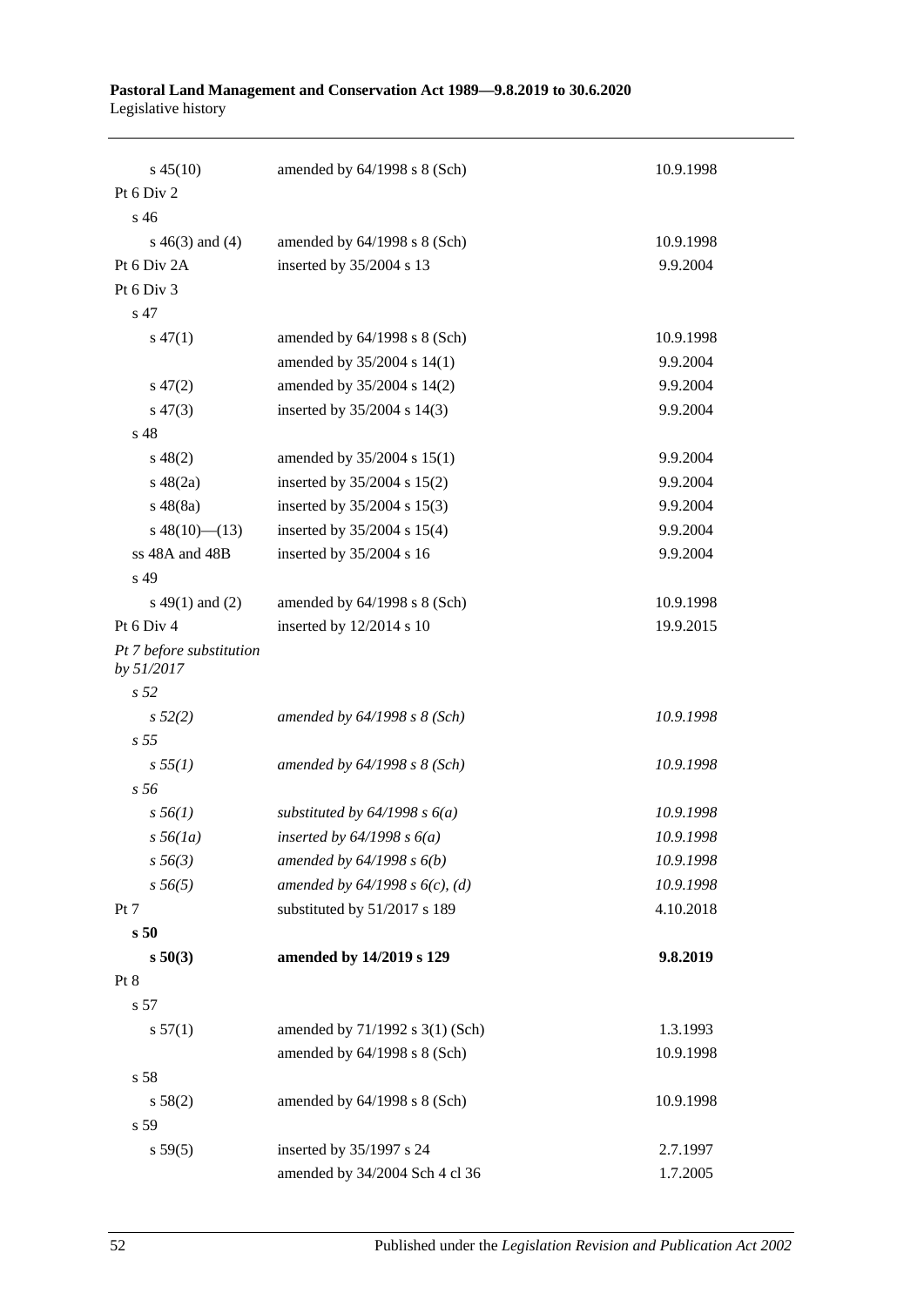| s 60                |                                                   |            |
|---------------------|---------------------------------------------------|------------|
| $s \ 60(2)$         | amended by 64/1998 s 8 (Sch)                      | 10.9.1998  |
| s 62                | amended by 64/1998 s 8 (Sch)                      | 10.9.1998  |
|                     | amended by 20/2005 Sch 5                          | 23.6.2005  |
| s <sub>63</sub>     |                                                   |            |
| s $63(1)$ and $(2)$ | amended by 71/1992 s 3(1) (Sch)                   | 1.3.1993   |
|                     | amended by 64/1998 s 8 (Sch)                      | 10.9.1998  |
| s 63(3)             | amended by 64/1998 s 8 (Sch)                      | 10.9.1998  |
| $s\,64$             | deleted by 84/2009 s 261                          | 1.2.2010   |
| s 68                | amended by 64/1998 s 8 (Sch)                      | 10.9.1998  |
|                     | (e) deleted by 51/2017 s 190                      | 4.10.2018  |
| s 69                |                                                   |            |
| $s\,69(1)$          | deleted by $64/1998 s 8 (Sch)$                    | 10.9.1998  |
| s 70                |                                                   |            |
| 570(2)              | amended by 64/1998 s 8 (Sch)                      | 10.9.1998  |
| Sch                 | heading substituted by $44/2003$ s $3(1)$ (Sch 1) | 24.11.2003 |
| Sch Divs 1 and 2    | deleted by $64/1998 s 8 (Sch)$                    | 10.9.1998  |
| Sch Div 3           |                                                   |            |
| heading             | deleted by $44/2003$ s $3(1)$ (Sch 1)             | 24.11.2003 |
| $cl$ 3              | deleted by $64/1998 s 8$ (Sch)                    | 10.9.1998  |
| cl <sub>4</sub>     | cl 2 redesignated as cl 4 by $64/1998$ s 8 (Sch)  | 10.9.1998  |
| cl <sub>5</sub>     | cl 4 redesignated as cl 5 by $64/1998$ s 8 (Sch)  | 10.9.1998  |
| cl $5(1)$           | amended by 64/1998 s 8 (Sch)                      | 10.9.1998  |
| cl $5(3)$           | amended by 64/1998 ss 7, 8 (Sch)                  | 10.9.1998  |
| cl <sub>6</sub>     | cl 5 redesignated as cl 6 by $64/1998$ s 8 (Sch)  | 10.9.1998  |
| cl $6(1)$           | amended by 64/1998 s 8 (Sch)                      | 10.9.1998  |
| cl $6(3)$           | amended by 64/1998 s 8 (Sch)                      | 10.9.1998  |

## **Transitional etc provisions associated with Act or amendments**

## *Statutes Amendment (SACAT No 2) Act 2017, Pt 33*

#### **191—Transitional provisions**

- (1) Nothing in this Part affects any proceedings before PLAT or the Land and Valuation Court commenced before the relevant day.
- (2) A right to appeal to PLAT under Part 7 Division 2 of the principal Act in existence before the relevant day (and not exercised before that day) will be exercised as if this Part has been in operation before that right arose, so that the relevant proceedings may be commenced instead before SACAT.
- (3) A right to appeal to the Land and Valuation Court under Part 7 Division 3 of the principal Act in existence before the relevant day (and not exercised before that day) will be exercised as if this Part had been in operation before that right arose, so that the relevant proceedings may be commenced instead before SACAT.